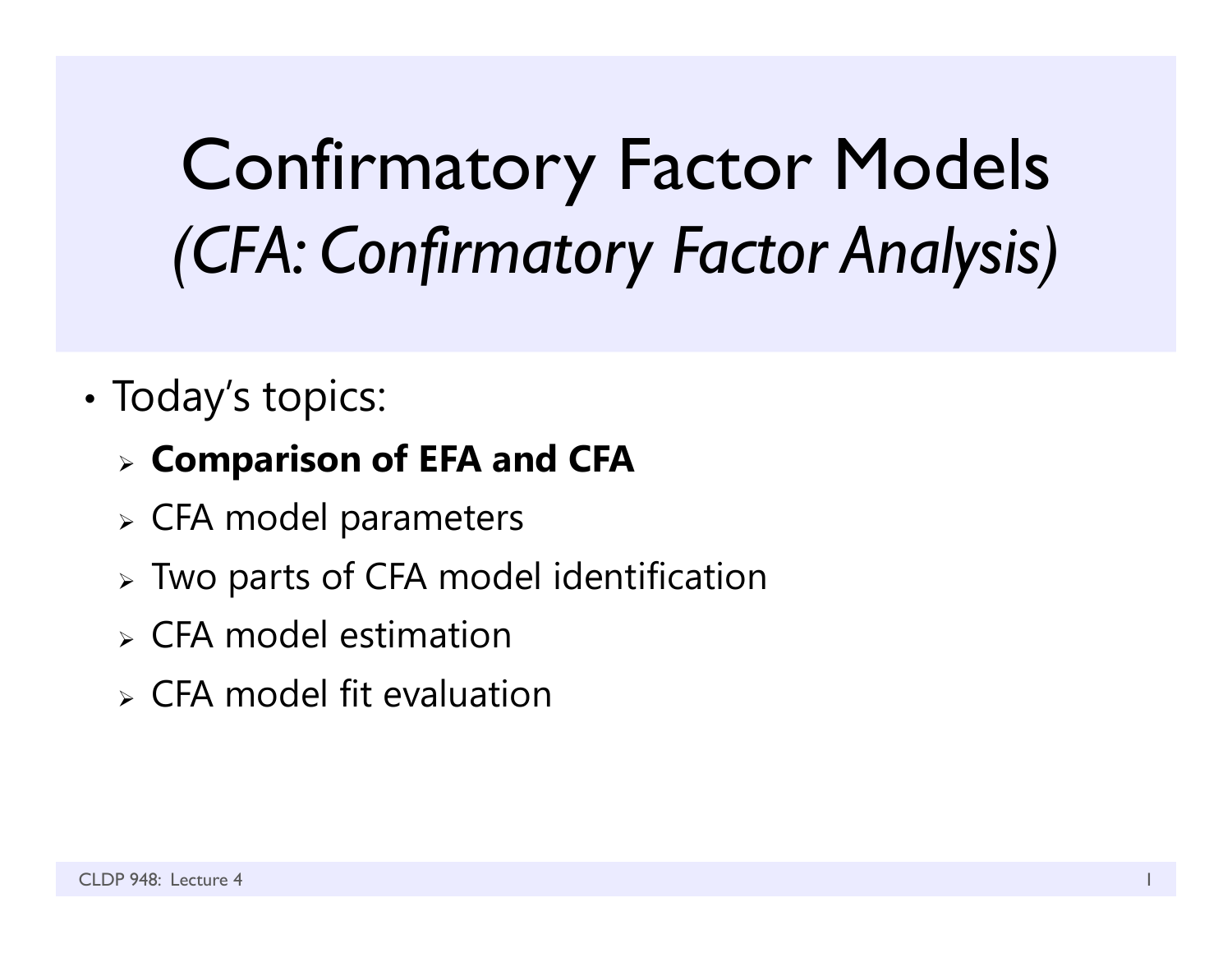## EFA vs. CFA: What gets analyzed

#### •**EFA: Correlation matrix (of items = indicators)**

- $\triangleright$  Only correlations among observed item responses are used
- $\triangleright$  Only a standardized solution is provided, so the original means and variances of the observed item responses are irrelevant

#### •**CFA: Covariance matrix (of items = indicators)**

- $\triangleright$  Variances and covariances of observed item responses are analyzed
- $\blacktriangleright$ Item response means historically have been ignored (but not by us!)
- $\triangleright$  Output includes unstandardized AND standardized solutions
	- **Unstandardized** solution predicts the original **item covariance matrix** (regression solution retains original absolute information)
	- **Standardized** solution predicts the **item correlation matrix**  (easier to interpret relative sizes of relationships as correlations)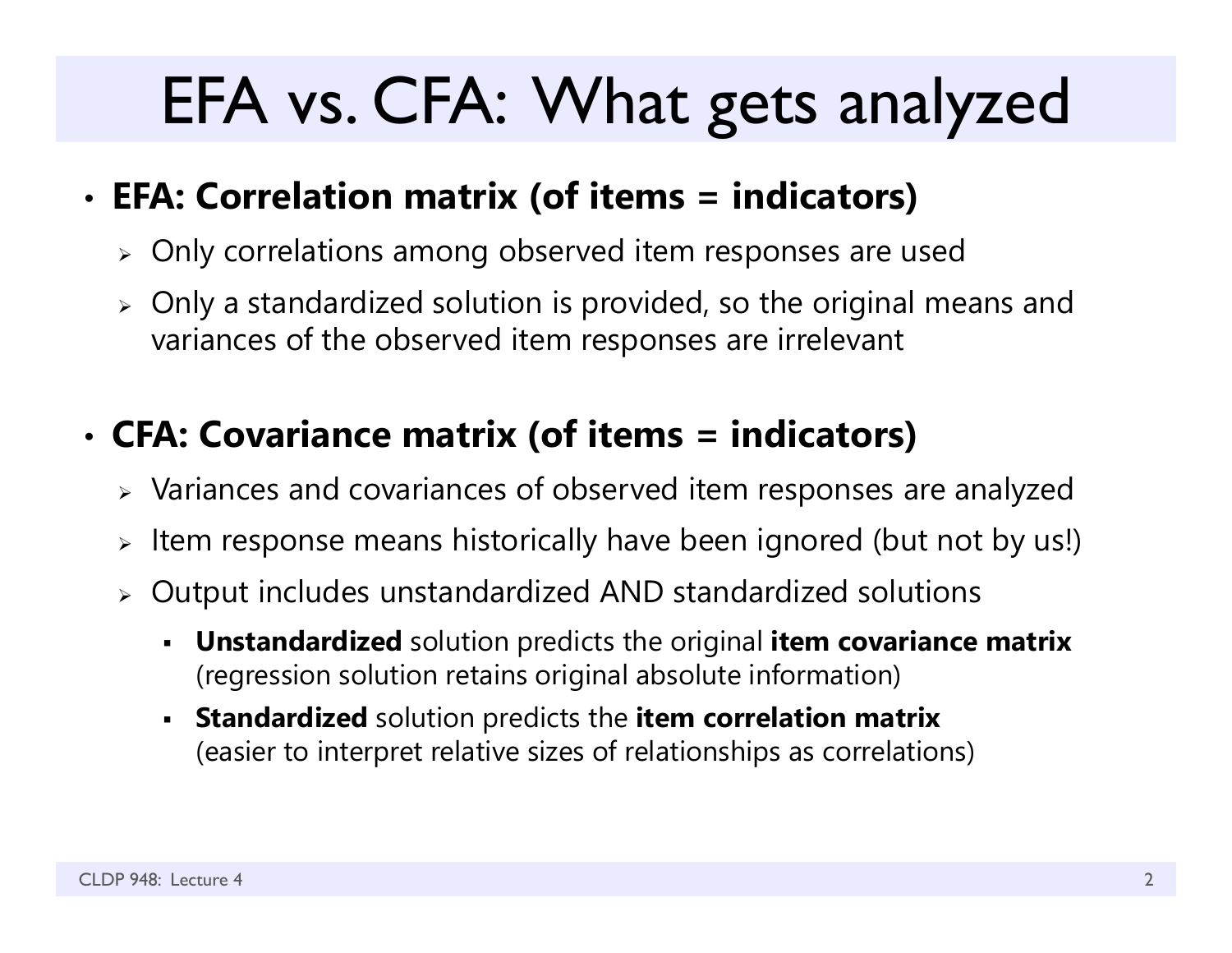## EFA vs. CFA: Interpretation

## • **EFA: Rotation**

- $>$  All items load on all factors
- $\triangleright$  Goal is to pick a rotation that gives closest approximation to simple structure (clearly-defined factors, fewest cross-loadings)
- $\triangleright\;$  No way of separating 'content' from 'method' factors

#### •**CFA: Your job in the first place!**

- $\triangleright$  CFA must be theory-driven: structure is a testable hypothesis
- $\triangleright$  You specify number of factors and their inter-correlations
- $\triangleright$  You specify which items load on which factors (yes/no)
- $\triangleright$  You specify any additional relationships for method/other variance
- $\triangleright\;$  You just need a clue; you don't have to be right (misfit is informative)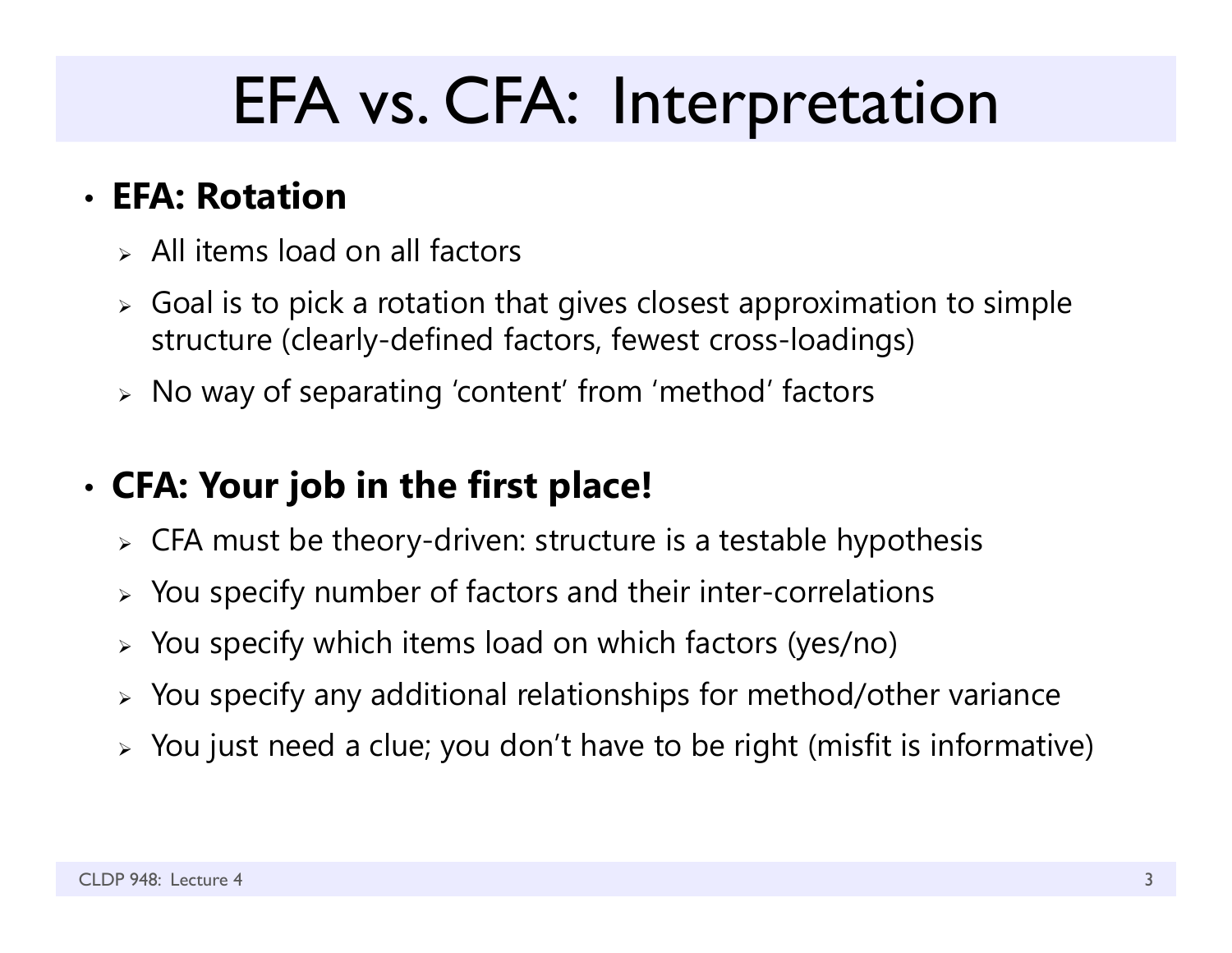# EFA vs. CFA: Judging model fit

#### •**EFA: Eye-balls and Opinion**

- #Factors? Scree-ish plots, interpretability…
- Which rotation? Whichever makes most sense…
- Which items load on each factor? Arbitrary cut-off of .3-.4ish

#### •**CFA: Inferential tests via Maximum Likelihood (ML or MLR)**

- Global model fit test (and local model fit)
- $\triangleright$  Significance of item loadings
- $\triangleright$  Significance of error variances (and covariances)
- $\triangleright$  Ability to test appropriateness of model constraints or model additions via tests for change in model fit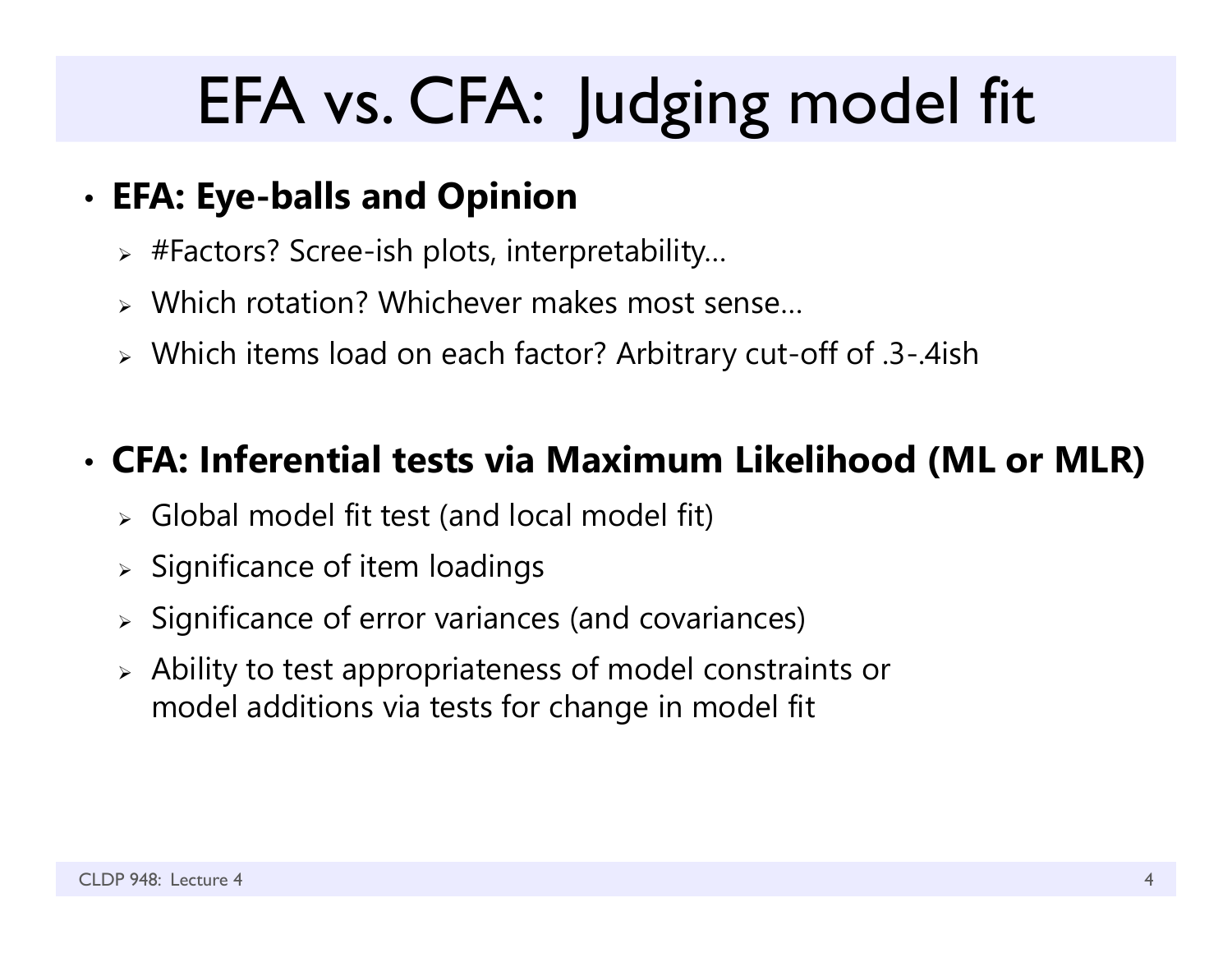## EFA vs. CFA: Factor scores

### • **EFA: Don't ever use factor scores from an EFA**

- $\triangleright$  Factor scores are indeterminate (especially due to rotation)
- $\triangleright$  Inconsistency in how factor models are applied to data
	- Factor model based on common variance only (factor is predictor)
	- Summing items? That's using total variance (component is outcome)

## • **CFA: Factor scores** *can* **be used, but only if necessary**

- $\triangleright$  Best option: Test relations among latent factors directly through SEM
	- Factors can be predictors (exogenous) or outcomes (endogenous) or both at once as needed (e.g., as mediators)
	- Relationships between factors will be disattenuated for measurement error
- Factor scores are less indeterminate in CFA, and could be used
	- In reality, though, factor scores are not known single values because they are modeled as random effects, not fixed effects per perso n
	- Second best option: Use "plausible values" instead (stay tuned)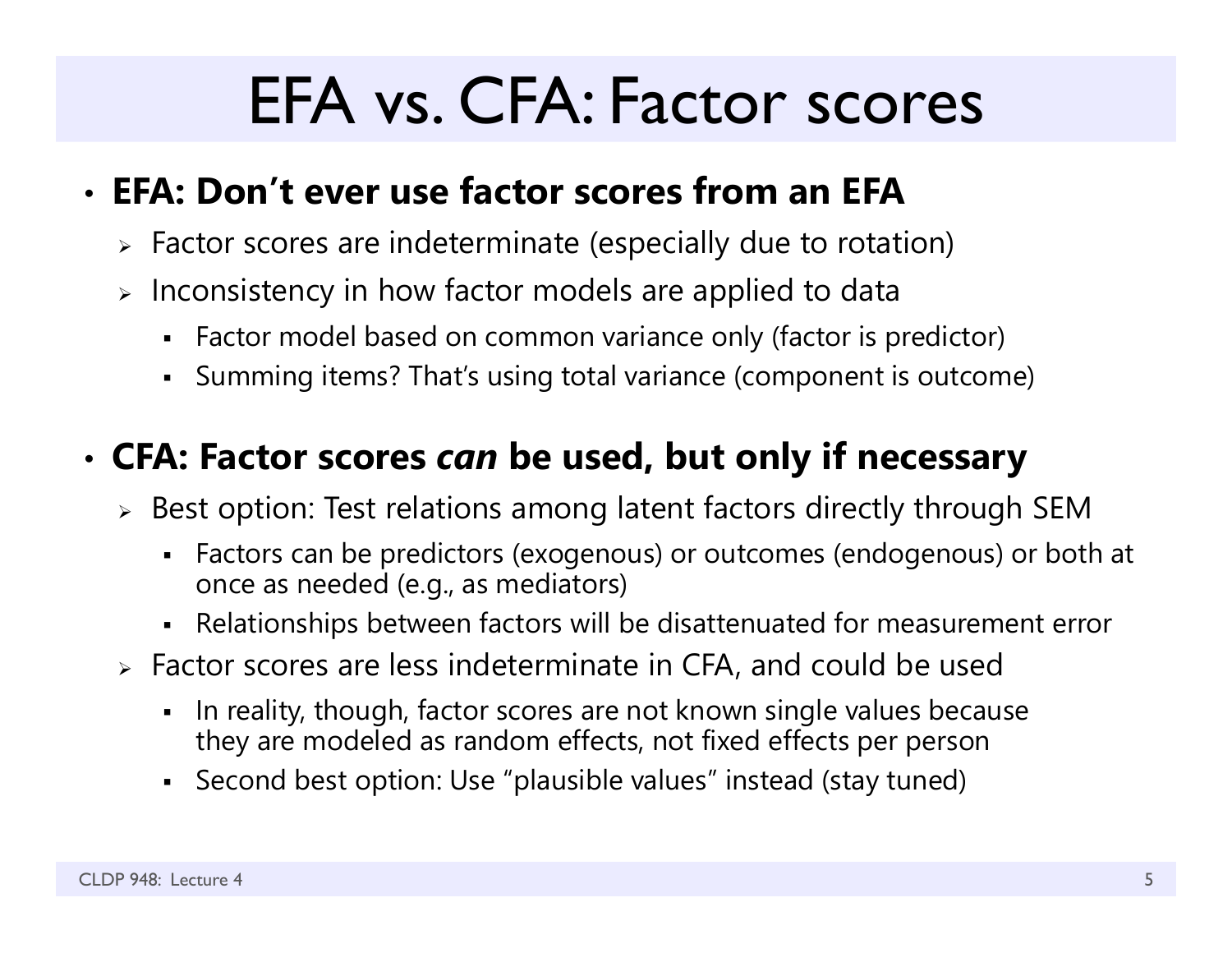# Confirmatory Factor Models *(CFA: Confirmatory Factor Analysis)*

#### •• Today's topics:

- Comparison of EFA and CFA
- **CFA model parameters**
- Two parts of CFA model identification
- $\triangleright$  CFA model estimation
- $\triangleright$  CFA model fit evaluation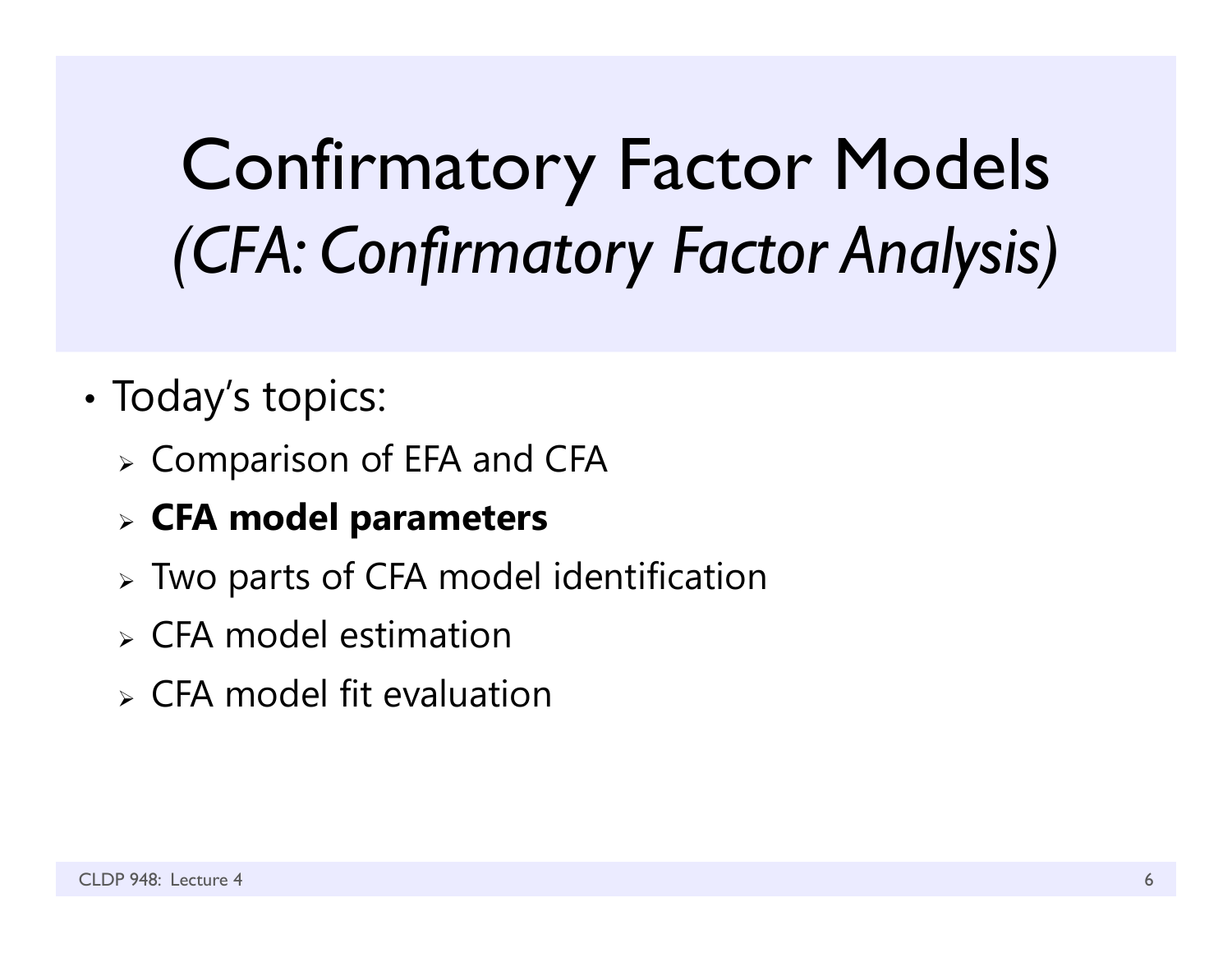# Confirmatory Factor Analysis (CFA)

#### •**The CFA unit of analysis is the ITEM (as in any LTMM):**

 ${\bf y}_{\rm is} = {\bf \mu}_{\rm i} + {\bf \lambda}_{\rm i}{\bf F}_{\rm s} + {\bf e}_{\rm is} \, \to$  both items AND subjects matter

- Observed response for item *i* and subject *s*
	- = intercept of item *i* (μ)
		- + subject *<sup>s</sup>*'s latent factor ( <sup>F</sup>), item-weighted by loading λ
		- + error ( <sup>e</sup>) of item *i* and subject *s*

### • **What does this look like? Linear regression (without a real X)!**

- $y_{\rm s} = \beta_0 + \beta_1 X_{\rm s} + \rm e_s \rightarrow$  written for each item  $\rightarrow y_{\rm is} = \beta_{0i} + \beta_{1i} X_{\rm s} + \rm e_{is}$
- $\triangleright$  β<sub>0i</sub> Intercept =  $\mu$ <sub>i</sub> =
- $\triangleright$  β<sub>1i</sub> Slope of Factor =  $\lambda_i$  =
- $e$ <sub>is</sub> Residual =  $e$ <sub>is</sub> =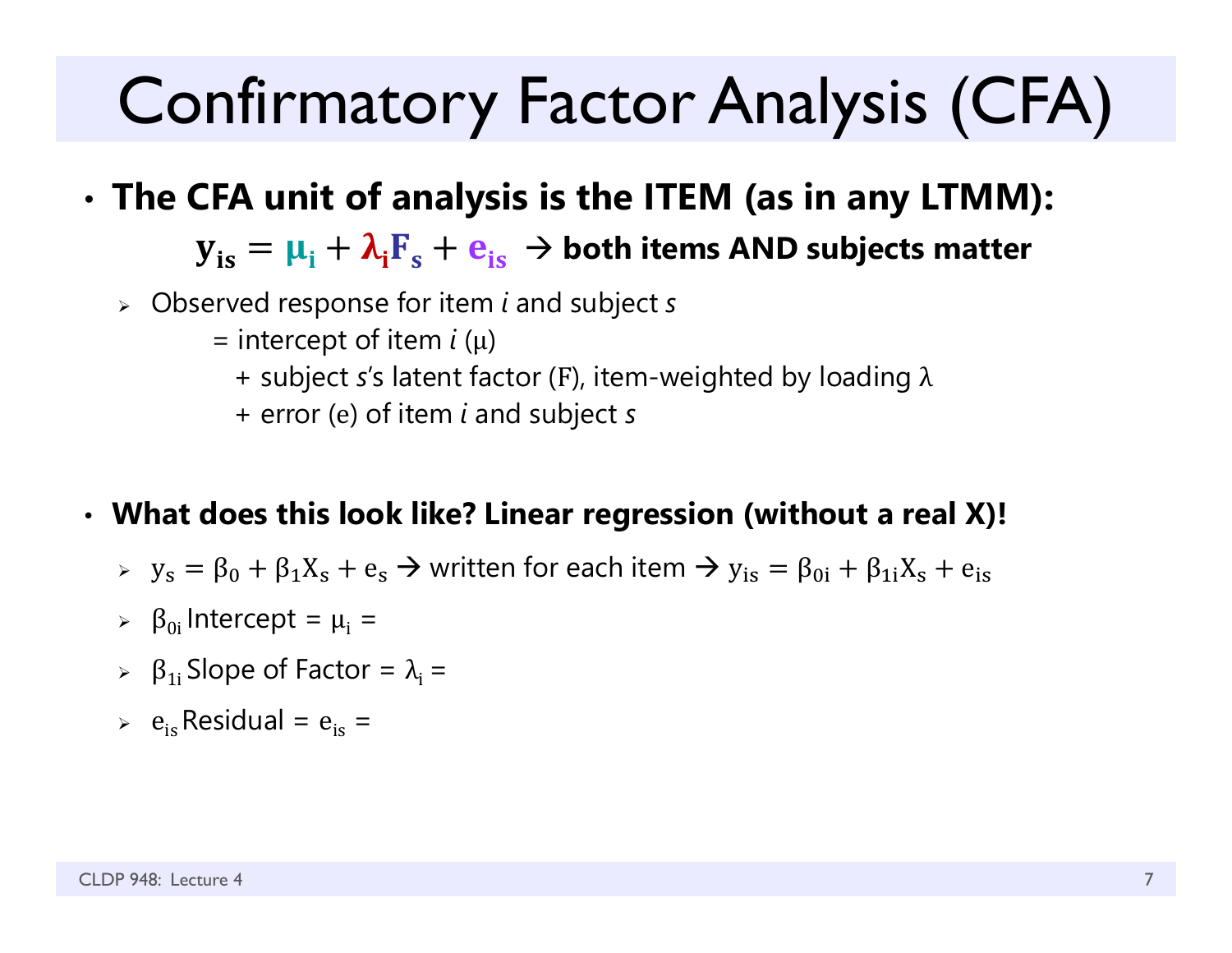# Revisiting Vocabulary: Item Psychometric Properties

- $\bullet$  **Discrimination**: How related each item is to the latent trait
	- $\triangleright$  In CTT, discrimination is indexed by the item-total correlation
		- The total score is the best estimate of the latent trait in CTT
	- > In CFA, discrimination is indexed by the factor loading/slope ( $\lambda_i$ )
		- We now have a factor that directly represents the covariance among items
		- n Stronger standardized factor loadings indicate better, more discriminating items
- $\bullet$ **Difficulty:** Location of item on the latent trait metric
	- $\triangleright$  In CTT, difficulty is indexed by the item mean
	- $\blacktriangleright$ > In **CFA**, difficulty is indexed by the **item intercept (µ**<sub>i</sub>) – which is still backwards
	- $\blacktriangleright$  In contrast to other latent trait models, difficulty (intercepts) are often ignored in CFA… here's why…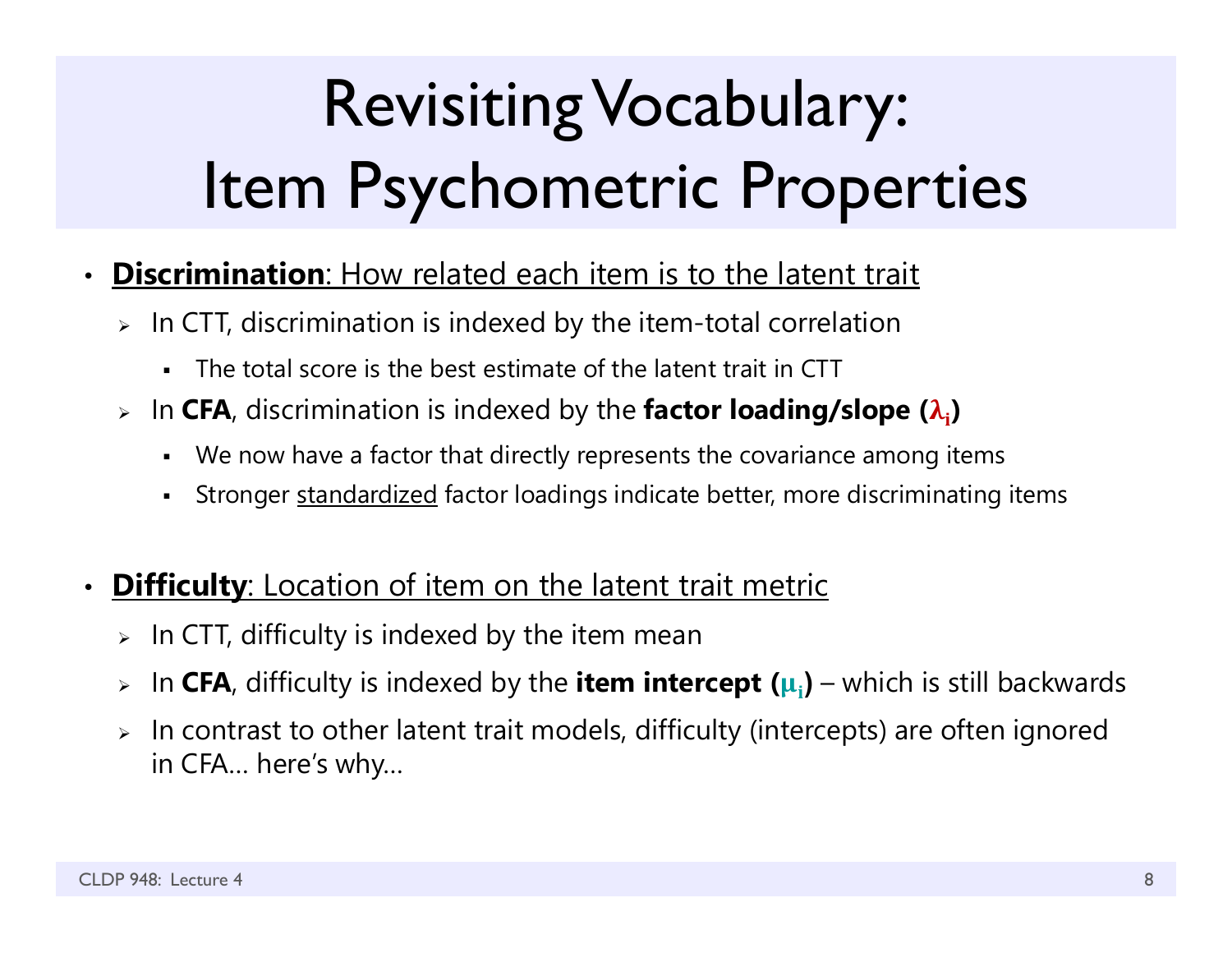## Why Item Intercepts Are Often Ignored…

A **"good" item** has a large slope (factor loading) in predicting the item response from the factor. Because this is a **linear slope**, the item is assumed to be equally discriminating (**equally good**) across the entire latent trait.

Similarly, a **"bad" item** has a flatter linear slope that is **equally bad** across the entire range of the latent trait.



Here item intercepts are irrelevant in evaluating how "good" an item is, so they are not really needed in CFA.

But we will estimate them, because item intercepts are critical when:

- • Testing factor mean differences in any latent factor model
- • Items need to have a nonlinear slope in predicting the item response from the factor (IRT)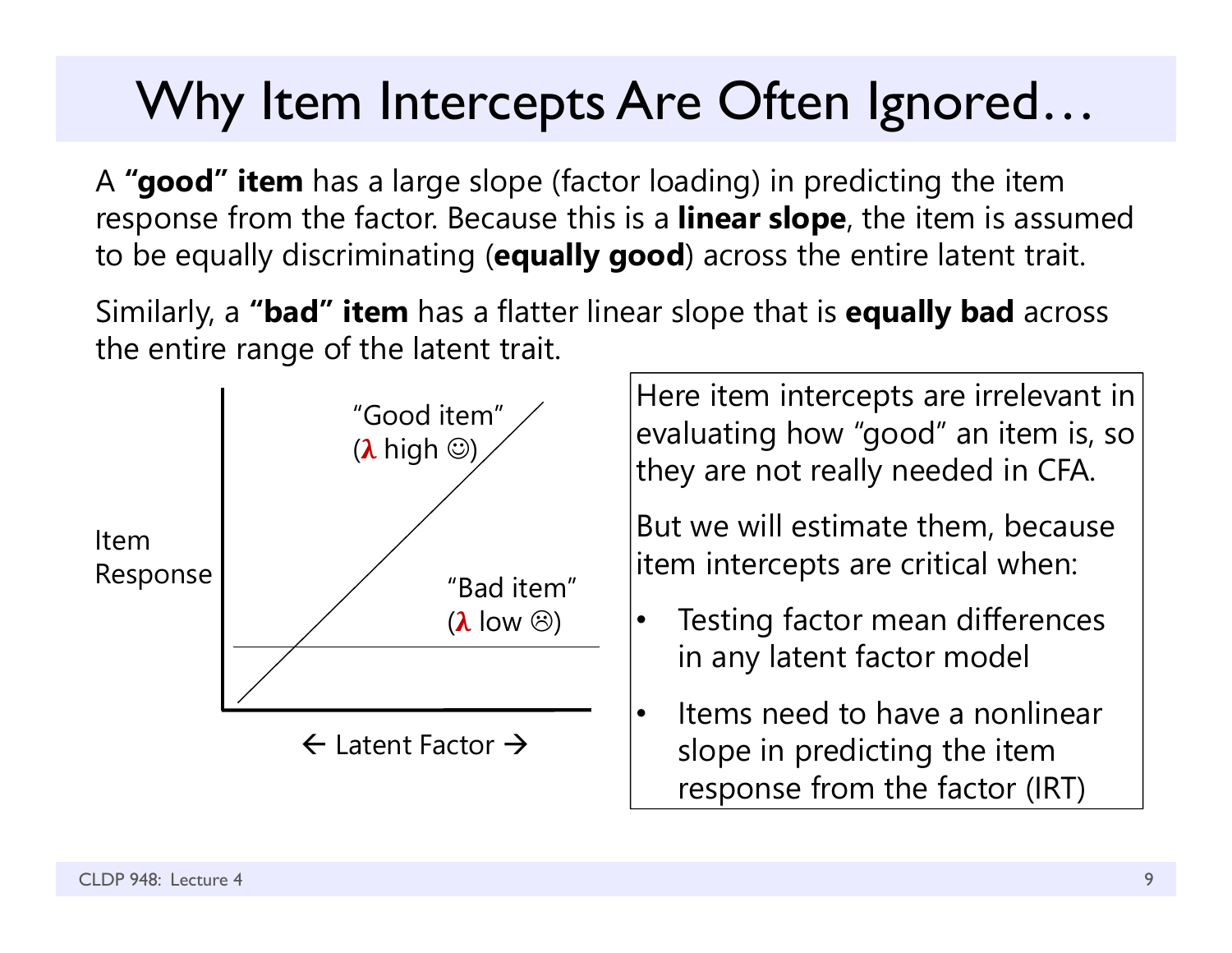## Example Diagram of Two-Factor CFA Model

But some parameters will have to be fixed to known values for the model to be identified.

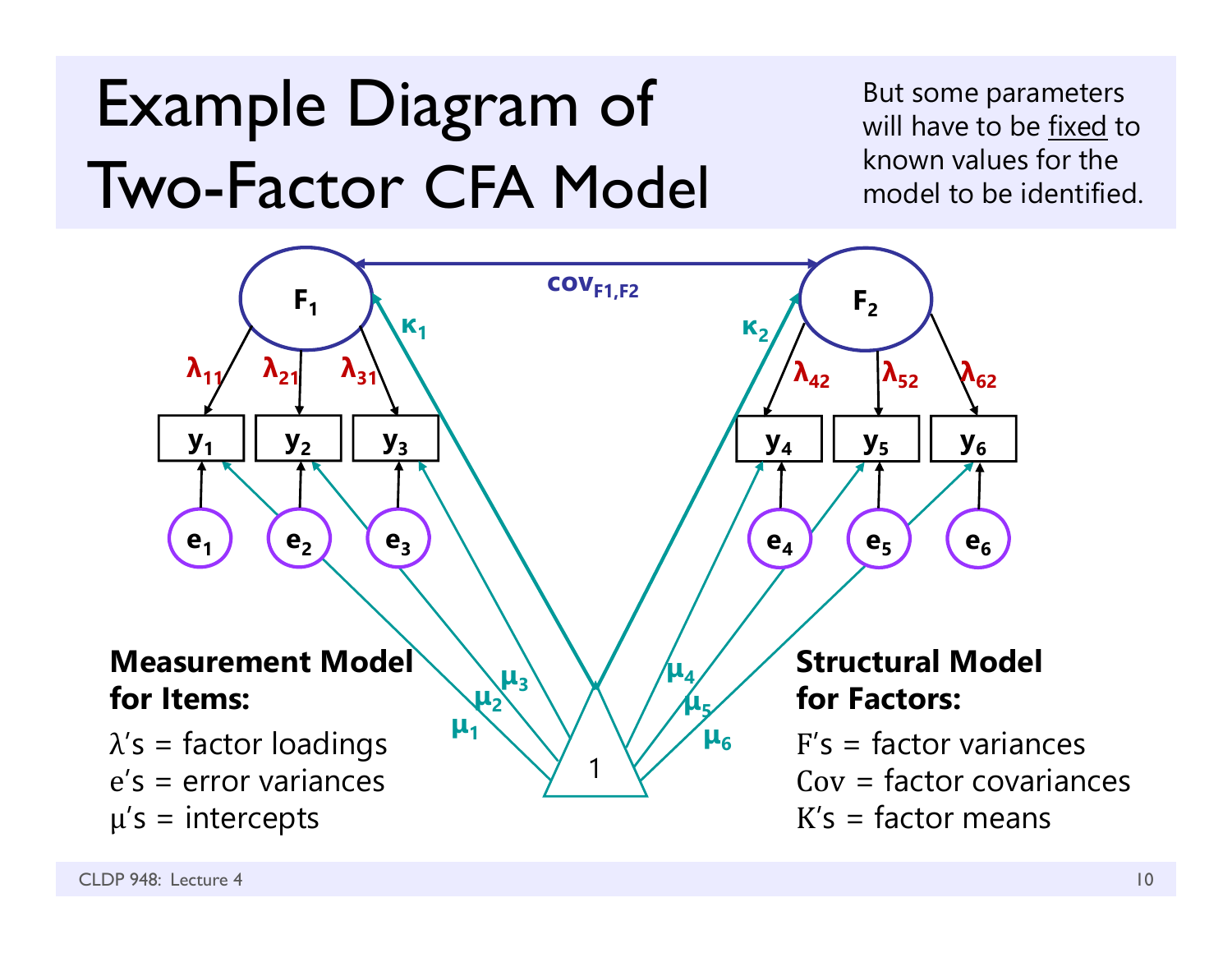## 2 Types of CFA Parameter Solutions

- •• <u>Unstandardized</u>  $\rightarrow$  predicts scale-sensitive original item response:
	- $\triangleright$  Regression Model:  $\mathbf{y_{is}} = \mathbf{\mu_i} + \mathbf{\lambda_i}\mathbf{F_s} + \mathbf{e_{is}}$
	- $\blacktriangleright$ *Useful when comparing solutions across groups or time (when absolute values matter)*
	- $\blacktriangleright$ Together, the model parameters predict the item means and *item covariance matrix*
	- $\blacktriangleright$  Note the solution asymmetry: item parameters **μi** and **λi** will be given in the item metric, but  $\mathbf{e_{is}}$  will be given as the error variance across persons for that item (squared metric)
	- $\triangleright$  Var(y<sub>i</sub>) =  $[\lambda_i^2 * Var(F)] + Var(e_i)$

Careful! There is also STDY and STD

- $\bullet$ • <u>Standardized</u>  $\rightarrow$  Solution transformed to Var $(y_i)=1$ , Var $(F)=1$  via <code>STDYX</code>:
	- *Useful when comparing items within a solution (relative values on same scale)*
	- $\blacktriangleright$ Together, the standardized model parameters predict the **item correlation matrix**
	- $\blacktriangleright$ > Standardized intercept =  $\mu_i / SD(y) \rightarrow$  not typically reported
	- $\blacktriangleright$ Standardized factor loading =  $[\lambda_i * SD(F)] / SD(y)$  = item correlation with factor
	- $\blacktriangleright$  $\triangleright$  Standardized error variance = 1- standardized  $\lambda_i^2$  = "variance due to *not* factor"
	- $\triangleright$  R<sup>2</sup> for item = **standardized**  $\lambda_i^2$  = "variance due to the factor"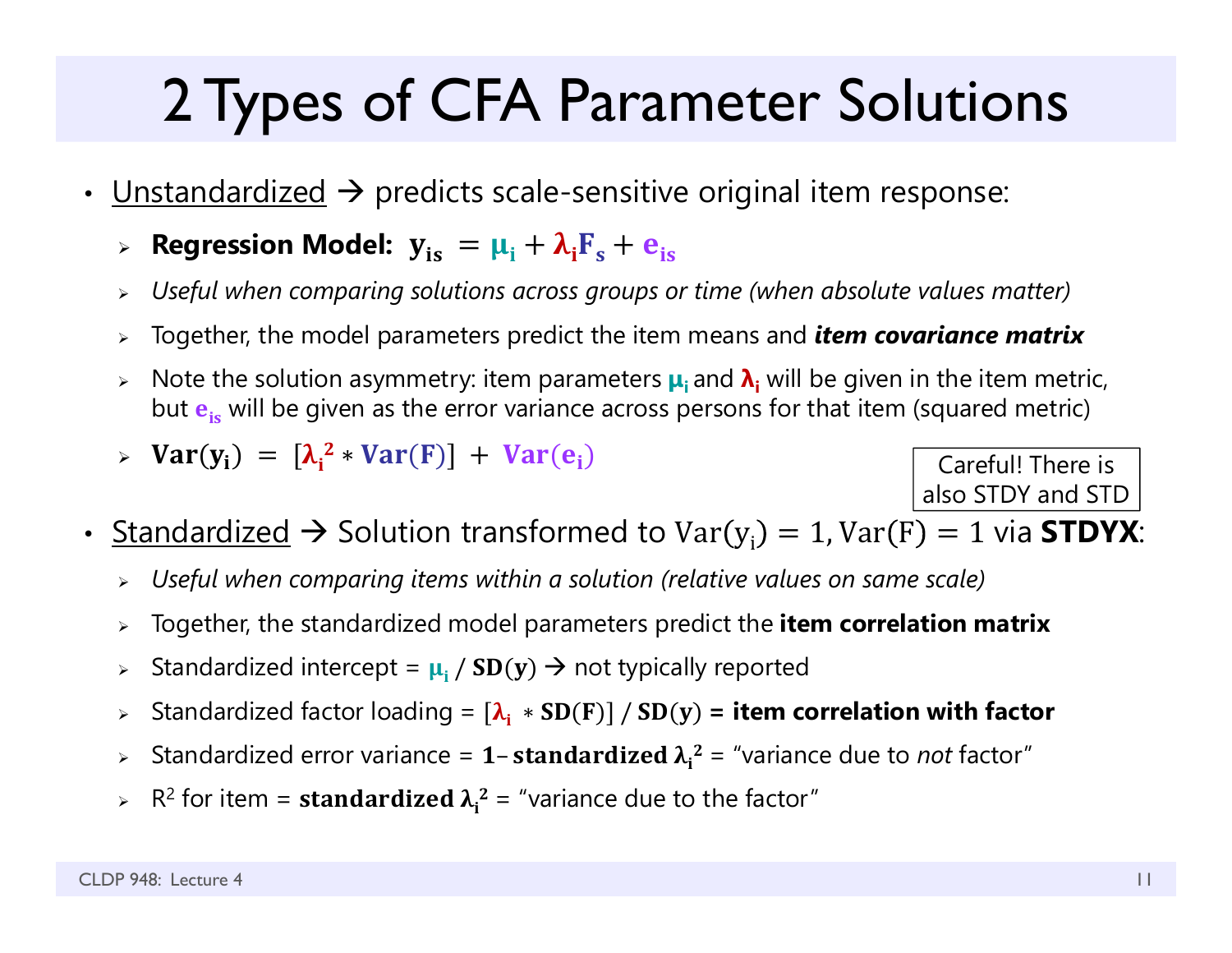## Example Two-Factor Model Equations

•Measurement model per numbered item for subject *s*:

$$
\triangleright \ y_{1s} = \mu_1 + \lambda_{11} F_{1s} + \mathbf{0} F_{2s} + e_{1s}
$$

$$
y_{2s} = \mu_2 + \lambda_{21}F_{1s} + \mathbf{0}F_{2s} + e_{2s}
$$

$$
\triangleright \ y_{3s} = \mu_3 + \lambda_{31} F_{1s} + \mathbf{0} F_{2s} + e_{3s}
$$

$$
\triangleright \ \ y_{4s} = \mu_4 + \mathbf{0} F_{1s} + \lambda_{42} F_{2s} + e_{4s}
$$

$$
y_{5s} = \mu_5 + \mathbf{0}F_{1s} + \lambda_{52}F_{2s} + e_{5s}
$$

$$
\triangleright \ y_{6s} = \mu_6 + \mathbf{0} F_{1s} + \lambda_{62} F_{2s} + e_{6s}
$$

Here is the general matrix equation for these 6 item-specific equations:  $\mathbf{Y} = \mathbf{\mu} + \mathbf{\lambda} \mathbf{F} + \mathbf{e}$ 

where  $Y$ ,  $\mu$ , and  $\mathbf{e}$  = 6x1 matrices,  $\boldsymbol{\lambda}$  = 6x2 matrix, and **F** =2x1 matrix

You decide **how many factors**  and if each item has an estimated loading on each factor or not.

Unstandardized loadings ( $\pmb{\lambda}$ ) are the **linear slopes** predicting the item response ( y) from the factor (F). **Thus, the model assumes a linear relationship between the factor and the item response.**

**Standardized** loadings are the slopes in a **correlation** metric (and Standardized Loading **2** = **R 2**).

Intercepts ( $\mu$ ) are the expected item responses ( y) when all factors = 0.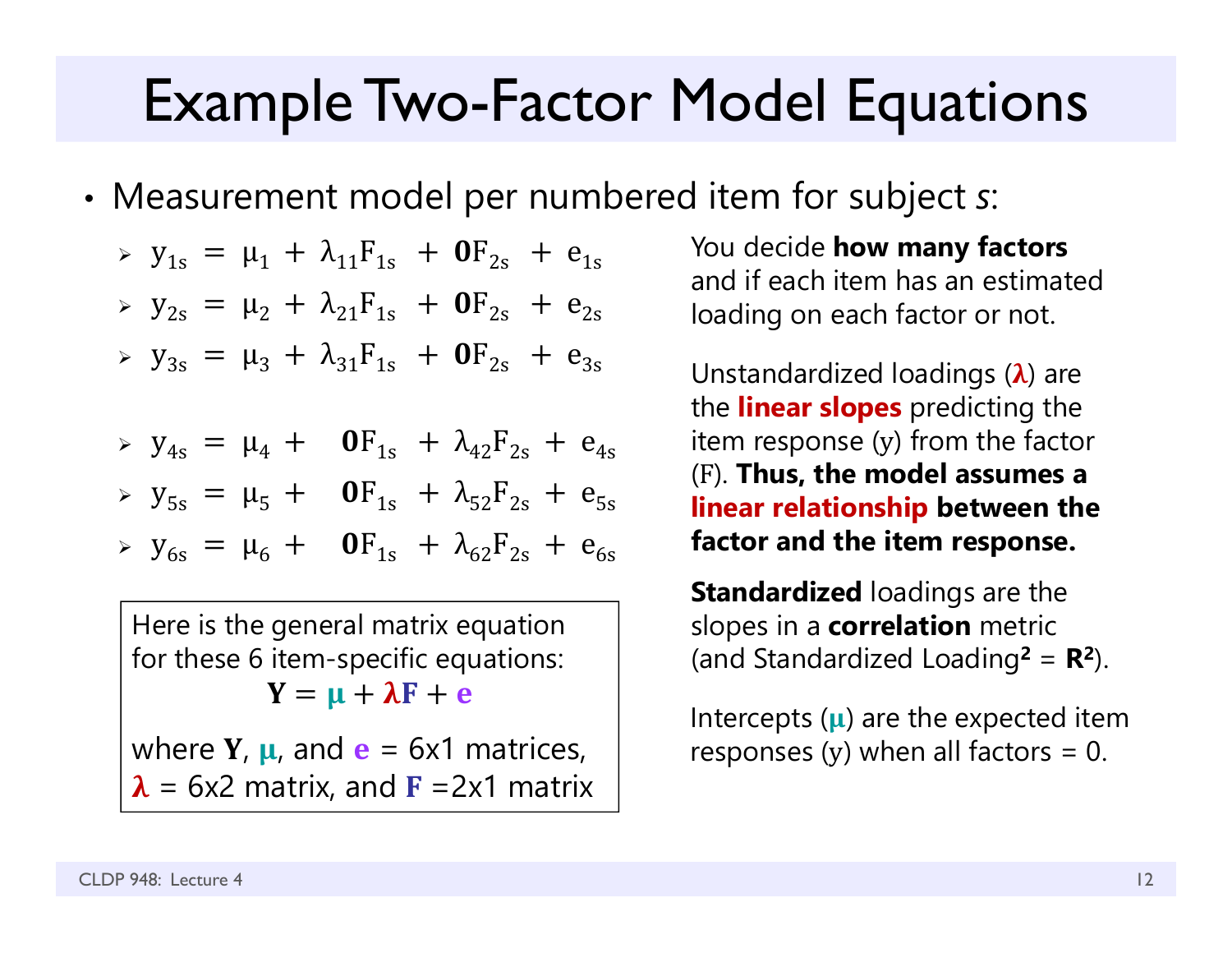## The Role of the CFA Model Parameters

- Data going in to be predicted by the CFA model parameters Data going in to be predicted by the CFA model parameters = item covariance matrix (variances, covariances) and item mean s
- • The CFA **item intercepts**  ( ) predict the **item means**
	- $\triangleright$   $\;$  Item means are unconditional; item intercepts are conditional on  ${\bf F_s} = 0$
	- When each item gets its own intercept (usual case), the item means will be perfectly predicted (**so no room for mis-fit or mis-prediction**)
- $\cdot$  The CFA **item error variances (Var[e<sub>is</sub>]**) predict the **item variances** 
	- $\triangleright$  Item variances are unconditional; item error variances are conditional (leftover variance after accounting for the contribution of the factor)
	- $\triangleright$  When each item gets its own error variance (usual case), the item variances will be perfectly predicted (so no room for mis-fit or mis-prediction)
- •**• The CFA item factor loadings (** $\lambda_i$ **) predict the item covariances** 
	- $\triangleright$  Given 3+ items, there will be more covariances among items to predict than item factor loadings to predict them, **thus creating room for mis-fit**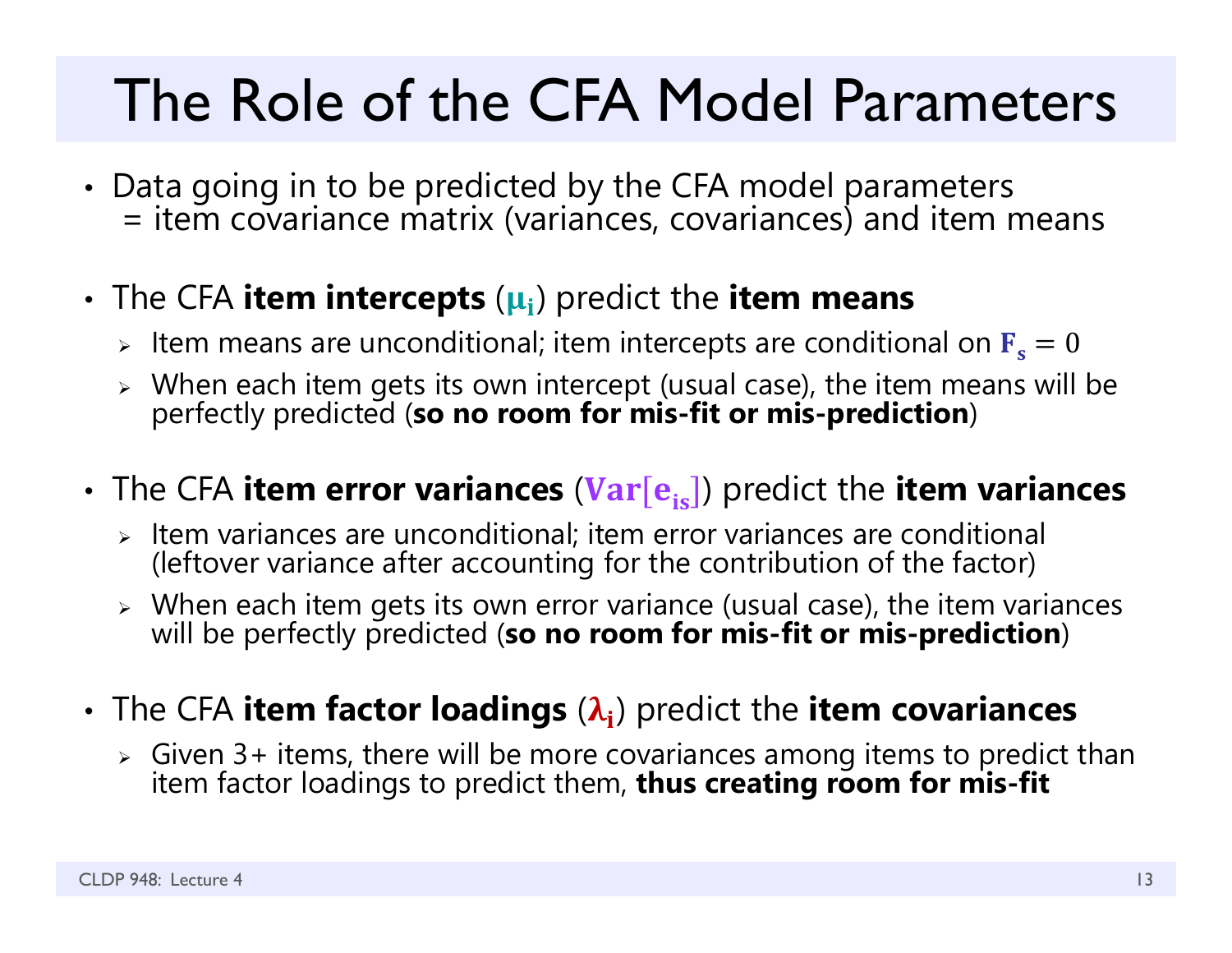## CFA Model Predictions:  $(F_1$  BY  $y_1$ - $y_3$ ,  $F_2$  BY  $y_4$ - $y_6$ )

## Items from same factor (room for misfit or mis-prediction):

- Unstandardized solution: Covariance of  $y_1, y_3 = \lambda_{11} * Var(F1) * \lambda_{31}$
- Standardized solution: Correlation of  $y_1$ ,  $y_3 = \lambda_{11} * (1) * \lambda_{31}$   $\leftarrow$  std load
- ONLY reason for correlation is their common factor (local independence, LI)

### Items from different factors (room for misfit or mis-prediction):

- Unstandardized solution: Covariance of  $\bm{{\mathsf{y}}}_\textbf{1}$ ,  $\bm{{\mathsf{y}}}_\textbf{6}$  $= \lambda_{11}$ \*  ${\rm cov}_{F1_{,}F2} * \lambda_{62}$
- Standardized solution: Correlation of  $\mathsf{y}_\mathtt{1}$ ,  $\mathsf{y}_\mathtt{6}$  $= \lambda_{11}$ \*  $\text{cor}_{\text{F1}_{\text{F2}}}$  \*  $\lambda_{62}$   $\leftarrow$  std load
- ONLY reason for correlation is the correlation between factors (again, LI)

### Variances are additive (and will be reproduced correctly):

 $\cdot$  Var(y<sub>1</sub>) = ( $\lambda_{11}^2$ )\*Var(F<sub>1</sub>) + Var(e<sub>i</sub>)  $\rightarrow$  but note the imbalance of  $\lambda^2$  and e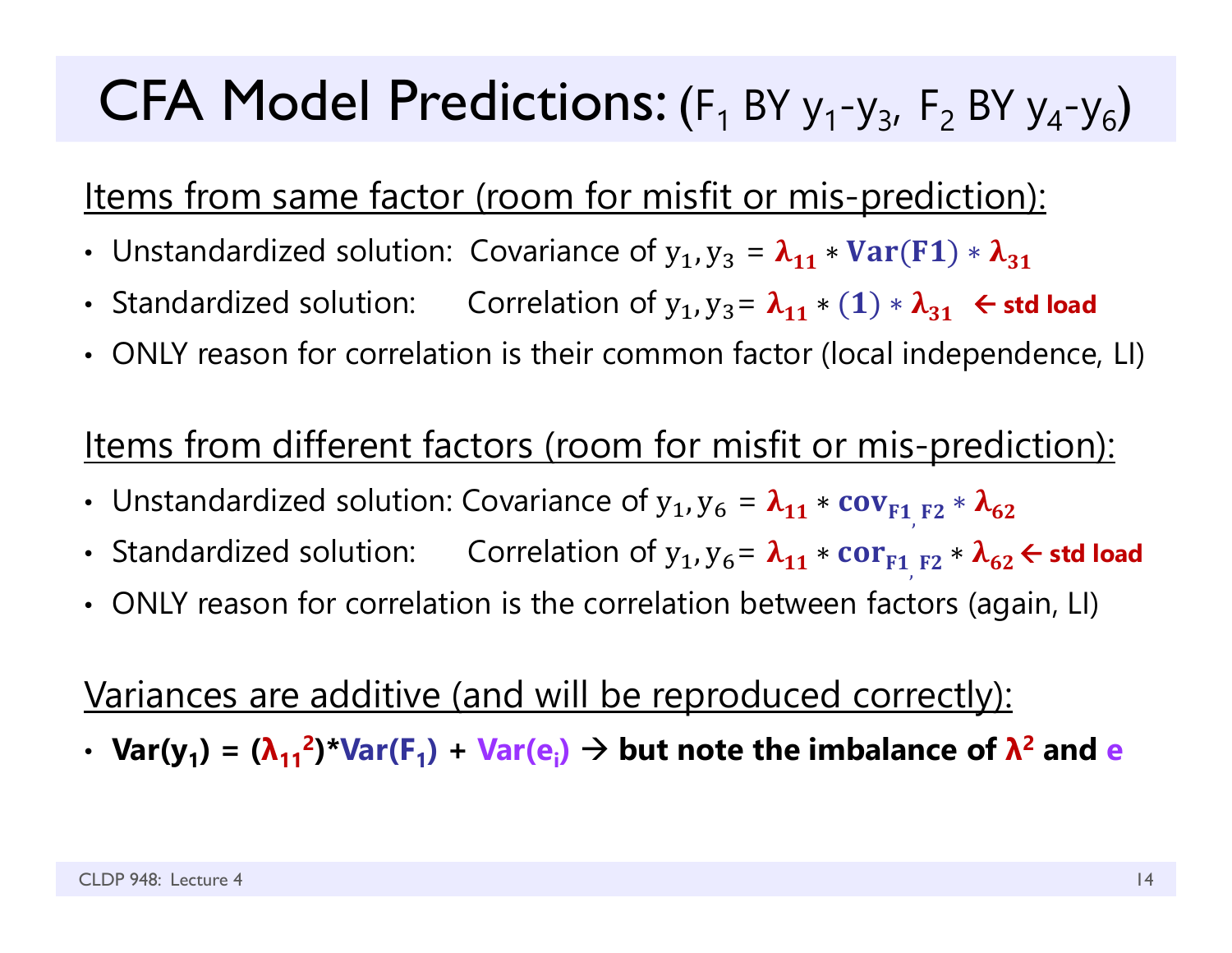## Model-Predicted Item Covariance Matrix

- •• Matrix equation:  $\boldsymbol{\Sigma} = \boldsymbol{\Lambda} \boldsymbol{\Phi} \boldsymbol{\Lambda}^{\textrm{T}}$ 
	- $\Sigma$  = model-predicted item covariance matrix iscreated from:
		- **= item factor loadings = factor variancesand covariances** $\boldsymbol{\Lambda}^\text{T}\texttt{=}$  item factor loadings **transposed (**  $\bf{2}$ **)**
		- **W** = item error variances

$$
\begin{pmatrix}\n\sigma_{y1}^{2} & \sigma_{y1,y2} & \sigma_{y1,y3} & \sigma_{y1,y4} & \sigma_{y1,y5} & \sigma_{y1,y6} \\
\sigma_{y2,y1} & \sigma_{y2}^{2} & \sigma_{y2,y3} & \sigma_{y2,y4} & \sigma_{y2,y5} & \sigma_{y2,y6} \\
\sigma_{y3,y1} & \sigma_{y3,y2} & \sigma_{y3}^{2} & \sigma_{y3,y4} & \sigma_{y3,y5} & \sigma_{y3,y6} \\
\sigma_{y4,y1} & \sigma_{y4,y2} & \sigma_{y4,y3} & \sigma_{y4}^{2} & \sigma_{y4,y5} & \sigma_{y4,y6} \\
\sigma_{y5,y1} & \sigma_{y5,y2} & \sigma_{y5,y3} & \sigma_{y5,y4} & \sigma_{y5}^{2} & \sigma_{y5,y6} \\
\sigma_{y6,y1} & \sigma_{y6,y2} & \sigma_{y6,y3} & \sigma_{y6,y4} & \sigma_{y6,y5} & \sigma_{y6}^{2}\n\end{pmatrix}
$$
\n
$$
=\begin{pmatrix}\n\lambda_{11} & 0 \\
\lambda_{21} & 0 \\
\lambda_{31} & 0 \\
0 & \lambda_{42} \\
0 & \lambda_{52} \\
0 & \lambda_{62}\n\end{pmatrix}\n\begin{pmatrix}\n\sigma_{F1}^{2} & \sigma_{F1,F2} \\
\sigma_{F2,F1} & \sigma_{F2}^{2} \\
\sigma_{F2}^{2} & 0 & 0 \\
0 & 0 & 0 \\
0 & 0 & 0 \\
0 & 0 & 0 \\
0 & 0 & 0 \\
0 & 0 & 0 \\
0 & 0 & 0 \\
0 & 0 & 0 \\
0 & 0 & 0 \\
0 & 0 & 0 \\
0 & 0 & 0 \\
0 & 0 & 0 \\
0 & 0 & 0 \\
0 & 0 & 0 \\
0 & 0 & 0 \\
0 & 0 & 0 \\
0 & 0 & 0 \\
0 & 0 & 0 \\
0 & 0 & 0 \\
0 & 0 & 0 \\
0 & 0 & 0 \\
0 & 0 & 0 \\
0 & 0 & 0 \\
0 & 0 & 0 \\
0 & 0 & 0 \\
0 & 0 & 0 \\
0 & 0 & 0 \\
0 & 0 & 0 \\
0 & 0 & 0 \\
0 & 0 & 0 \\
0 & 0 & 0 \\
0 & 0 & 0 \\
0 & 0 & 0 \\
0 & 0 & 0 \\
0 & 0 & 0 \\
0 & 0
$$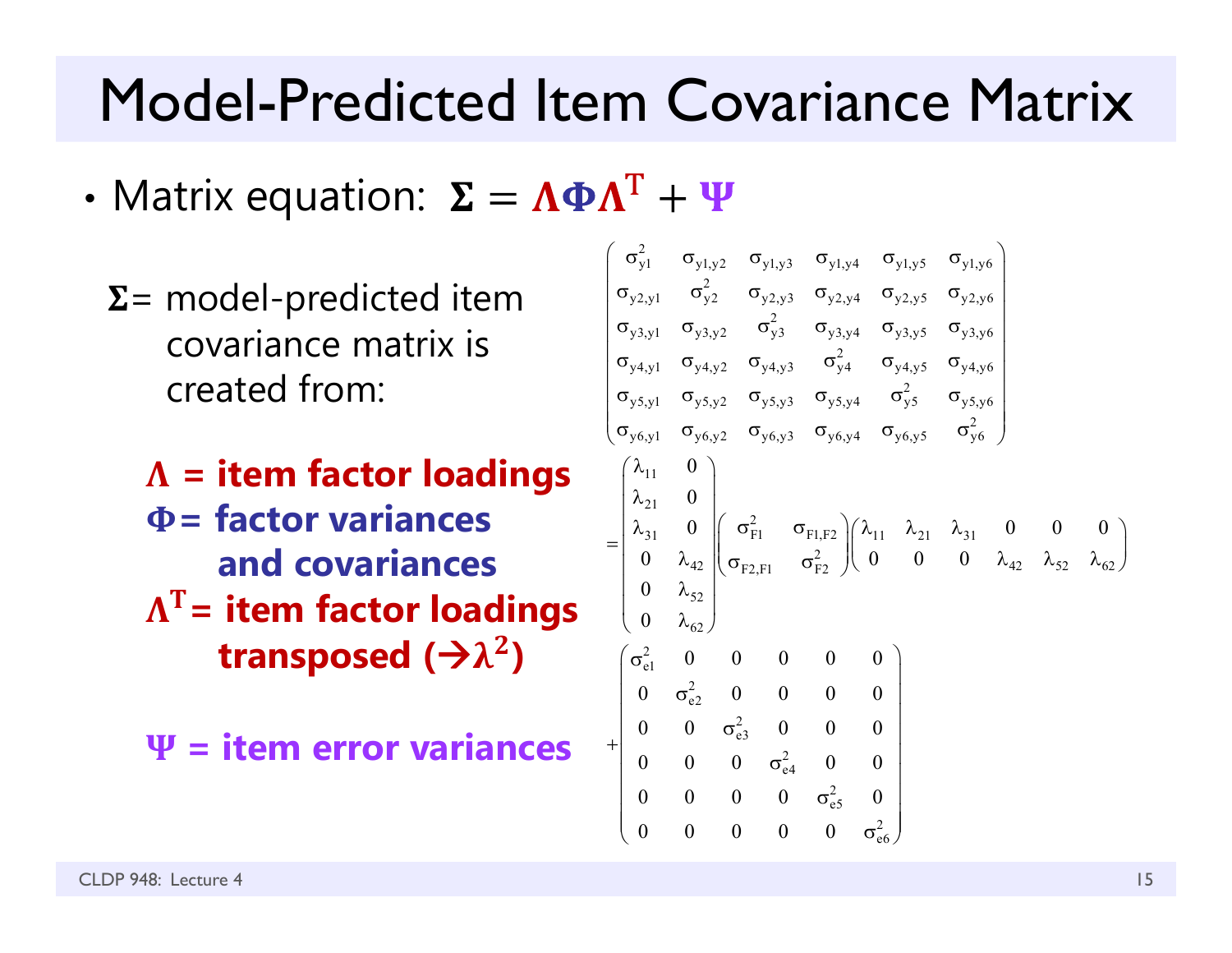## Model-Predicted Item Covariance Matrix

•  $\bf T$ **Predicted Covariance Matrix**

|                                                        | The <b>loadings</b> control how                                                                                    |                                                                          |                                                 |                                                                                                                                    |                                                |  |  |
|--------------------------------------------------------|--------------------------------------------------------------------------------------------------------------------|--------------------------------------------------------------------------|-------------------------------------------------|------------------------------------------------------------------------------------------------------------------------------------|------------------------------------------------|--|--|
| related items from the same                            |                                                                                                                    |                                                                          |                                                 |                                                                                                                                    |                                                |  |  |
|                                                        | <b>Items within Factor 1</b>                                                                                       |                                                                          | factor are predicted to be.                     |                                                                                                                                    |                                                |  |  |
| $\lambda_{11}^2 \sigma_{\rm F1}^2 + \sigma_{\rm el}^2$ | $\lambda_{11} \sigma_{\rm Fl}^2 \lambda_{21}$                                                                      | $\lambda_{11}^{\prime} \sigma_{\text{F1}}^2 \lambda_{31}^{\prime\prime}$ | $\lambda_{11}\sigma_{F2,F1}\lambda_{42}$        | $\lambda_{11}\sigma_{F2,F1}\lambda_{52}$                                                                                           | $\lambda_{11}\sigma_{F2,F1}\lambda_{62}$       |  |  |
| $\lambda_{21} \sigma_{\rm Fl}^2 \lambda_{11}$          | $\lambda_{21}^2 \sigma_{\rm F1}^2 + \sigma_{\rm e2}^2$                                                             | $\lambda_{21}$ $\sigma_{\rm Fl}^2 \lambda_{31}$                          | $\lambda_{21}\sigma_{F2,F1}\lambda_{42}$        | $\lambda_{21}\sigma_{\rm F2,F1}\lambda_{52}$                                                                                       | $\lambda_{21}\sigma_{F2,F1}\lambda_{62}$       |  |  |
| $\lambda_{31}$ $\sigma_{\rm F1}^2 \lambda_{11}$        | $\lambda_{31} \sigma_{\text{F1}}^2 \lambda_{21} \qquad \lambda_{31}^2 \sigma_{\text{F1}}^2 + \sigma_{\text{e3}}^2$ |                                                                          |                                                 | $\lambda_{31}\sigma_{F2,F1}\lambda_{42}$ $\lambda_{31}\sigma_{F2,F1}\lambda_{52}$ $\lambda_{31}\sigma_{F2,F1}\lambda_{62}$         |                                                |  |  |
| $\lambda_{42}\sigma_{F2,F1}\lambda_{11}$               | $\lambda_{\rm 42}\sigma_{\rm F2,F1}\lambda_{\rm 21}$                                                               | $\lambda_{42}\sigma_{F2,F1}\lambda_{31}$                                 |                                                 | $\lambda_{42}^2 \sigma_{F2}^2 + \sigma_{e4}^2$ $\lambda_{42} \sigma_{F2}^2 \lambda_{52}$ $\lambda_{42} \sigma_{F2}^2 \lambda_{62}$ |                                                |  |  |
| $\lambda_{52}\sigma_{F2,F1}\lambda_{11}$               | $\lambda_{52}\sigma_{\rm F2.F1}\lambda_{21}$                                                                       | $\lambda_{52}\sigma_{\rm F2,F1}\lambda_{31}$                             | $\lambda_{52}\sigma_{\rm F2}^2\lambda_{42}$     | $\lambda_{52}^2 \sigma_{F2}^2 + \sigma_{e5}^2$ $\lambda_{52} \sigma_{F2}^2 \lambda_{62}$                                           |                                                |  |  |
| $\lambda_{62}\sigma_{\rm F2,F1}\lambda_{11}$           | $\lambda_{62}\sigma_{\rm F2,F1}\lambda_{21}$                                                                       | $\lambda_{62}$ $\sigma_{F2,F1}$ $\lambda_{31}$                           | $\lambda_{62}$ $\sigma_{\rm F2}^2 \lambda_{42}$ | $\lambda_{62} \sigma_{\rm F2}^2 \lambda_{52}$                                                                                      | $\lambda_{62}^2 \sigma_{F2}^2 + \sigma_{e6}^2$ |  |  |
|                                                        |                                                                                                                    |                                                                          | <b>Items within Factor 2</b>                    |                                                                                                                                    |                                                |  |  |
|                                                        | The only reason why items                                                                                          |                                                                          |                                                 |                                                                                                                                    |                                                |  |  |
|                                                        | from different factors should                                                                                      |                                                                          | The <b>loadings</b> also control how            |                                                                                                                                    |                                                |  |  |
|                                                        | be related is the <b>covariance</b>                                                                                |                                                                          | much of the item response is                    |                                                                                                                                    |                                                |  |  |
|                                                        | between the two factors.                                                                                           |                                                                          | due to factor versus error.                     |                                                                                                                                    |                                                |  |  |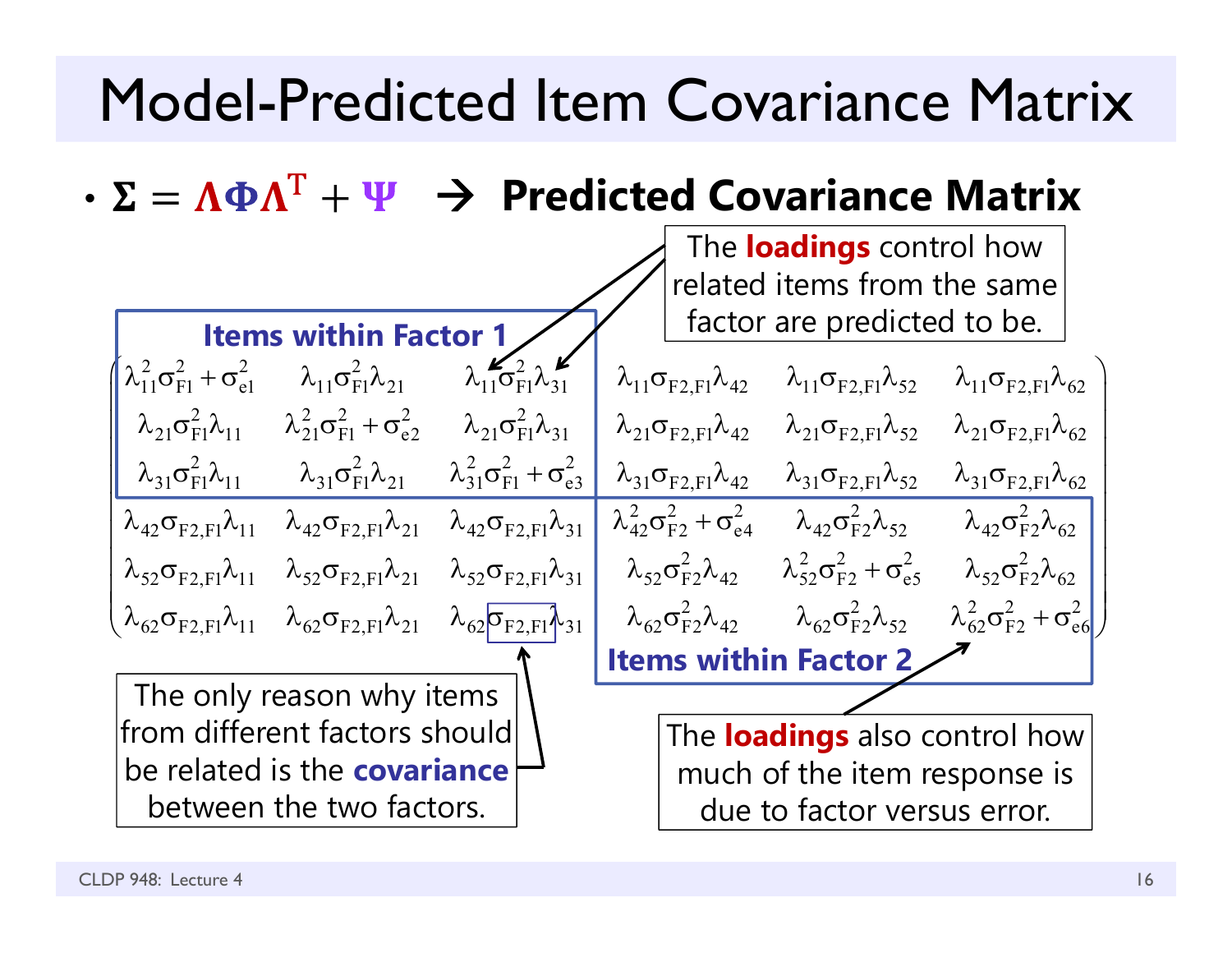# Confirmatory Factor Models *(CFA: Confirmatory Factor Analysis)*

- •• Today's topics:
	- Comparison of EFA and CFA
	- CFA model parameters
	- **Two parts of CFA model identification**
	- $\triangleright$  CFA model estimation
	- $\triangleright$  CFA model fit evaluation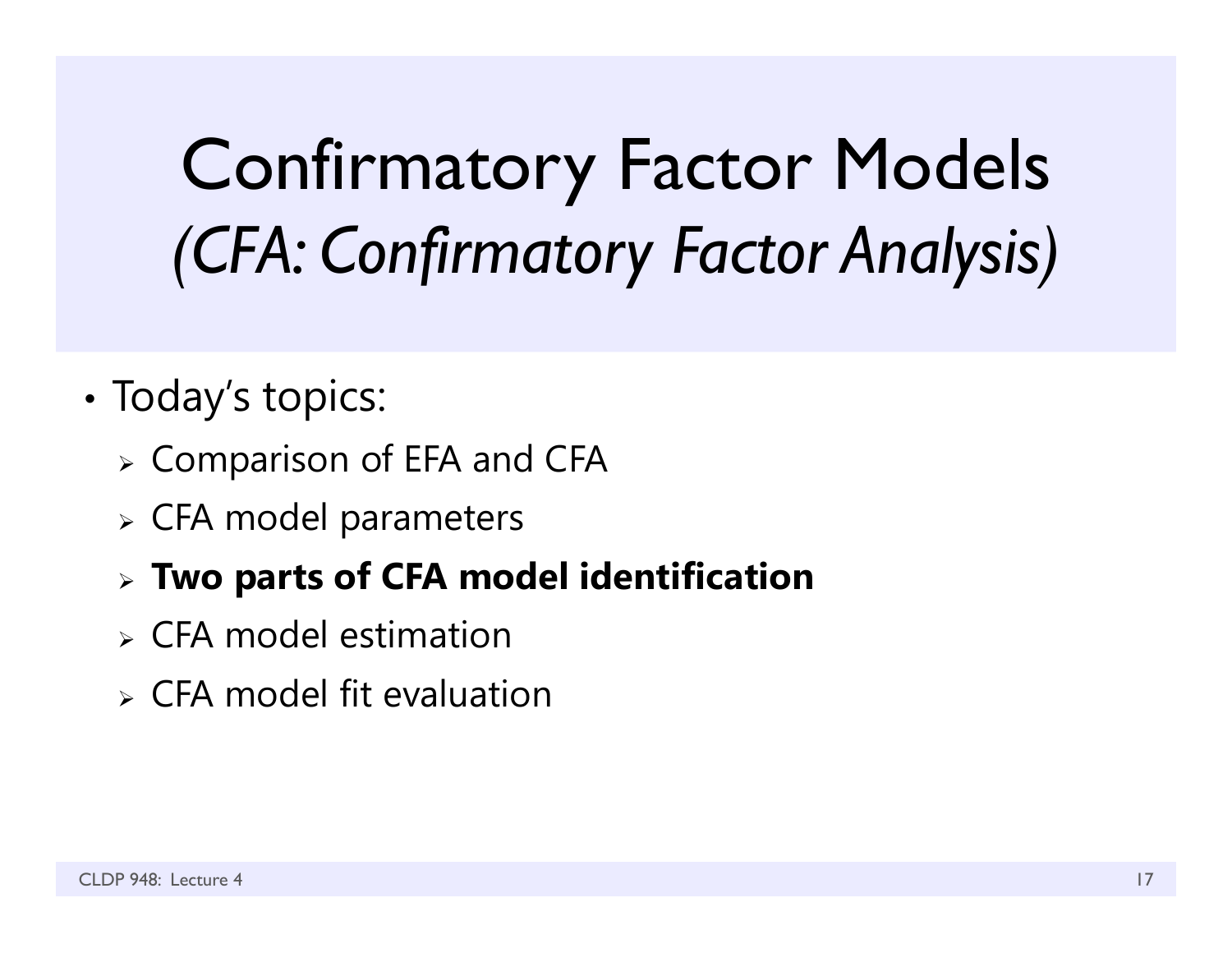## Two Parts of Model Identification

## • **Part 1: Create a scale for each latent factor**

- $\triangleright$  Each latent factor needs a mean and a variance
- Necessary but not sufficient for estimating the CFA model

## • **Part 2: Ensure the CFA model is estimable**

- Data going in versus estimated parameters going out:
	- - Item intercepts  $\rightarrow$  item means (usually 1:1 ratio)
	- - Item variances  $\bm{\rightarrow}$  item residual variances (usually 1:1 ratio)
	- - Item covariances  $\boldsymbol{\rightarrow}$  item factor loadings (must have ratio  $\geq$  1)
- $\triangleright$  In practice, this means the number of estimated loadings may not exceed the number of observed item covariances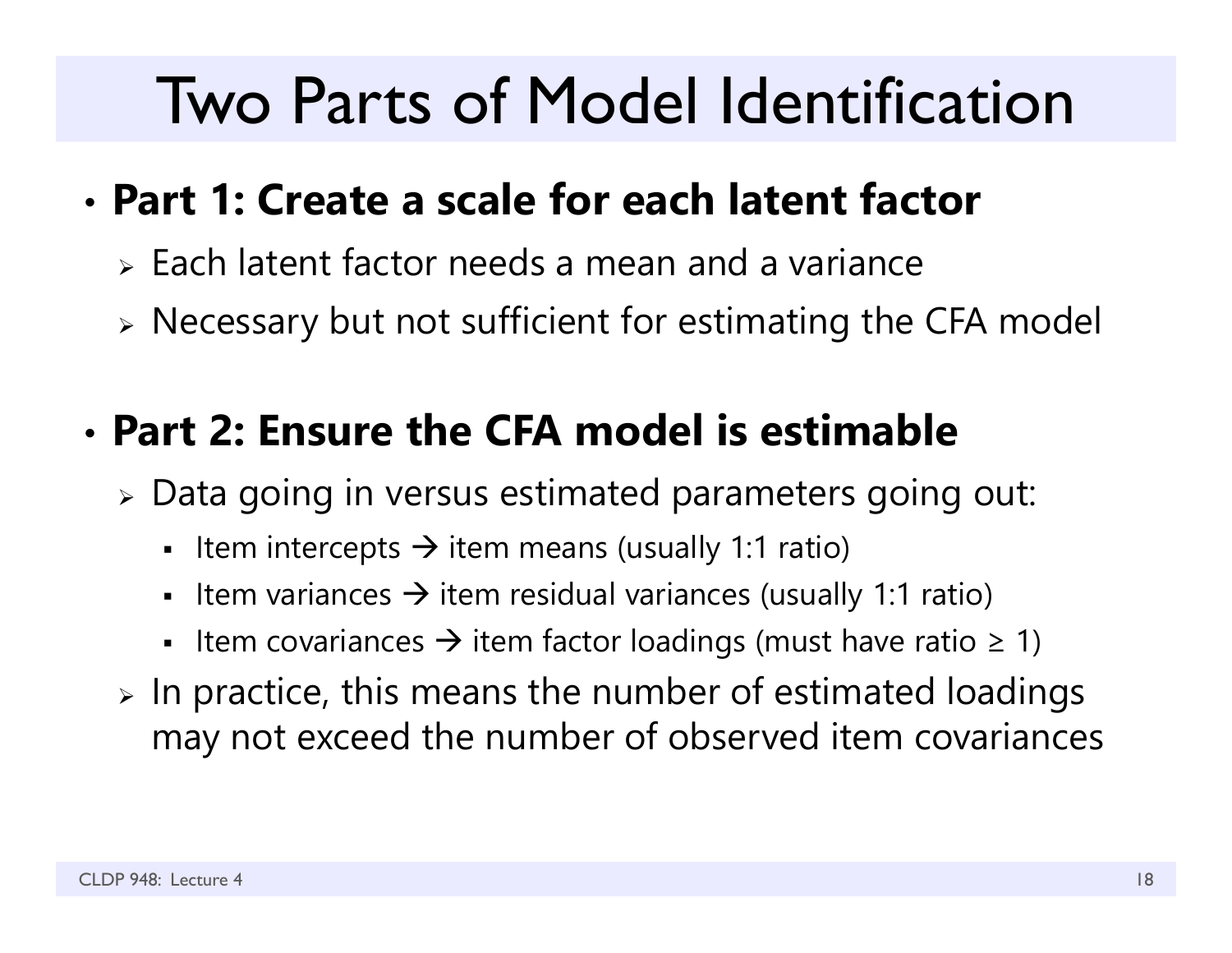## CFA Model Identification Part 1: *Create a Scale for the Latent Factor Variance*



- The factor doesn't exist, so **it needs a scale** (it needs a mean and variance):
- There are two **equivalent** options to create a scale for the factor **VARIANCE**:
	- **(1) Fix factor variance to 1: "z-score"**
		- Factor is interpreted as standardized
		- **Can't** be used in models with higher-order factors (coming later in the course)

### **(2) Fix a "marker item" loading to 1**

- Factor variance is then estimated the "reliable" part of the marker item variance
- Std. loading =  $0.9$ , item variance =  $16$ ? Factor variance = (0.9 2)\*16 = 12.96
- Can cause the model to blow up if marker item has no correlation with the factor at all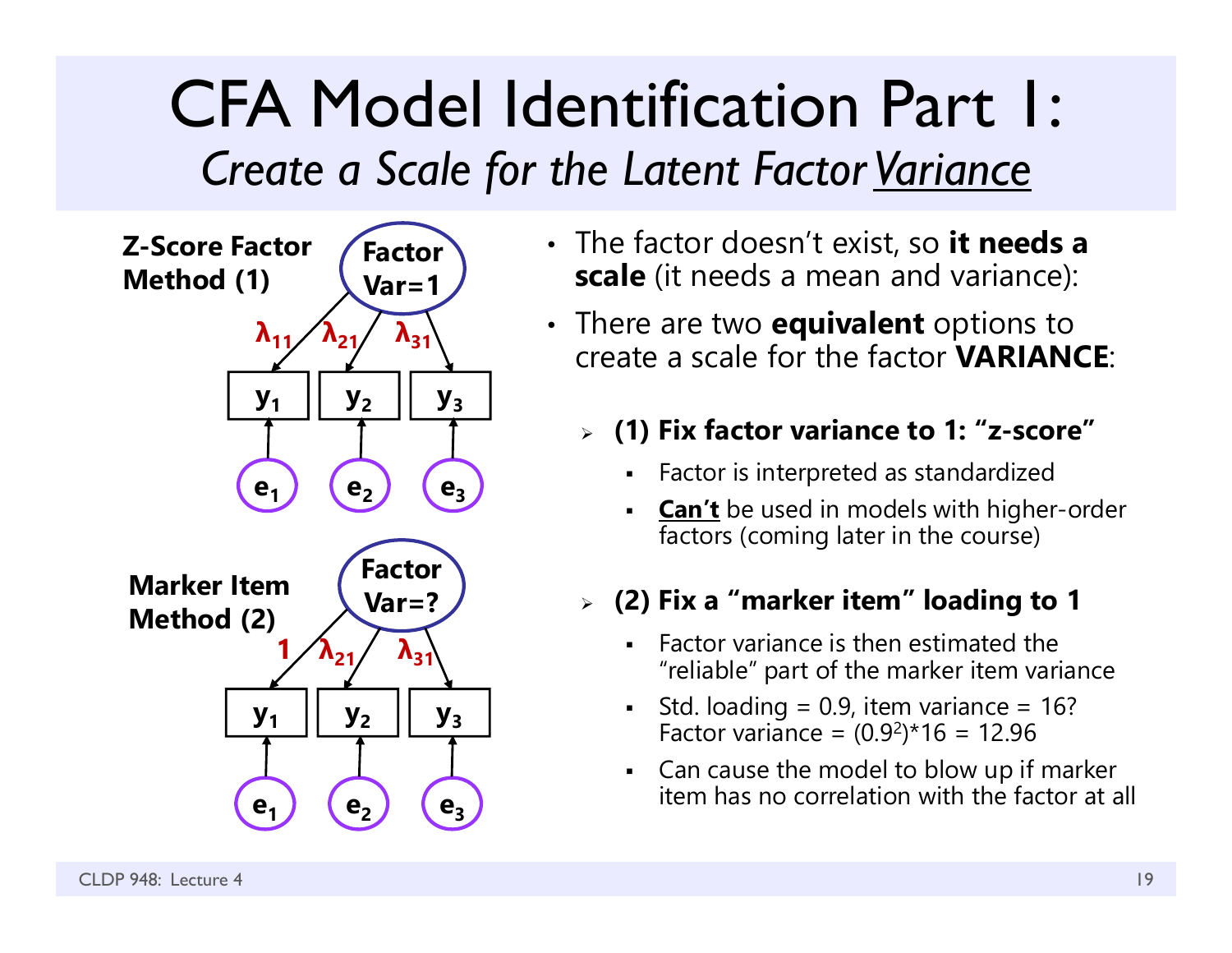## CFA Model Identification Part 1: *Create a Scale for the Latent Factor Mean*



- The factor doesn't exist, so **it needs a scale** (it needs a mean and variance):
- There are two **equivalent** options to create a scale for the factor **MEAN**:
	- **(1) Fix factor mean to 0: "z-score"**
		- Factor is interpreted as standardized
		- **Can** be used in models with higher-order factors (coming later in the course)
		- Item intercepts  $=$  item means
	- **(2) Fix a "marker item" intercept to 0**
		- Factor mean  $=$  mean of marker item
		- Item intercepts = expected item responses when factor = 0 ( $\bm{\rightarrow}$  marker = 0)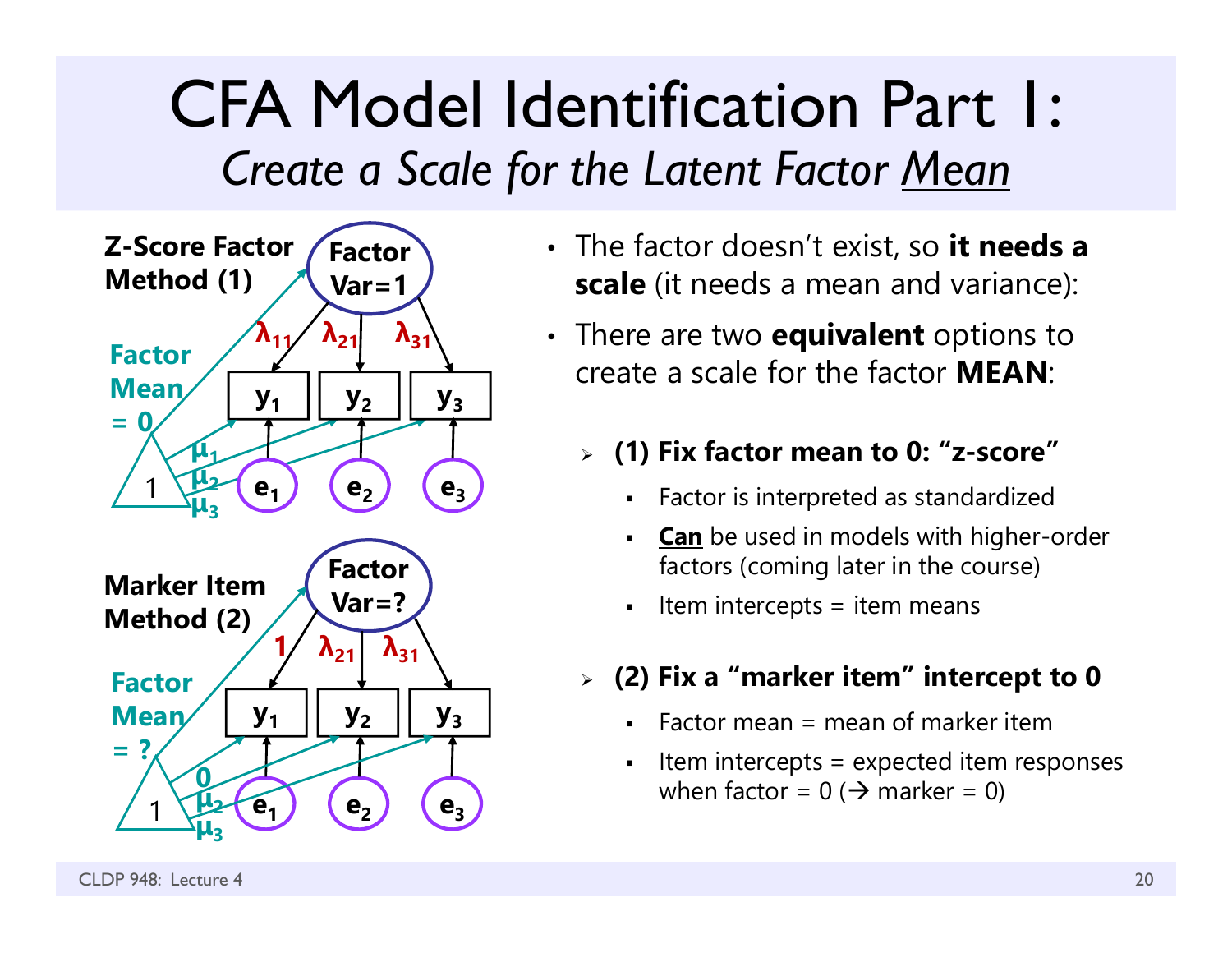## Possible Factor Means and Variances

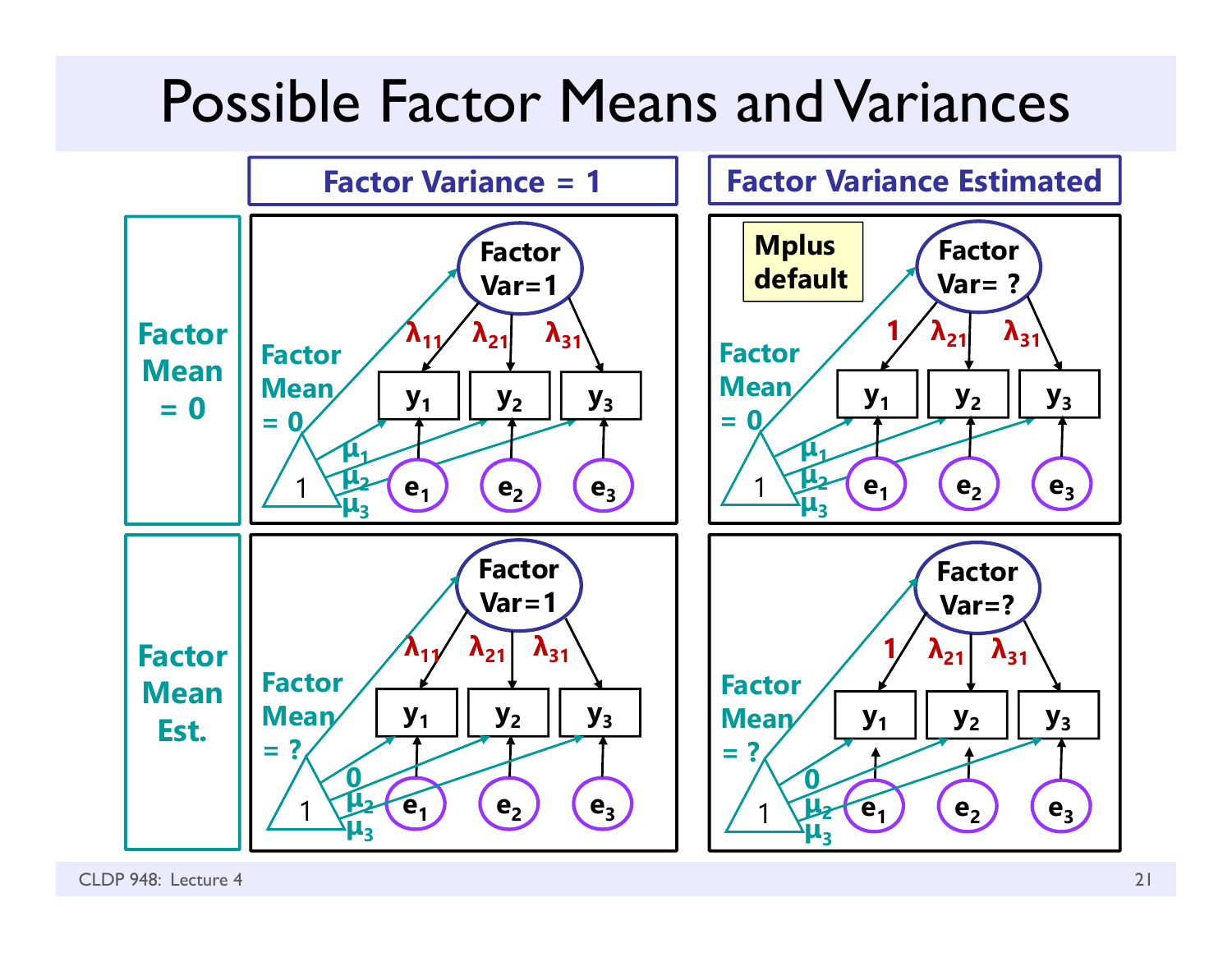# Part 2 of CFA Model Identification

- Make sure the model is estimable; then try to reproduce observed item covariance matrix using as few estimated parameters as possible
	- (Robust) Maximum likelihood used to estimate model parameters
		- n **Measurement Model**: Item factor loadings, item intercepts, item error variances
		- n **Structural Model**: Factor variances and covariances, factor means
	- Global model fit is evaluated as difference between model-predicted and dataobserved covariance matrix (but only covariances usually contribute to misfit)
- How many possible parameters can you estimate (total DF)?
	- **Total DF depends on # ITEMS**  $\rightarrow$  **v** (NOT on # people)
	- Total number of **unique elements** in item covariance matrix
		- n Unique item elements = each variance, each covariance, each mean
		- Total unique elements =  $(v(v + 1) / 2) + v \rightarrow$  if 4 items, then  $((4*5)/2) + 4 = 14$
- Model degrees of freedom (df) = data input − model output
	- Model df = # possible parameters − # estimated parameters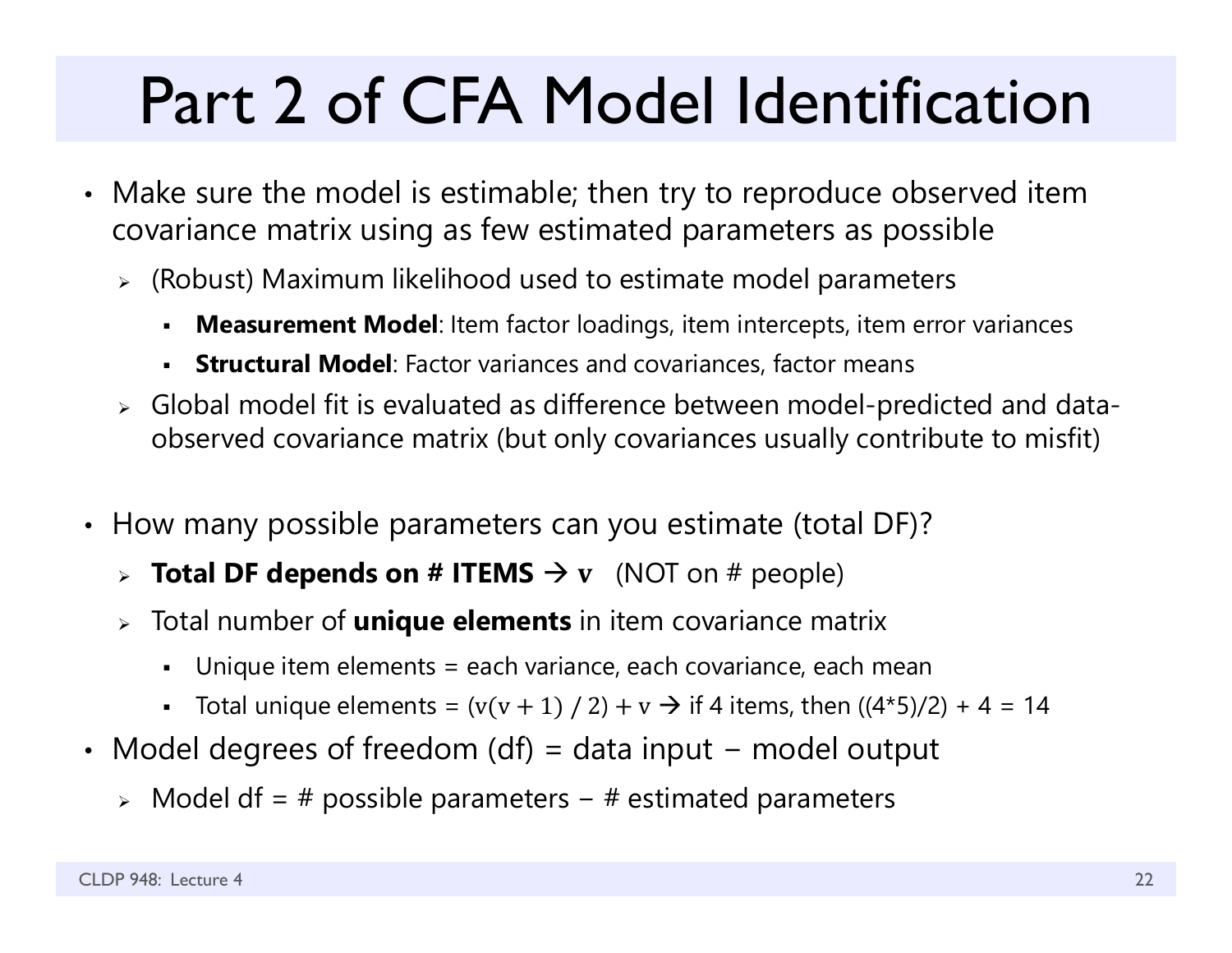## Under-Identified Factor: 2 Items

- Model is <u>under-identified</u> if there are more unknown parameters then item variances, covariances, and means with which to estimate them
	- $\triangleright$  Model cannot be estimated because there are an infinite number of different parameter estimates that would result in the same and perfect fit
	- $\triangleright$  Example:  $x + y = 7$  ??



In other words, the assumptions required to calculate reliability in CTT are the result of model under-identification.

Total possible df = unique pieces of data = **5**

**0 factor variances0 factor means2 item loadings OR 2 item intercepts 2 error variances**  $df = 5 - 6 = -1$ If  $r_{y1,y2} = .64$ , then: **1 factor variance1 factor mean1 item loading 1 item intercept 2 error variances**

$$
\lambda_{11} = .800, \lambda_{21} = .800 ??
$$
  
\n
$$
\lambda_{11} = .900, \lambda_{21} = .711 ??
$$
  
\n
$$
\lambda_{11} = .750, \lambda_{21} = .853 ??
$$

CLDP 948: Lecture 4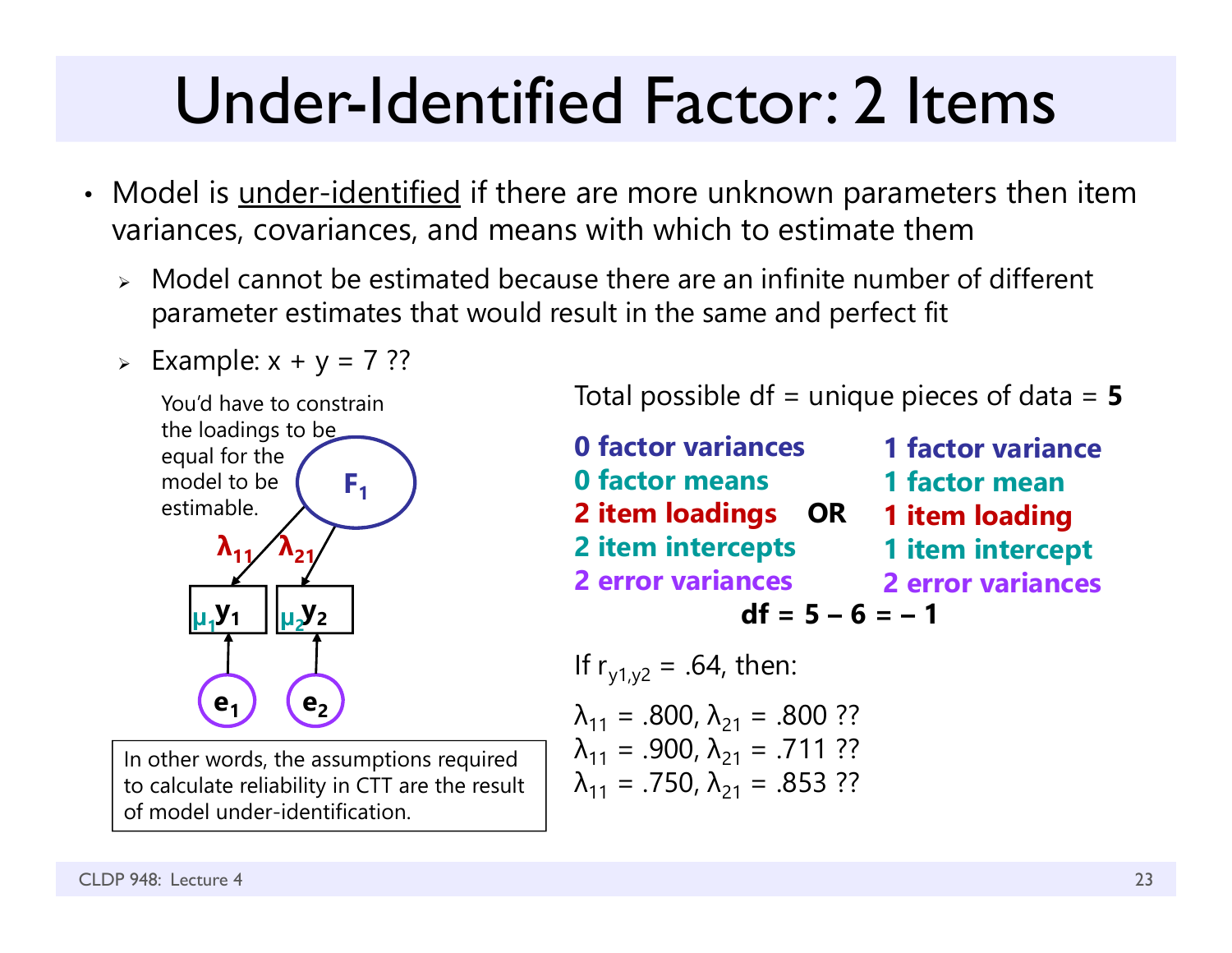## Just-Identified Factor: 3 Items

- Model is j<u>ust-identified</u> if there are as many unknown parameters as item variances, covariances, and means with which to estimate them
	- $\triangleright\;$  The model is estimable, so the parameter estimates have a unique solution
	- $\blacktriangleright$  But those parameters will **perfectly** reproduce the data-observed covariance matrix, so model fit is not testable
	- Example: Solve x + y = 7, 3x y = 1



Total possible **df** = unique pieces of data = **9**

| <b>0 factor variances</b> | <b>1 factor variance</b> |  |  |  |  |  |
|---------------------------|--------------------------|--|--|--|--|--|
| <b>0 factor means</b>     | 1 factor mean            |  |  |  |  |  |
| 3 item loadings OR        | 2 item loadings          |  |  |  |  |  |
| 3 item intercepts         | 2 item intercepts        |  |  |  |  |  |
| <b>3 error variances</b>  | <b>3 error variances</b> |  |  |  |  |  |
| $df = 9 - 9 = 0$          |                          |  |  |  |  |  |

Not really a model—more like a description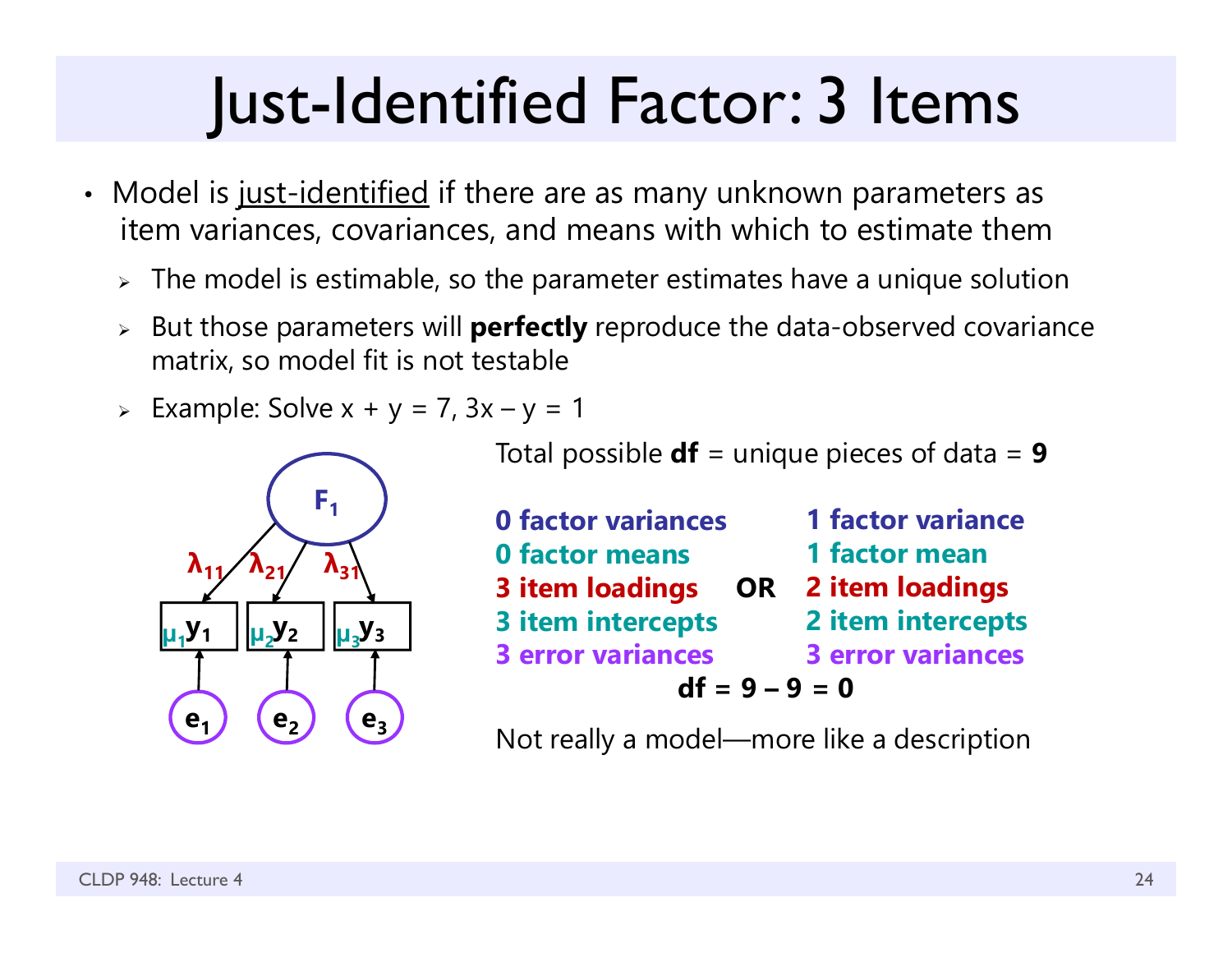## Example: Solving a Just-Identified Model

•



| $\cdot$ Step 1: | $ab = .595$ |
|-----------------|-------------|
|                 | $ac = .448$ |
|                 |             |

 $bc = .544$ 

- $b = .595/a$  $c = .488/a$  $(.595/a)(.448/a) = .544$
- Step 3: .26656/a  $^2$  = .544  $a = .70$

• Step 4: 
$$
.70b = .595 \quad b = .85
$$
  
.70c = .448 \quad c = .64

• Step 5: 
$$
Var(e_1) = 1 - a^2 = .51
$$

 $Y_1$   $Y_2$   $Y_3$  $\rm Y_1$  1.00

- Y<sub>2</sub> .595 1.00
- Y<sub>3</sub> .448 .544 1.00

•

• Step 2:

•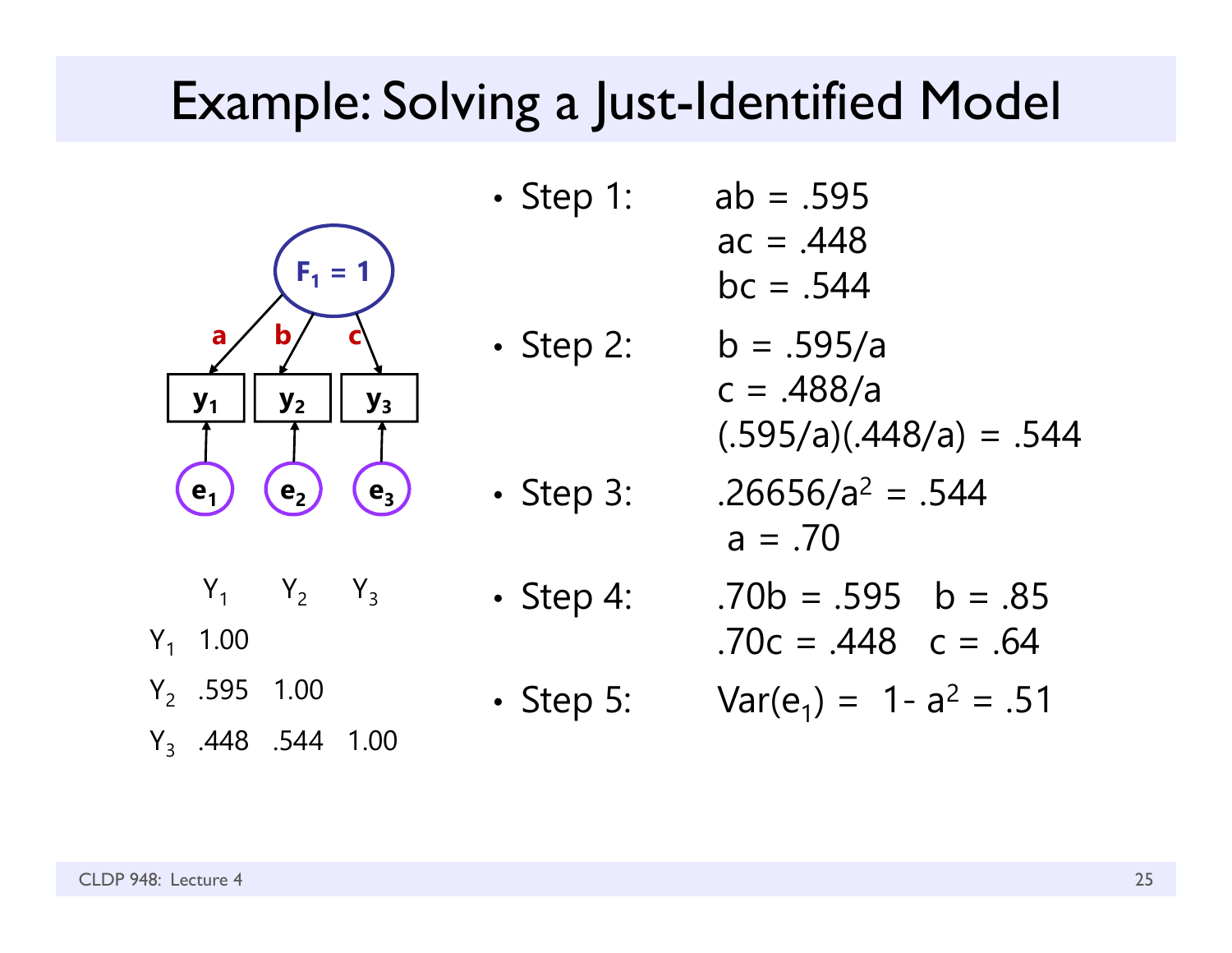## Over-Identified Factor: 4+ Items

- Model is <u>over-identified</u> if there are fewer unknown parameters than item variances, covariances, and means with which to estimate them
	- $\triangleright\;$  The model is estimable, so the parameter estimates have a unique solution
	- $\triangleright$  But now the parameters will NOT perfectly reproduce the observed matrix  $\rightarrow$  if df  $>$  0, we can test model fit



Total possible **df** = unique pieces of data = **14**

| <b>0 factor variances</b> |           | <b>1 factor variance</b> |
|---------------------------|-----------|--------------------------|
| <b>0 factor means</b>     |           | 1 factor mean            |
| <b>4 item loadings</b>    | <b>OR</b> | <b>3 item loadings</b>   |
| 4 item intercepts         |           | 3 item intercepts        |
| <b>4 error variances</b>  |           | <b>4 error variances</b> |

 $df = 14 - 12 = 2$ 

Did we do a 'good enough' job reproducing the item covariance matrix with 2 fewer parameters than it was possible to use?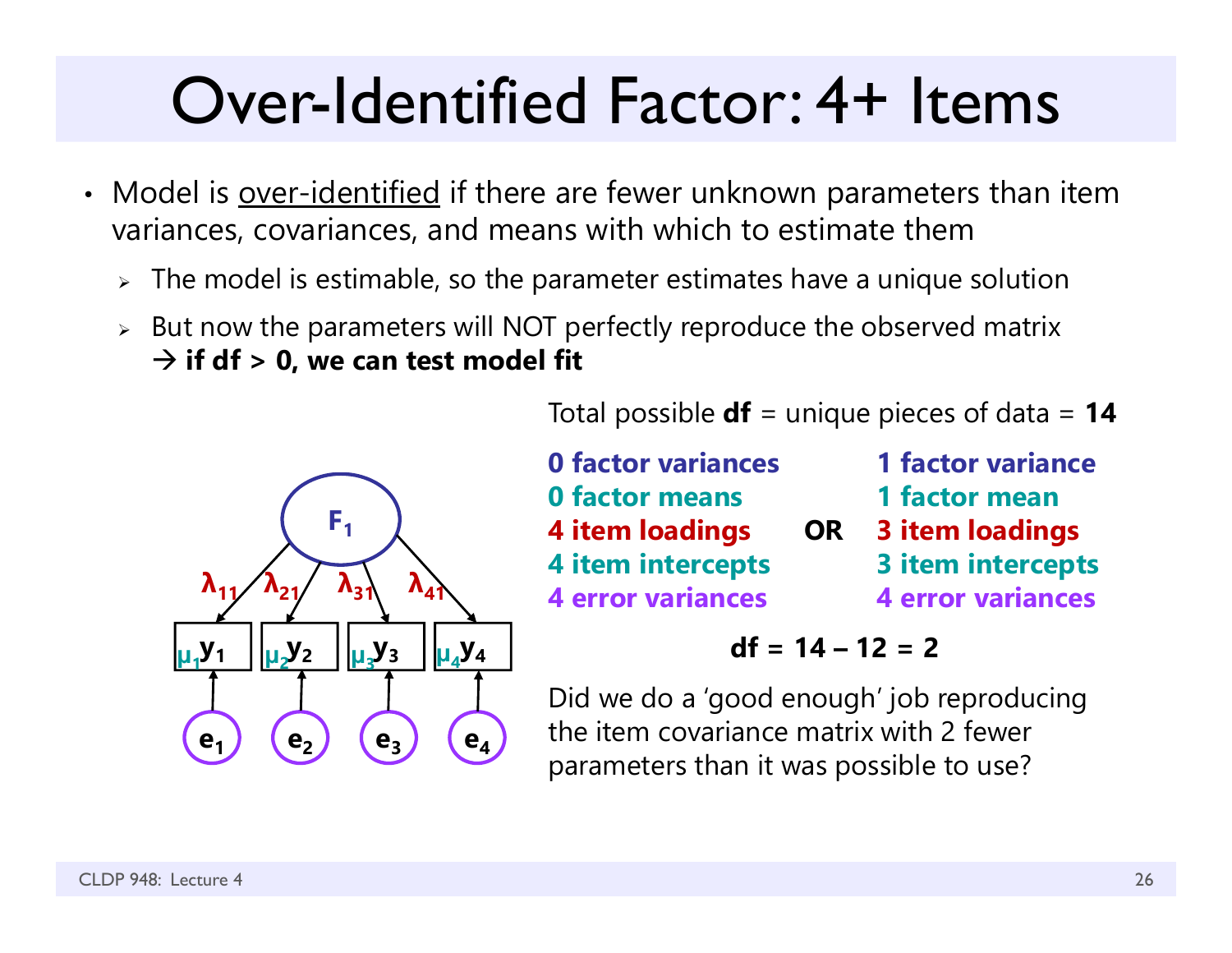# Oops: Empirical Under-Identification

- Did your model blow up (errors instead of output)? Double-check:
	- $\triangleright$  Part 1: Make sure each factor has a scale: a mean and a variance
	- $\triangleright$  Part 2: Make sure you aren't estimating more parameters than you have DF
- Sometimes you can set up your model correctly and it will still blow up because of **empirical under-identification**
	- It's not you; **it's your data** here are two examples of when these models should have been identified, but weren't because of an unexpected 0 relationship

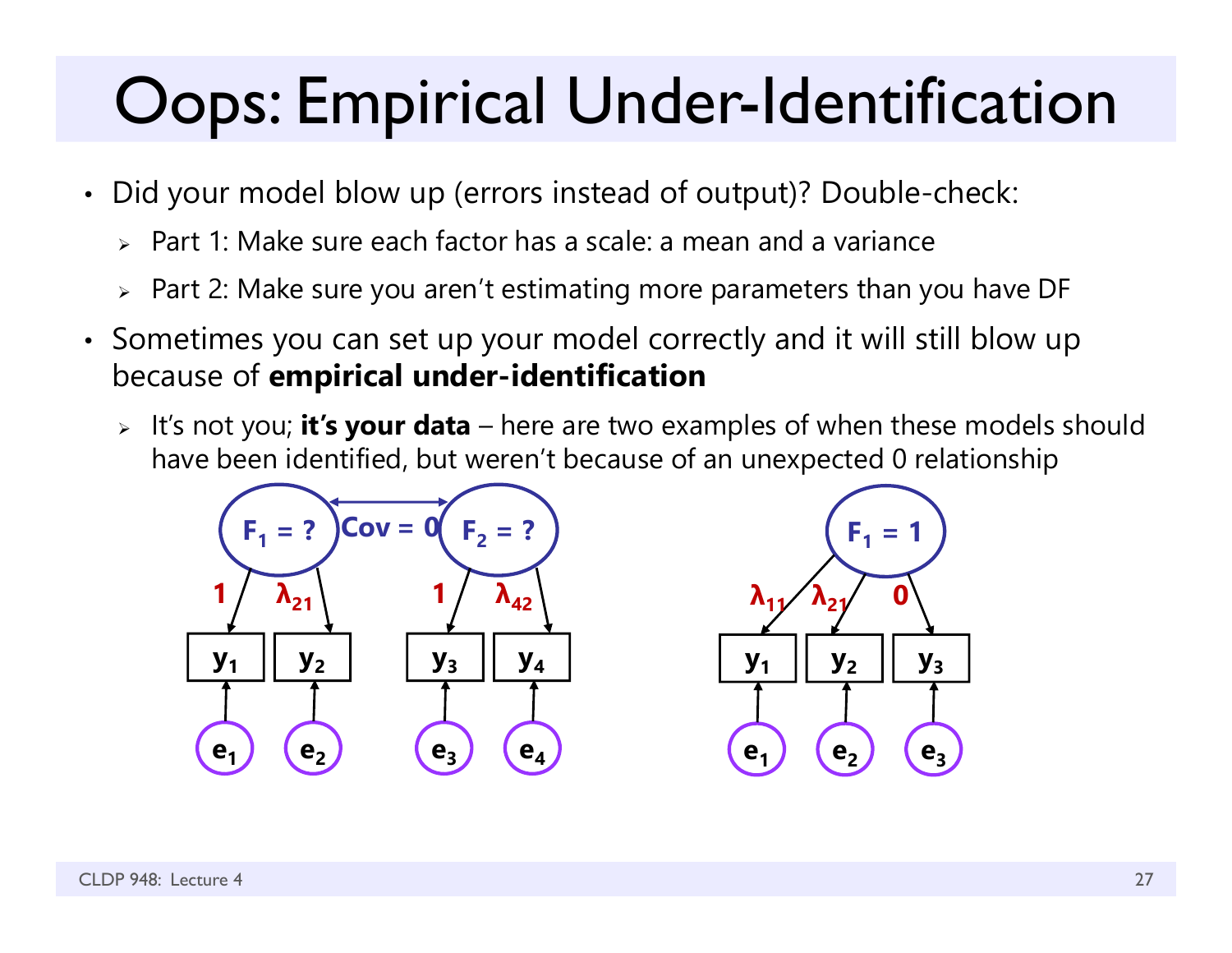# That Other Kind of Measurement Model…

Remember the difference between principal components and factor analysis in terms of 'types' of items?

### **Factor Model:**

- Composed of "Reflective" or "Effects" items
- Factor is **cause** of observed item responses
- Items **are** exchangeable and should be correlated
- **Is identified** with 3+ items (fit testable with  $4+$  items)

### **Component Model:**

- Composed of "Formative" or "Emergent" or "Cause" items
- Component is **result** of observed item responses
- Items **are not** exchangeable and may not be correlated
- **Will not be identified** no matter how many items *without additional variables in the model*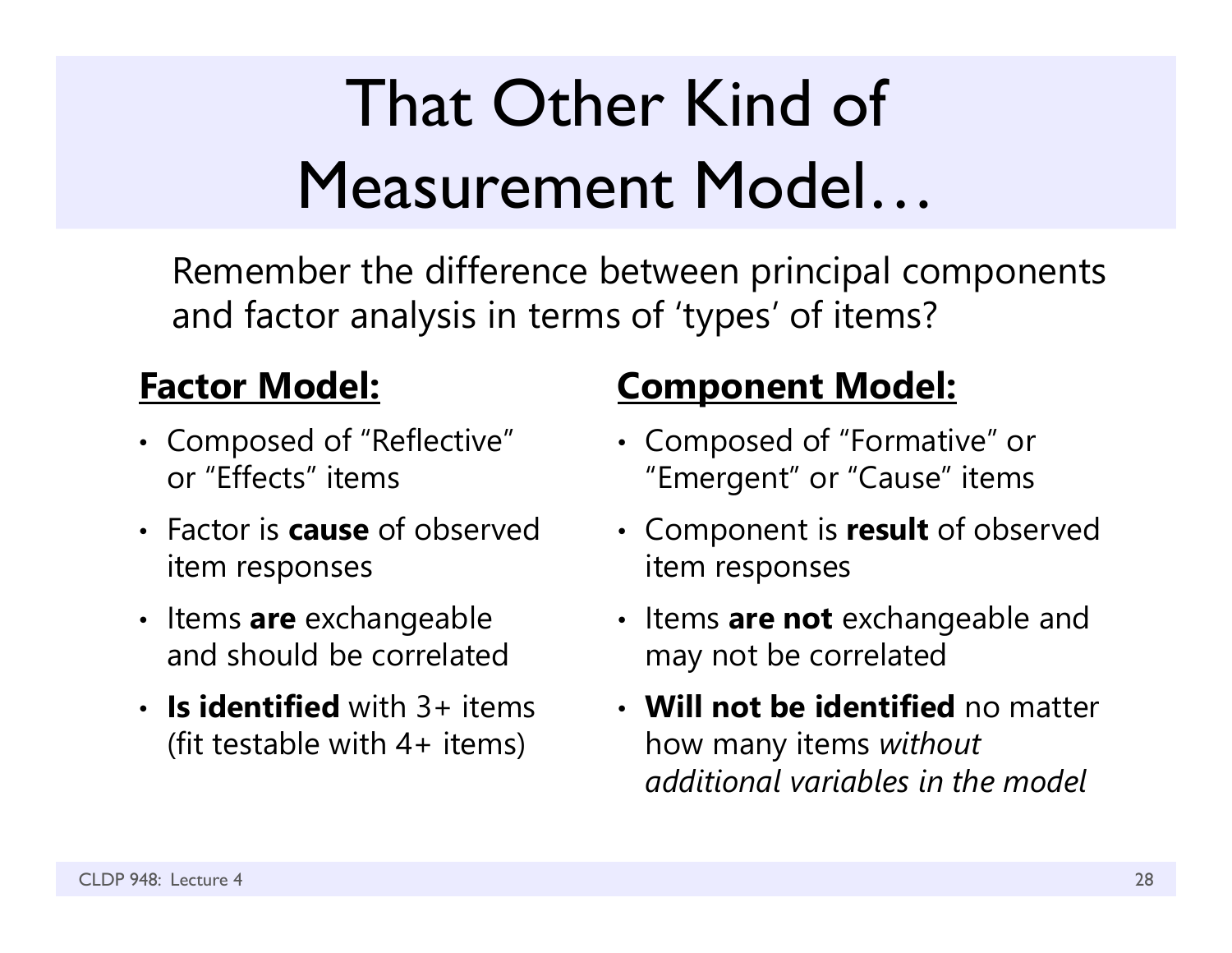## Formative (Component) Models (see Brown p. 351-362)



### **Model Parameters:**

- 4 factor loadings/regression paths
- 1 factor disturbance (variance left over)

10 item correlations5 item variances

5 item means

 $df = 20 - 25 = -5$ **Not identified**

Formative measurement models are not identified without including other outcomes or predictors of the formative latent factor.

### **Model Parameters:**

- 4 factor loadings/regression paths
- 1 factor disturbance (variance left over)

3 item correlations

5 item variances/error variances

5 item means

 $df = 20 - 18 = 2$ **Identified**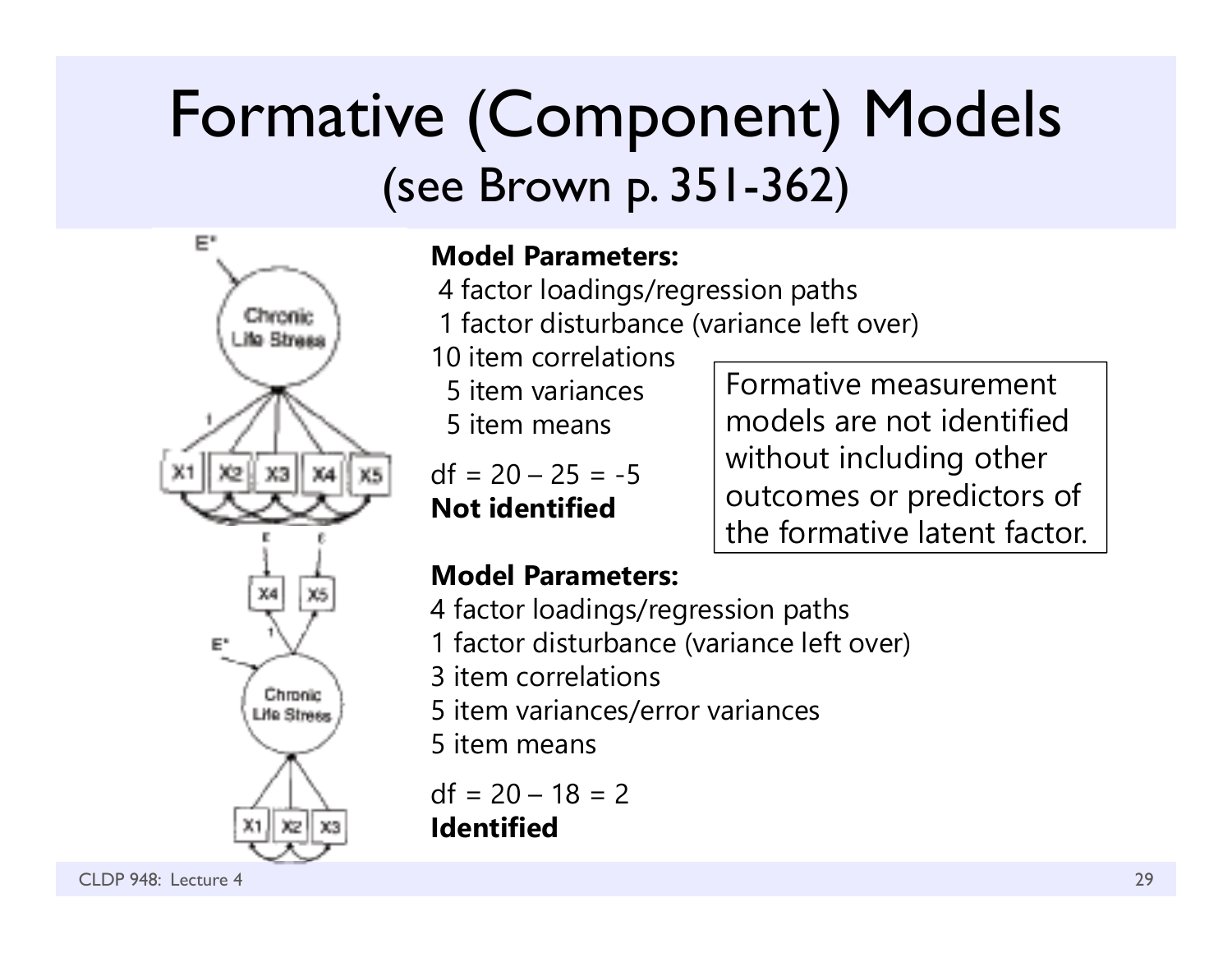# Intermediate Summary: CFA

- • CFA is a **linear model** in which continuous observed item responses are predicted from latent factors (traits) and error
	- Goal is to reproduce observed **item covariance matrix** using estimated parameters (intercept, loading, and error variance for items, factor variance)
	- $\triangleright$  Factor model makes specific testable mathematical predictions about how item responses should relate to each other: **loadings predict covariances**
	- $\triangleright$  Need at least 3 items per latent factor for the model to be identified; need **at least 4 items per latent factor for model fit to be testable**
- • CFA framework offers significant advantages over CTT by offering the potential for comparability across samples, groups, and tim e
	- $\triangleright\;$  CTT: No separation of observed item responses from true score
		- Sum across items = true score; item properties belong to that sample only
	- $\triangleright$  CFA: Latent factor is estimated separately from item responses
		- Separates interpretation of person trait levels from specific items given
		- n Separates interpretation of item properties from specific persons in sample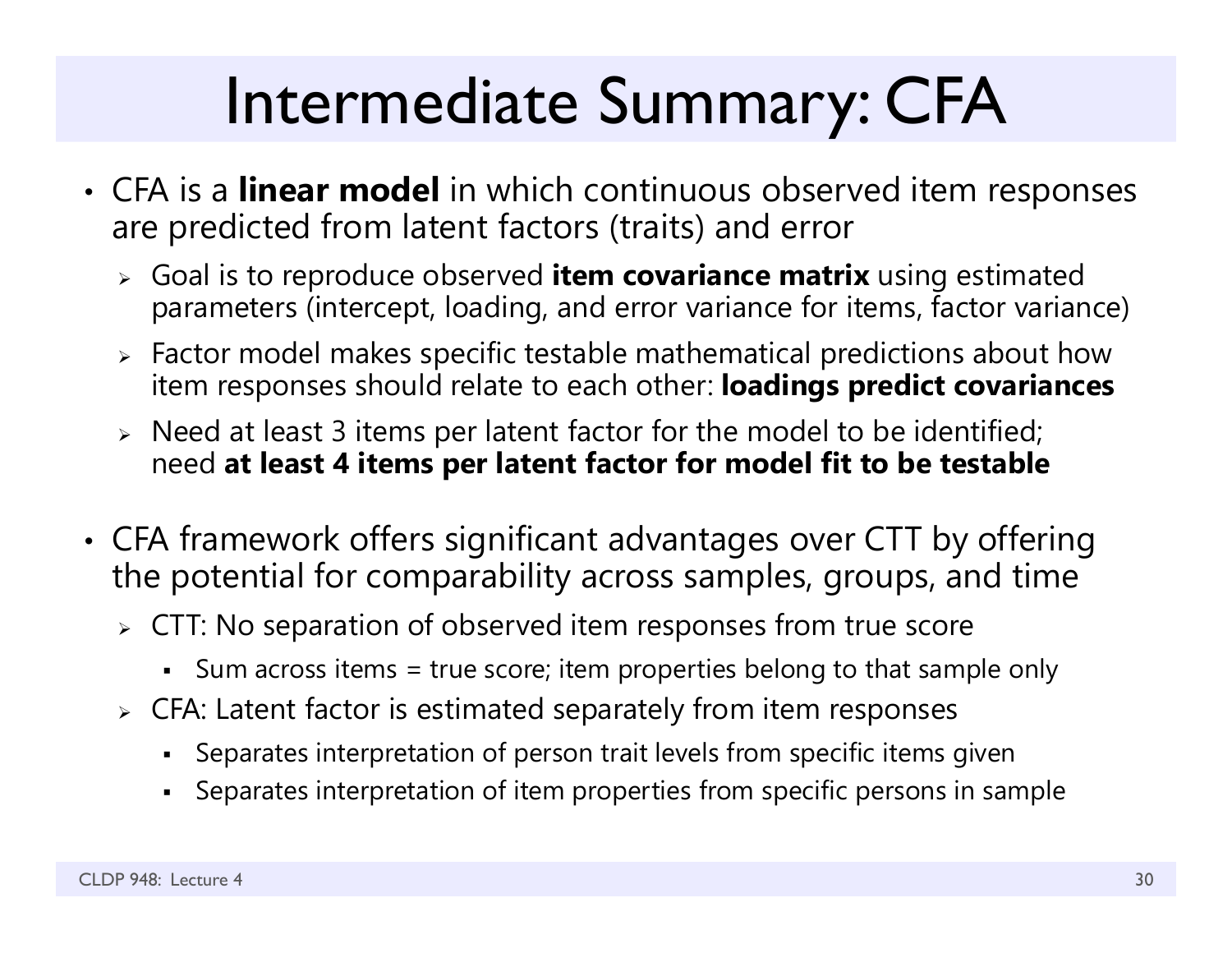# Confirmatory Factor Models *(CFA: Confirmatory Factor Analysis)*

- •• Today's topics:
	- Comparison of EFA and CFA
	- CFA model parameters
	- Two parts of CFA model identification
	- **CFA model estimation**
	- $\triangleright$  CFA model fit evaluation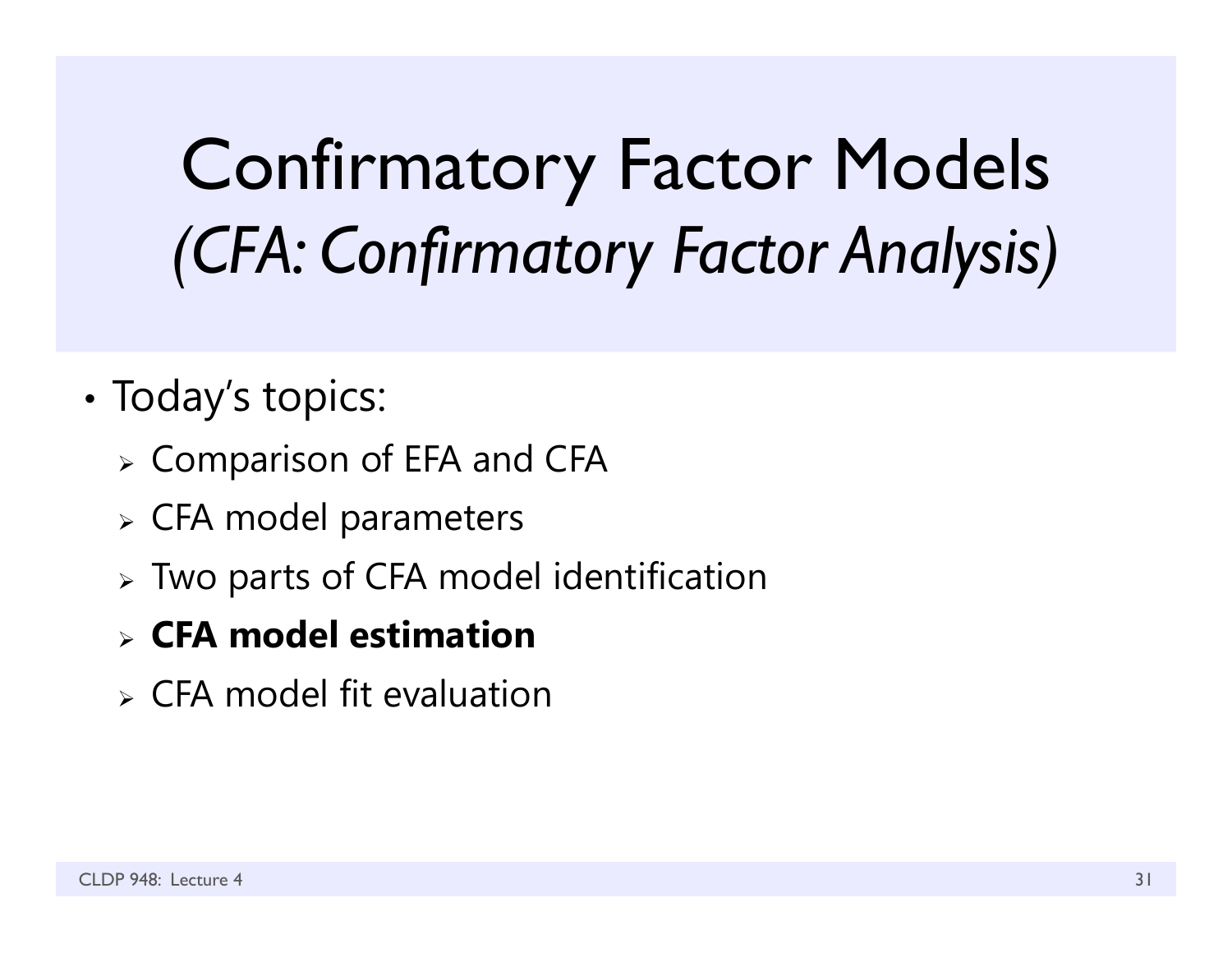# Where the Answers Come From: The Big Picture of Estimation

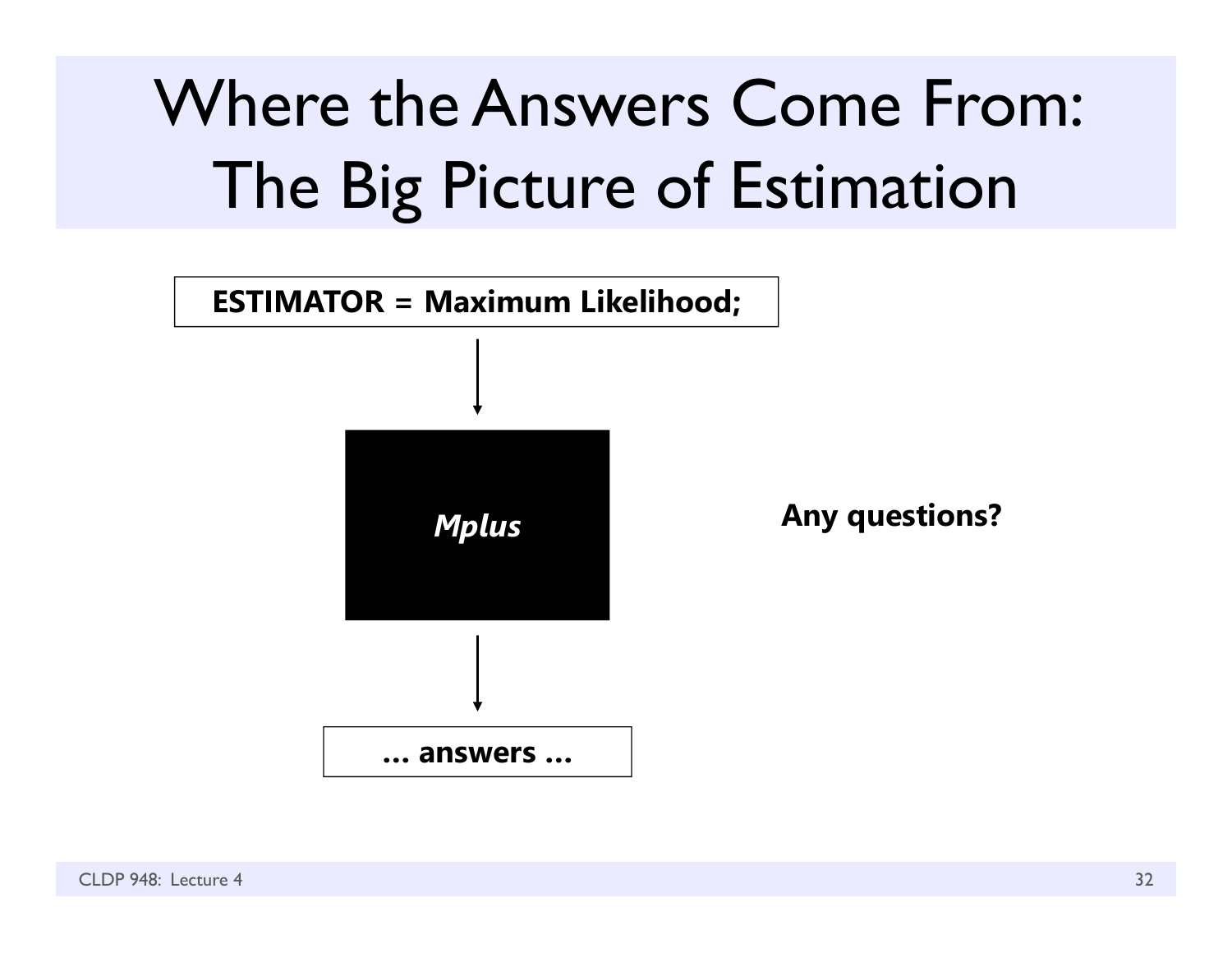## What all do we have to estimate?

- •• For example, a model with two correlated factors for  $v=6$  items:
	- $\triangleright$  F1 measured by items 1,2,3; F2 measured by items 4,5,6
	- $>$  If we fix both factors to have mean=0 and variance=1, then we need: **6** intercepts ( $\mu_i$ ) + **6 factor loadings (** $\lambda_i$ **) + 6 error variances (** $\sigma_{\rm ei}^2$ **) + 1 factor covariance = 19 total parameters**
- •**• Item parameters** are FIXED effects → inference about specific item
	- $\triangleright$   $\;$  It's ok if missing data leads to different numbers of total items across persons
- • What about the all the individual person **factor scores**?
	- > The individual factor scores are <u>not</u> part of the model—in other words, factor scores are modeled as **RANDOM effects** assumed to be multivariate normal
	- So we care about the **factor means, variances, and covariances** as sufficient statistics, but **not** about the factor scores for particular **individuals** per se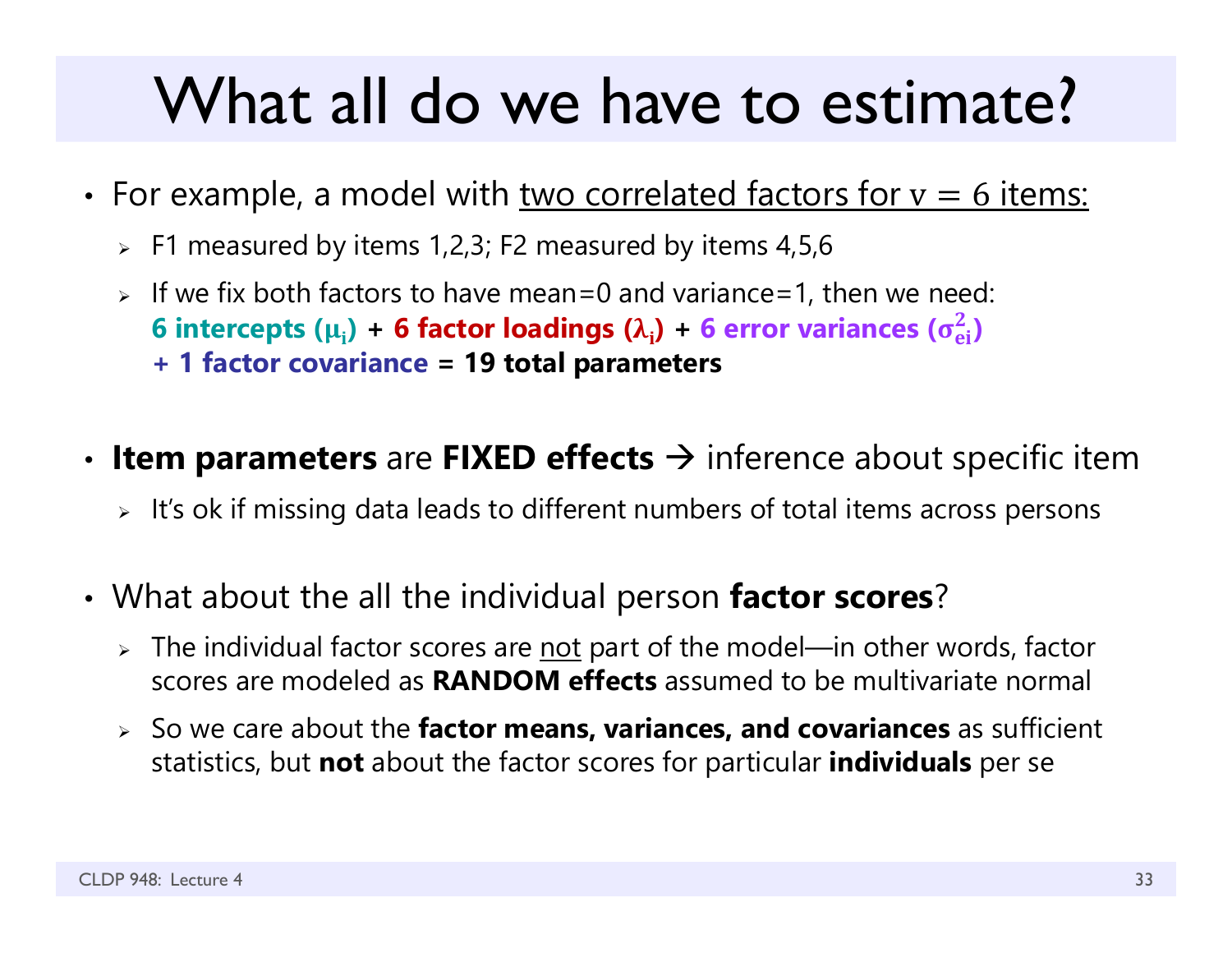# The End Goals of Maximum Likelihood (ML) Estimation

- 1. Obtain "most likely" values for each unknown parameter in our model (intercepts, loadings, error variances, factor means, factor variances, factor covariances) → the answers → **the estimates**
- 2. Obtain some kind of index as to how likely each parameter value actually is (i.e., "really likely" or pretty much just a guess?) **the standard error (SE) of the estimates**
- 3. Obtain some kind of index as to how well the model we've specified actually describes the data **the model fit indices**

### **How does all this happen? The magic of multivariate normal… (but let's start with univariate normal first)**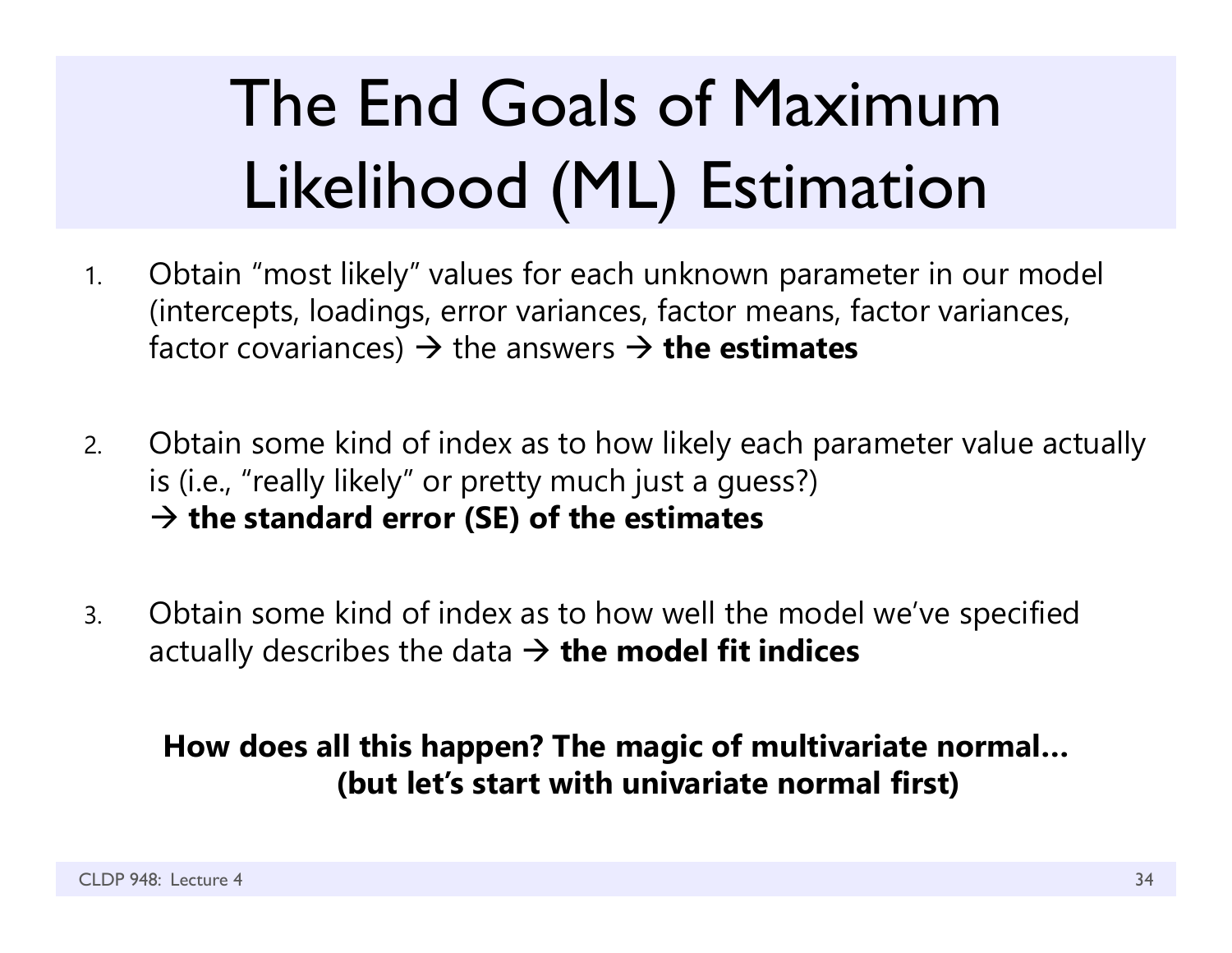## Univariate Normal Distribution



- This PDF tells us how **likely** any value of y<sub>i</sub> is given two pieces of info:
	- $\triangleright$  Conditional mean  $\widehat y_{\mathbf i}$
	- $\epsilon$  residual variance  $\sigma_{\rm e}^2$  $\overline{c}$
- We can see this work using the NORMDIST function in excel!
	- $\triangleright$  Easiest for empty model:  $y_i = \beta_0 + e_i$
- We can check our math via SAS PROC MIXED or Mplus!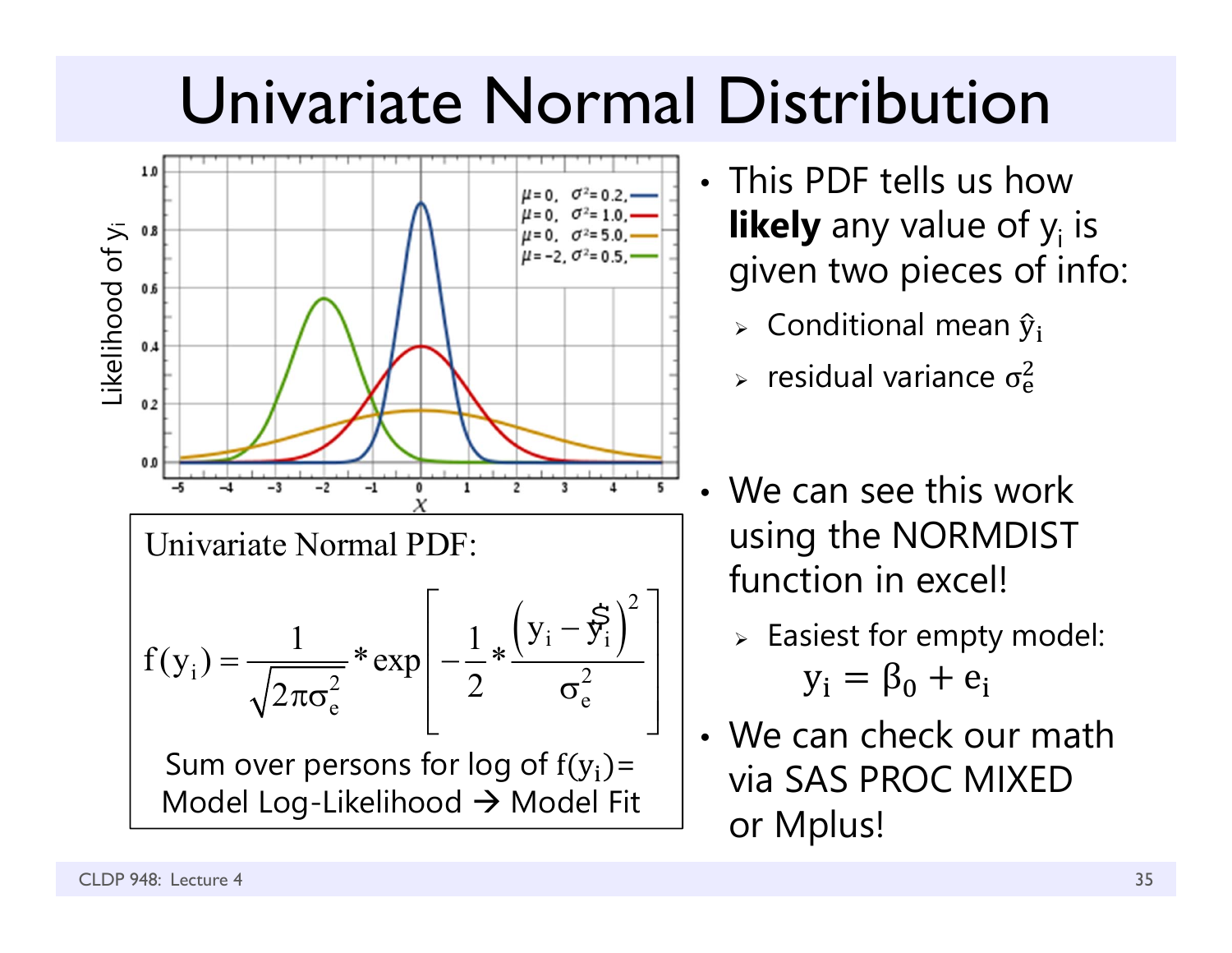## Multivariate Normal for  $\mathbf{Y}_{s}$ : all v=6  $\mathbf{y}_{s}$  values from person *s*

Univariate Normal PDF: 
$$
f(y_s) = (2\pi\sigma_e^2)^{-1/2} * \exp\left[-\frac{1}{2} * (y_s - \vec{y}_s)(\sigma_e^2)^{-1} (y_s - \vec{y}_s)\right]
$$
  
Multivariate Normal PDF:  $f(Y_s) = (2\pi)^{-v_s/2} * |\Sigma|^{-1/2} * \exp\left[-\frac{1}{2} * (Y_s - \mu)^T (\Sigma_s)^{-1} (Y_s - \mu)\right]$ 

- In our CFA model, the only fixed effects that predict the 6  $\mathbf{Y}_{\mathrm{s}}$  values are the item intercepts (now  $\text{v} = 6$  of them in the vector  $\boldsymbol{\mu}$ )
- The CFA model also gives us the **predicted** variance and covariance matrix across the items ( **Σ**), assumed the same across persons:

In matrices ( $\Lambda$  = loadings,  $\Phi$  = factor variances/covariances,  $\Psi$  = error variances

- > Variance of Item *i*:  $\text{Var}(y_i) = \lambda_i^2 * \text{Var}(F_s) + \text{Var}(e_i)$  $\boldsymbol{\Sigma} = \boldsymbol{\Lambda}\boldsymbol{\Phi}\boldsymbol{\Lambda}^T + \boldsymbol{\Psi}$
- ► Covariance of items on same factor: Cov(y1, y2) =  $\lambda_{11} * Var(F1) * \lambda_{21}$
- ► Covariance of items on different factors: Cov(y1, y6) =  $\lambda_{11} * \text{Cov(F1, F2)} * \lambda_{62}$
- Uses  $|\mathbf{\Sigma}|$  = determinant of  $\mathbf{\Sigma}$  = summary of *non-redundant* info
- (Σ)<sup>-1/2</sup> → matrix inverse → like dividing (so can't be 0 or negative)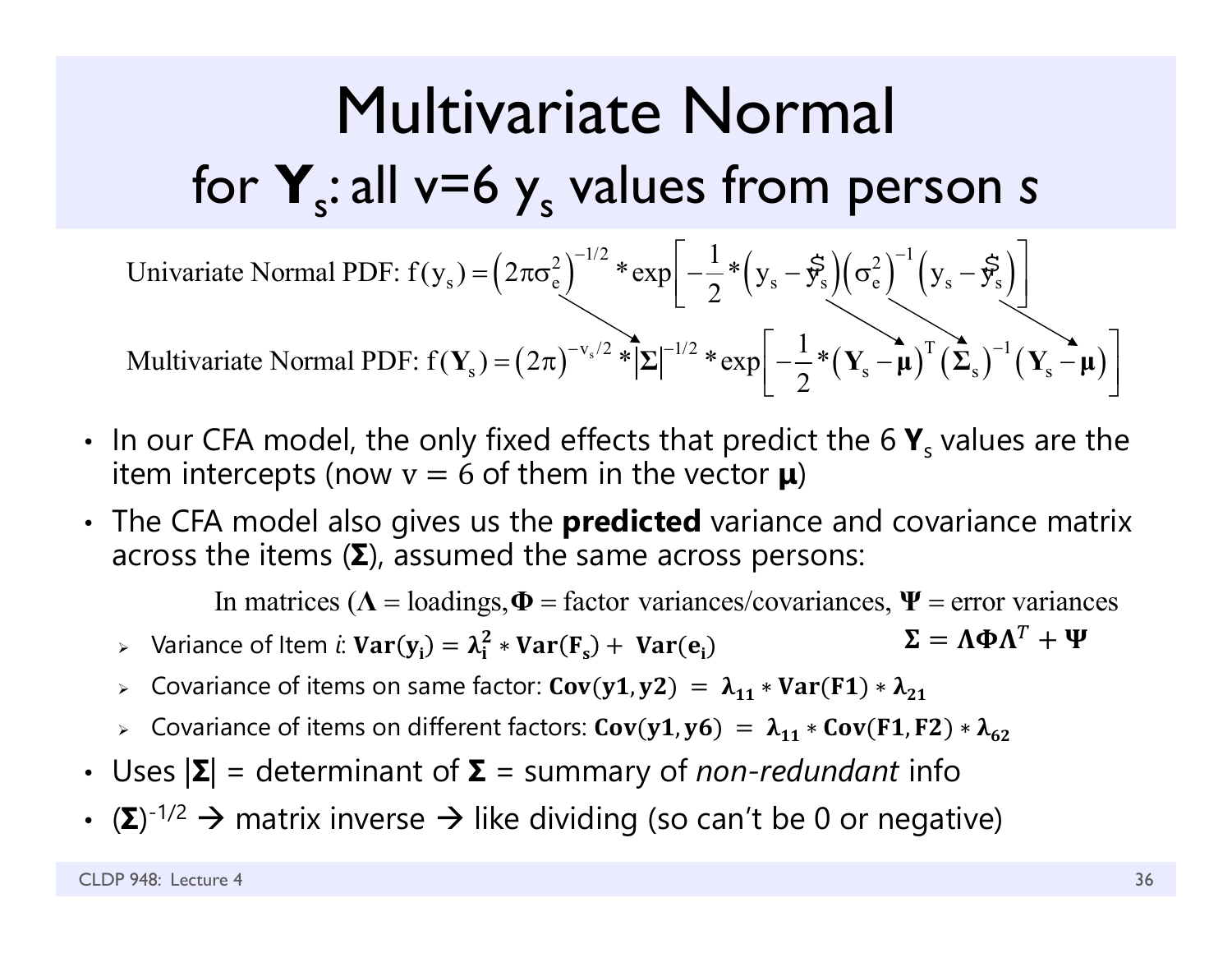## Now Try Some Possible Answers... (e.g., for those 19 parameters in this example)

•Plug predictions into **log-likelihood** function, sum over persons:

$$
\text{Model (H}_{0}) \text{Likelihood: } L = \prod_{s=1}^{N} \left\{ (2\pi)^{-v_{s}/2} * |\Sigma|^{-1/2} * \exp\left[ -\frac{1}{2} (\mathbf{Y}_{s} - \boldsymbol{\mu})^{T} (\Sigma_{s})^{-1} (\mathbf{Y}_{i} - \boldsymbol{\mu}) \right] \right\}
$$
\n
$$
\text{Model (H}_{0}) \text{Log Likelihood: } LL = \sum_{s=1}^{N} \left\{ \left[ -\frac{v_{s}}{2} \log(2\pi) \right] + \left[ -\frac{1}{2} \log |\Sigma| \right] + \left[ -\frac{1}{2} (\mathbf{Y}_{s} - \boldsymbol{\mu})^{T} (\Sigma_{s})^{-1} (\mathbf{Y}_{i} - \boldsymbol{\mu}) \right] \right\}
$$

- •• Try one set of possible parameter values, compute LL
- • $\bullet\,$  Try another possible set, compute LL....
	- $\triangleright$  Different algorithms are used to decide which values to try given that each parameter has its own likelihood distribution  $\boldsymbol{\rightarrow}$  like an uncharted mountain
	- $\triangleright$   $\,$  Calculus helps the program scale this multidimensional mountain
		- n At the top, all first partial derivatives (linear slopes at that point)  $\approx 0$
		- *Positive* first partial derivative? Too *low*, try again. *Negative*? Too *high*.
		- Matrix of partial first derivatives = "score function" = "gradient"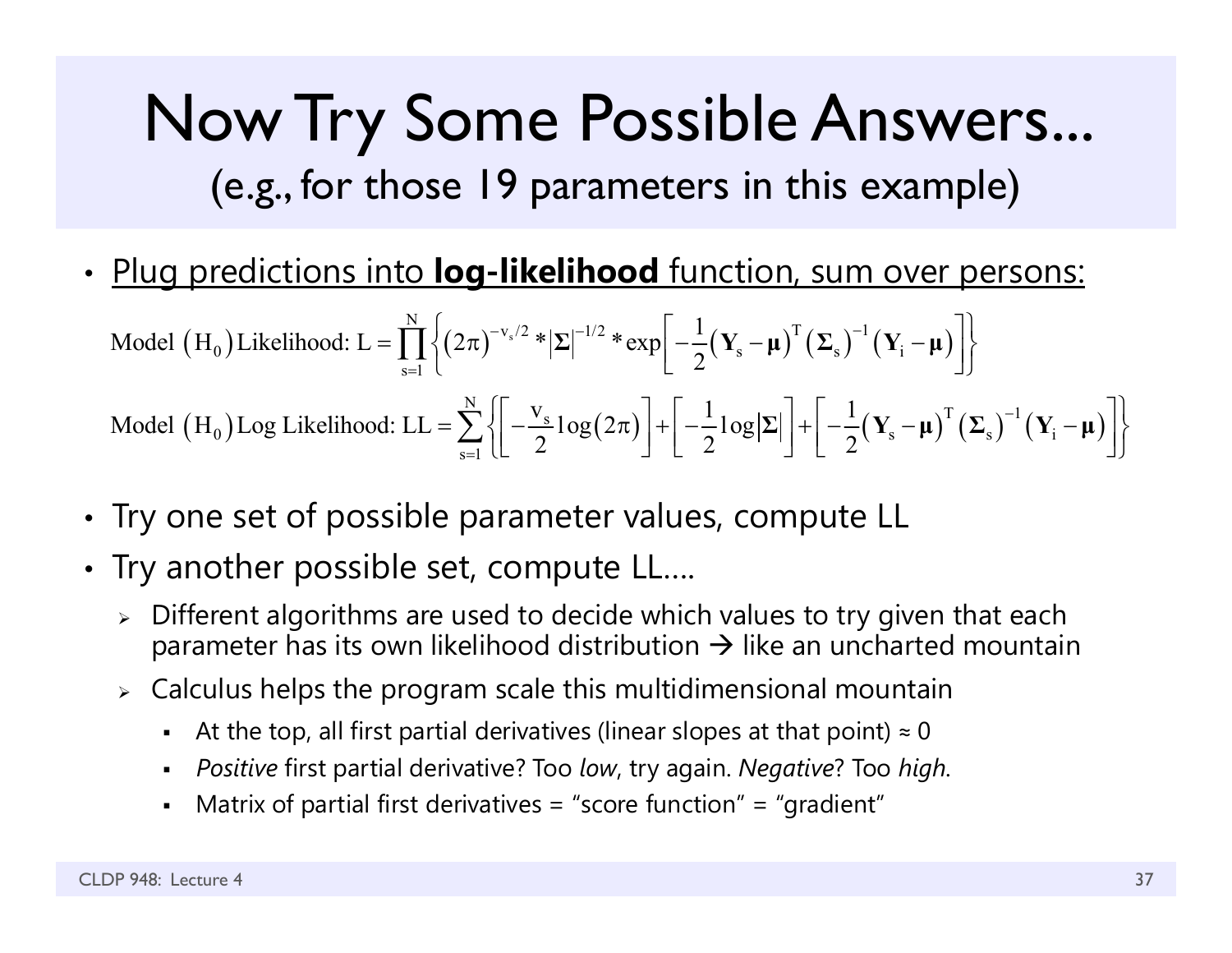# End Goals 1 and 2: Model Estimates and SEs

- Process terminates (the model "converges") when the next set of tried values don't improve the LL very much…
	- $\triangleright$  e.g., Mplus default convergence criteria for this H $_0$  Model LL = .00005 (other values are used for different estimation problems—see manual)
	- $\triangleright$  Those are the values for the parameters that, relative to the other possible values tried, are "most likely" **Model (H 0) LL** and **estimates**
- But we also need to know how trustworthy those estimates are…
	- **Precision** is indexed by the steepness of the multidimensional mountain, where steepness  $\bm{\rightarrow}$  more negative partial second derivatives
	- $\triangleright$  Matrix of partial second derivatives = "Hessian matrix"
	- $\triangleright$  Hessian matrix  $\ast$  -1 = "information matrix"



So steeper function = more information = more precision = **smaller SE**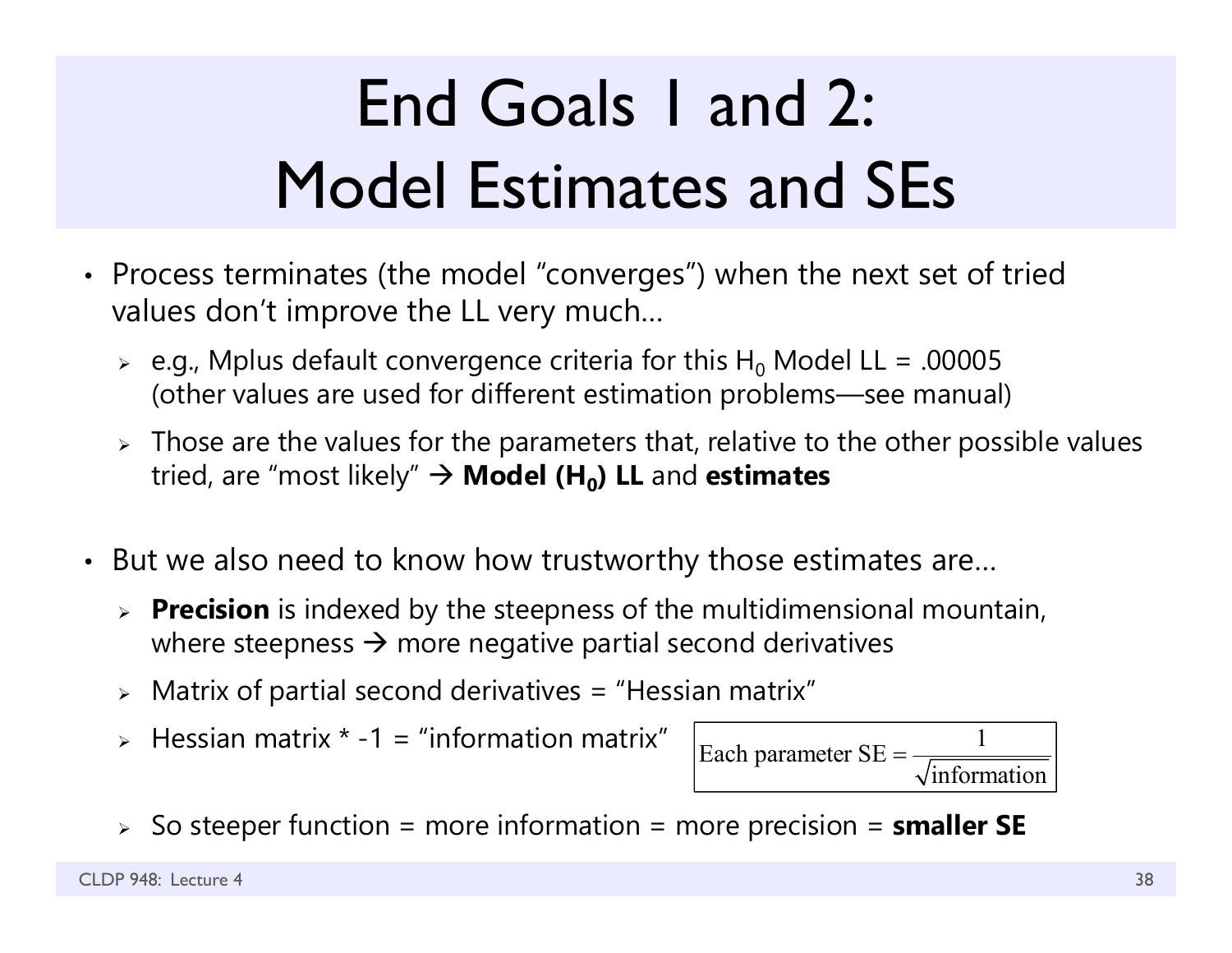# End Goal #3: How well do the model predictions match the data?

- • $\boldsymbol{\cdot}$  Use Model (H<sub>0</sub>) LL from predicting  $\boldsymbol{\Sigma} \to$  so how good is it?
- •Get the best possible LL if we used the real data ( **S**) instead:

 $\text{(H}_1)$  Log Likelihood: LL =  $\sum \left\{ \left| \frac{\sqrt{s}}{2} \log(2\pi) \right| \right\}$ 1) Log Likelihood: LL =  $\sum_{n=1}^{N} \left\{ \left[ -\frac{v_s}{2} \log(2\pi) \right] + \left[ -\frac{1}{2} \log |S| \right] + \left[ -\frac{1}{2} v_s \right] \right\}$ Saturated Model  $(H_1)$  Log Likelihood: LL =  $\sum_{s=1}^{N} \left\{ \left[ -\frac{v_s}{2} \log(2\pi) \right] + \left[ -\frac{1}{2} \log |S| \right] + \left[ -\frac{1}{2} v_s \right] \right\}$  $=\sum_{s=1}^{N}\left\{\left[-\frac{v_s}{2}\log(2\pi)\right]+\left[-\frac{1}{2}\log|S|\right]+\left[-\frac{1}{2}v_s\right]\right\}$ 

• Compute the **ML fitting function** that indexes how far off the model predictions are from the real data  $\rightarrow$  χ<sup>2</sup>:

ML Fitting Function: 
$$
F_{ML} = \frac{LL_{H_1 data}}{N} - \frac{LL_{H_0 model}}{N}
$$
 where  $\chi^2 = 2 * N * F_{ML}$ 

•• Combining and re-arranging the terms in  $\mathsf{LL}_{\mathsf{H}0}$  and  $\mathsf{LL}_{\mathsf{H}1}$  yields this more common expression for the ML fitting function:

$$
F_{ML} = \frac{1}{2} \sum_{s=1}^{N} \left\{ \frac{\log |\Sigma| - \log |S| + \text{trace} \left[ (\Sigma)^{-1} S \right] - v_s}{\text{how far off}} \right\} / N \qquad \text{If } \log |\Sigma| = \log |\Sigma| + \text{trace} \left[ (\Sigma)^{-1} S \right] - v_s
$$

the model fits perfectly, both parts should be 0.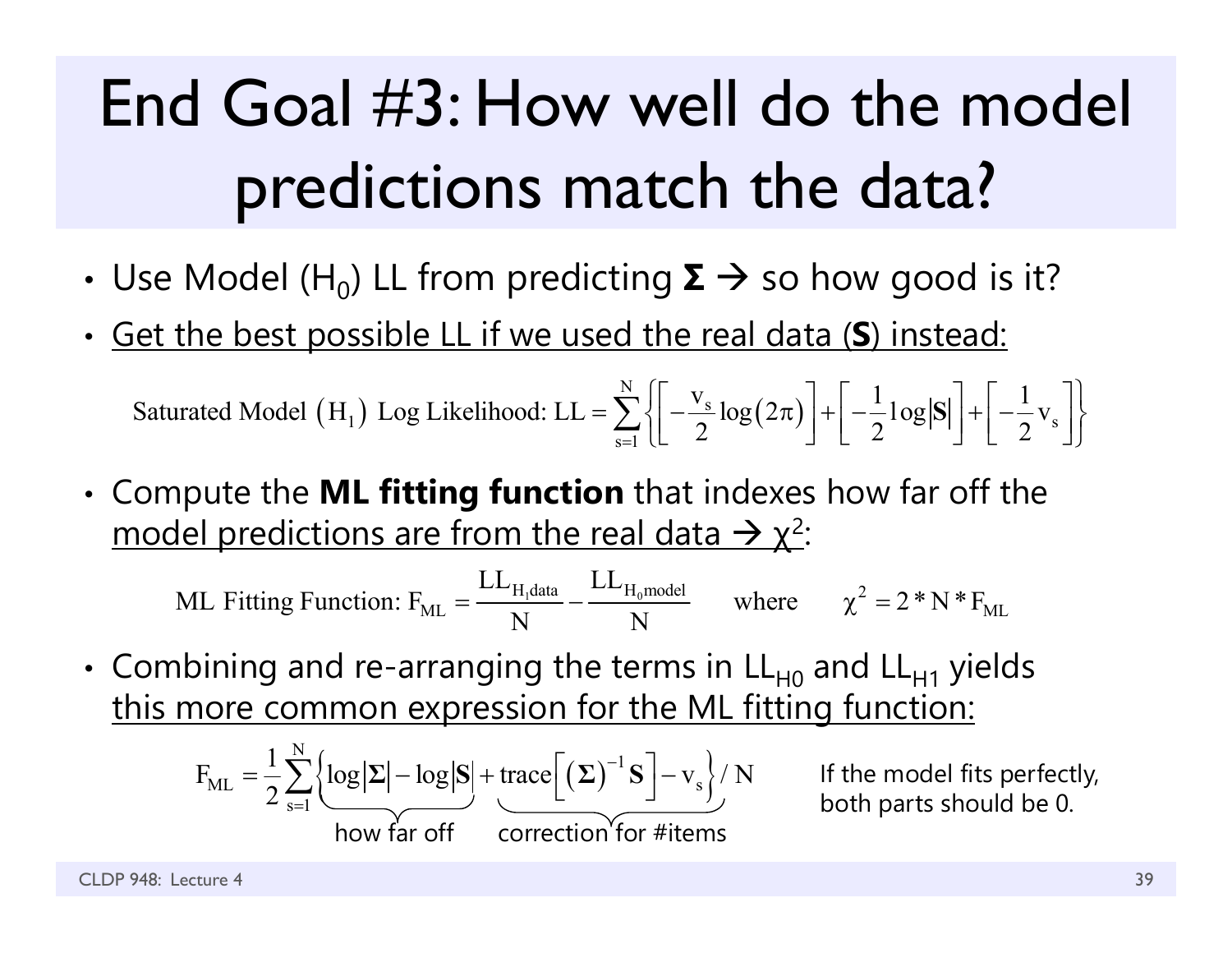## What about item non-normality?

- • The use of this ML function assumes several things:
	- $\triangleright$  Persons and items are conditionally independent
	- $\triangleright$  Item responses can be missing at random (MAR; ignorable)
	- $\triangleright$  Factor scores (F<sub>s</sub>) have a multivariate normal distribution
	- $\triangleright$  Item residuals ( $\mathrm{e_{is}}$ ) have a multivariate normal distribution
	- $\triangleright\;$  So in this case, the original item responses should have a multivariate normal distribution, too (given normal  $\rm F_s$  + normal  $\rm e_{is}$ )
- •• Impact of non-normality of item responses:
	- $\triangleright\;$  Linear model predicting item response from factor may not work well
		- $\;$  if  $\rm{y}_{is}$  is not really continuous, the slope needs to shut off at the boundaries
	- $\triangleright$  SEs and  $\chi^2$ -based model fit statistics will be incorrect
	- Three fixes: **1. Robust ML** (or 2. transform the data, or 3. use a different kind of factor model  $\boldsymbol{\rightarrow}$  IRT/IFA... stay tuned)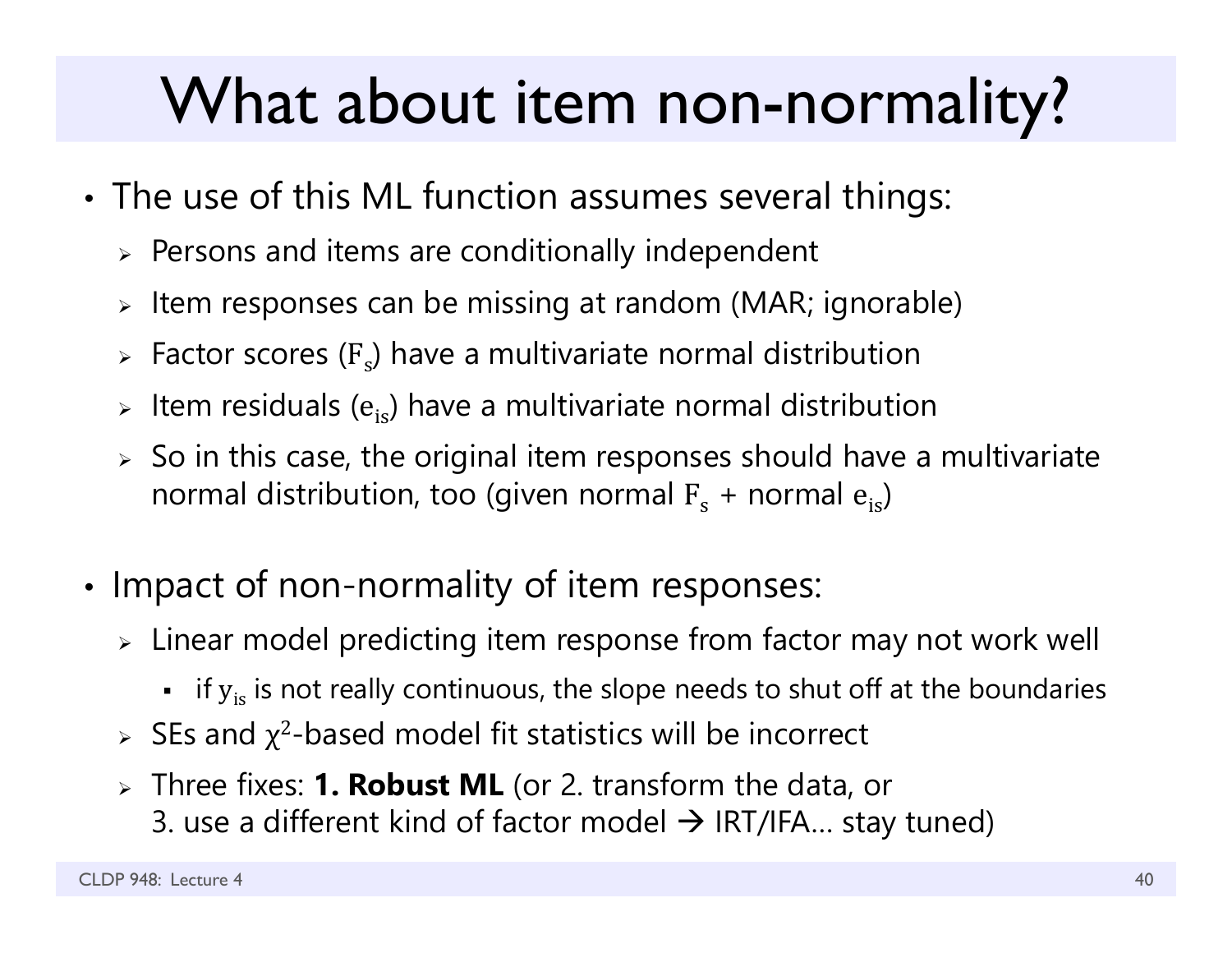# Robust ML for Non-Normality: MLR

- $\bm\cdot\;$  **MLR in Mplus**:  $\approx$  Yuan-Bentler T<sub>2</sub> (permits MCAR or MAR missing)
	- Still **a linear model** between the items response and latent factor, so the parameter estimates will be the same as in regular ML
- $\bm{\cdot}\,$  Adjusts **fit statistics** using an estimated **scaling factor**  $\bm{\rightarrow}$  problematic kurtosis:
	- $\triangleright$  Scaling factor = 1.000 = perfectly multivariate normal  $\rightarrow$  same as regular ML!
	- $\triangleright$  Scaling factor  $> 1.000 =$  leptokurtosis (too-fat tails; fixes too big  $\chi^2$ )
	- $\triangleright$  Scaling factor < 1.000 = platykurtosis (too-thin tails; fixes too small  $\chi^2$ )
- SEs computed with Huber-White 'sandwich' estimator  $\rightarrow$  uses an information matrix from the variance of the partial first derivatives to correct the information matrix from the partial second derivatives
	- $\triangleright$  Leptokurtosis (too-fat tails)  $\rightarrow$  increases information; fixes too small SEs
	- $\triangleright$  Platykurtosis (too-thin tails)  $\rightarrow$  lowers information; fixes too big SEs
- $\bullet$  Because MLR simplifies to ML if the item responses actually are multivariate normally distributed, **we will use MLR as our default estimator for CFA**

CLDP 948: Lecture 4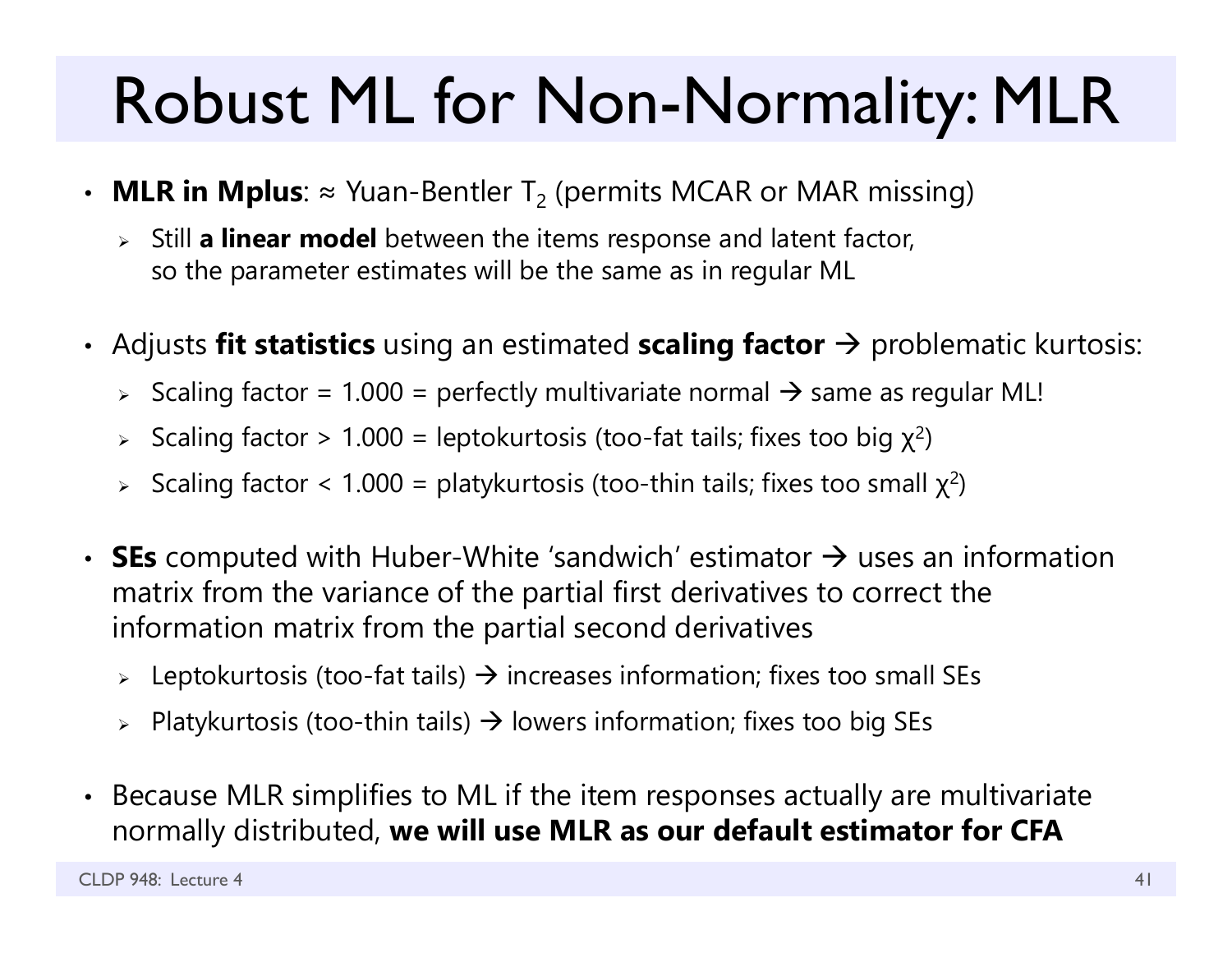# Confirmatory Factor Models *(CFA: Confirmatory Factor Analysis)*

- •• Today's topics:
	- Comparison of EFA and CFA
	- CFA model parameters
	- Two parts of CFA model identification
	- $\triangleright$  CFA model estimation
	- **CFA model fit evaluation**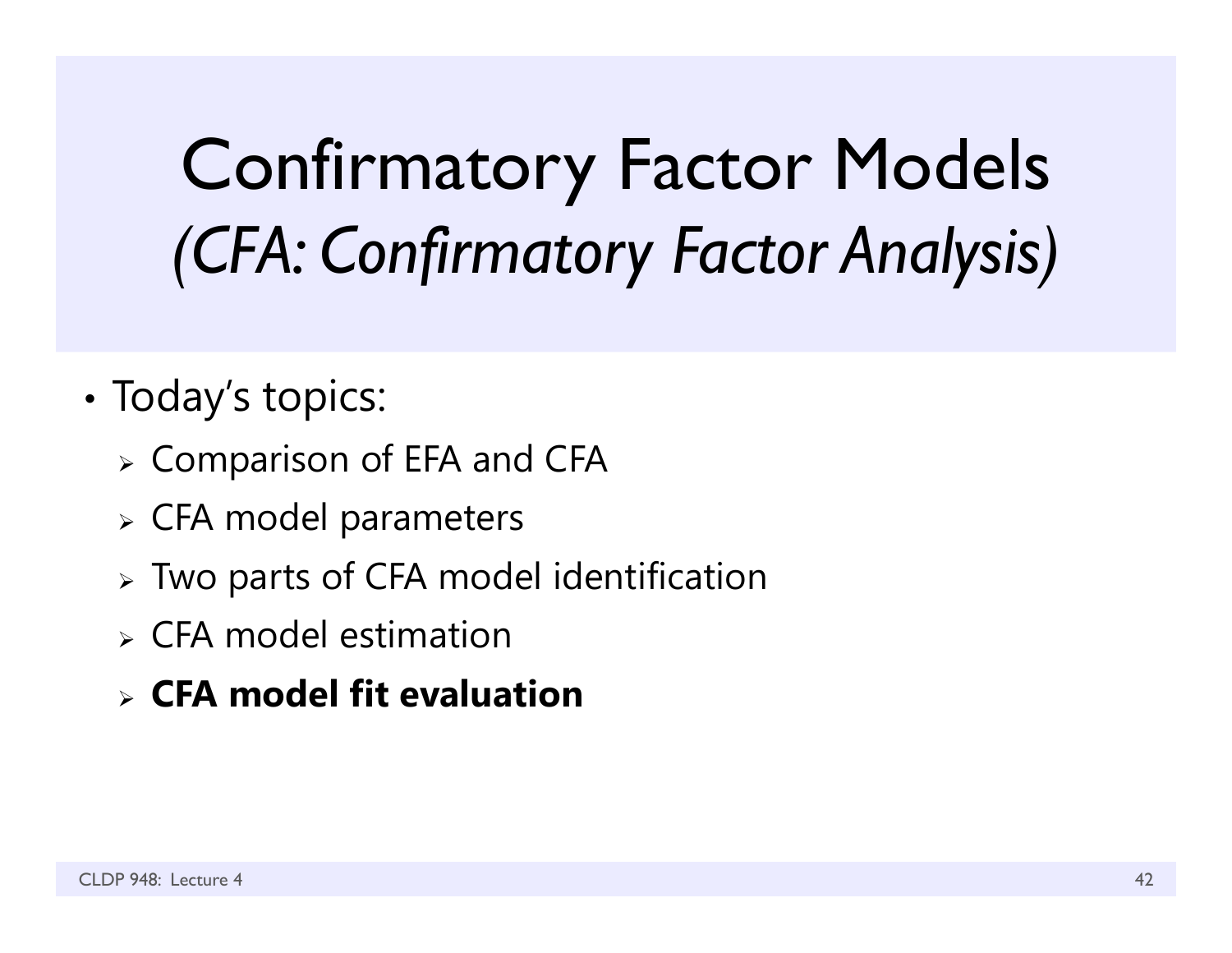## The Big Picture of Model Fit

- • Aspects of the observed data to be predicted *(assuming a z-score metric for the factor for simplicity)*:
- •• CFA model equation:  $y_{is} = \mu_i + \lambda_i F_s + e_{is}$ 
	- » Mean per item: Predicted by intercept  $\boldsymbol{\mu_{i}}$  per item
		- Not a source of misfit (unless constraints are applied on the intercepts)
	- **Variance** per item: Predicted by weighted (F) + (e)
		- $Var(y_i) = \lambda_i^2 * Var(F) + Var(e_i) \rightarrow$  output is given as  $\lambda_i$  and  $Var(e_i) \rightarrow e_i^2$
		- Factor and error variances are additive  $\rightarrow$  not a source of misfit (whatever F doesn't get, e<sub>i</sub> picks up to get back to total y<sub>i</sub> variance)
	- **Covariance** among items: Predicted via factor loadings **λi**
		- Loadings multiplied predict what observed covariance should be… but they may not be right **THE PRIMARY SOURCE OF MISFIT**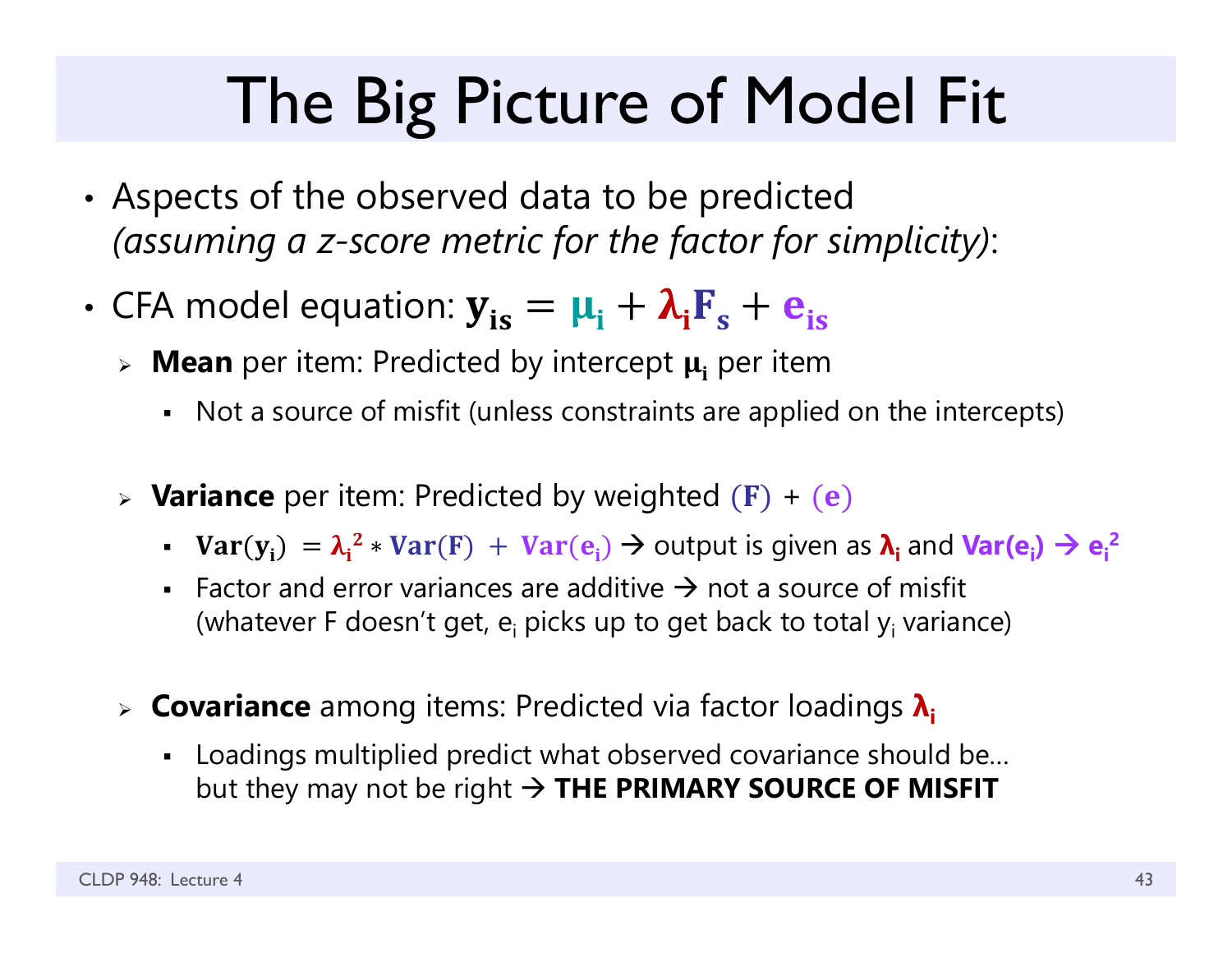# Baselines for Assessing Fit in CFA (Item means all saturated in both)

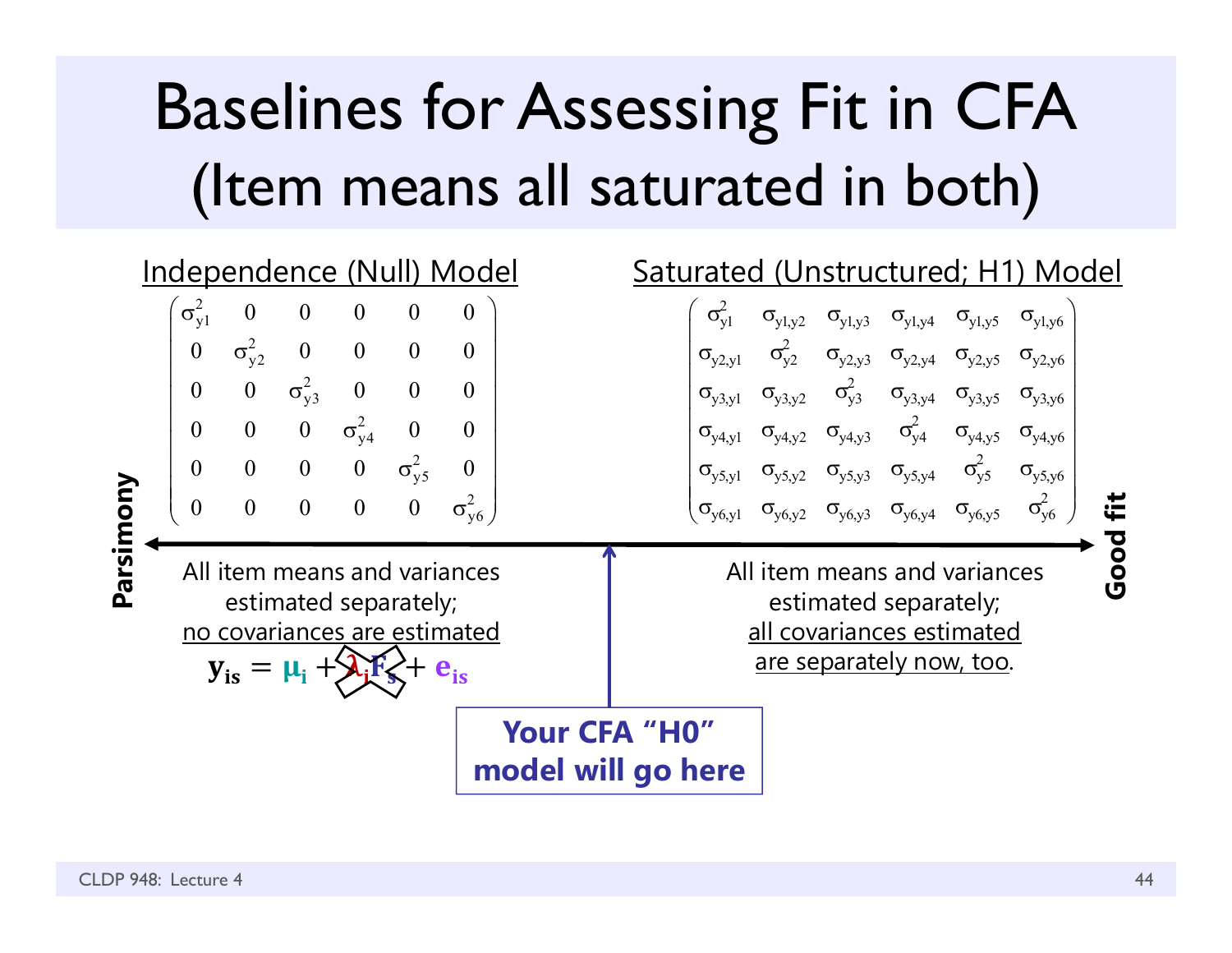# Baseline model results are already given in Mplus output…

| MODEL FIT INFORMATION (Abbreviated)                                                                                                     | <b>H1</b> Saturated (Unstructured) Model                                                                                                                                                                                                                                                                                                                                                                                                                                                                      |
|-----------------------------------------------------------------------------------------------------------------------------------------|---------------------------------------------------------------------------------------------------------------------------------------------------------------------------------------------------------------------------------------------------------------------------------------------------------------------------------------------------------------------------------------------------------------------------------------------------------------------------------------------------------------|
| 18<br>Number of Free Parameters                                                                                                         | $\sigma_{vl}^2$<br>$\sigma_{y l, y 2} \quad \sigma_{y l, y 3} \quad \sigma_{y l, y 4} \quad \sigma_{y l, y 5} \quad \sigma_{y l, y 6}$                                                                                                                                                                                                                                                                                                                                                                        |
| Loglikelihood<br>$-11536.404$<br>H0 Value<br>1.4158<br>HO Scaling Correction Factor<br>for MLR                                          | $\sigma_{y2,y1}$ $\sigma_{y2}^2$ $\sigma_{y2,y3}$ $\sigma_{y2,y4}$ $\sigma_{y2,y5}$ $\sigma_{y2,y6}$<br>$\sigma_{y3,y1}$ $\sigma_{y3,y2}$ $\sigma_{y3}^2$ $\sigma_{y3,y4}$ $\sigma_{y3,y5}$ $\sigma_{y3,y6}$<br>$\sigma_{y4,y1}$ $\sigma_{y4,y2}$ $\sigma_{y4,y3}$ $\sigma_{y4}^2$ $\sigma_{y4,y5}$ $\sigma_{y4,y6}$                                                                                                                                                                                          |
| $-11322.435$<br>H1 Value<br>H1 Scaling Correction Factor<br>1.4073<br>for MLR                                                           | $\sigma_{y5,y1}$ $\sigma_{y5,y2}$ $\sigma_{y5,y3}$ $\sigma_{y5,y4}$ $\sigma_{y5}^2$ $\sigma_{y5,y6}$<br>$(\sigma_{y6,y1} \quad \sigma_{y6,y2} \quad \sigma_{y6,y3} \quad \sigma_{y6,y4} \quad \sigma_{y6,y5} \quad \sigma_{y6}^2)$<br>"Model fit" $\chi^2$ is from a $-2\Delta L$ test of your                                                                                                                                                                                                                |
| Chi-Square Test of Model Fit<br>307.799*<br>Value<br>Degrees of Freedom<br>9                                                            | chosen <b>HO</b> model vs. saturated <b>H1</b> model                                                                                                                                                                                                                                                                                                                                                                                                                                                          |
| 0.0000<br>P-Value<br>Scaling Correction Factor<br>1.3903<br>for MLR                                                                     | Independence (Null) Model<br>$\int (\sigma_{\rm v1}^2)$<br>$\overline{0}$<br>$\overline{0}$<br>$\overline{0}$<br>$\overline{0}$<br>"Baseline model"<br>$\theta$                                                                                                                                                                                                                                                                                                                                               |
| Chi-Square Test of Model Fit for the Baseline Model<br>Value<br>$1128.693 \rightarrow$<br>Degrees of Freedom<br>15<br>P-Value<br>0.0000 | $\sigma_{y2}^2$ 0 0 0<br>$\theta$<br>$\overline{0}$<br>$\chi^2$ is from $-2\Delta L$<br>$\mathbf{0}$<br>$\sigma_{\rm v3}^2$<br>$\mathbf{0}$<br>$\overline{0}$<br>$\Omega$<br>$\theta$<br>test of null model<br>0 0 $\sigma_{y4}^2$<br>$\overline{0}$<br>$\bf{0}$<br>$\theta$<br>vs. saturated <b>H1</b><br>$0\qquad 0$<br>$\overline{0}$<br>$\boldsymbol{0}$<br>$\sigma_{\rm v5}^2$<br>model<br>$\overline{0}$<br>$\overline{0}$<br>$\overline{0}$<br>$\overline{0}$<br>$\sigma_{\rm v6}^2$<br>$\overline{0}$ |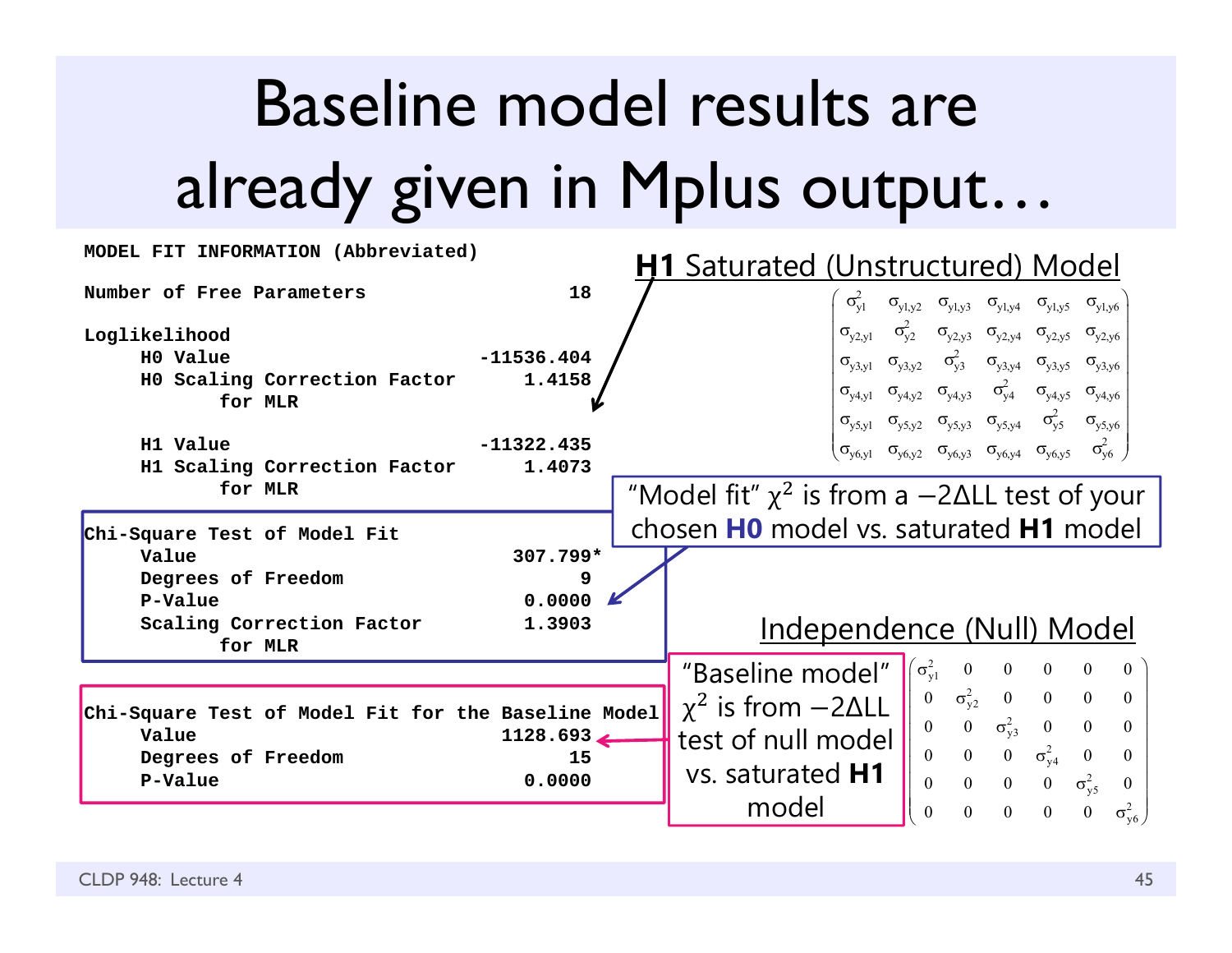## 4 Steps in Assessing Model Fit

- 1. Global model fit
	- *Does the model 'work' as a whole?*
- 2.Local model fit

•

- •*Are there any more specific problems (that cause global misfit)?*
- 3. Inspection of model parameters
	- •*Are the estimates, SEs, and the item responses they predict plausible?*
- 4. Reliability and information per item
	- *How 'good' is my test? How useful is each item?*

•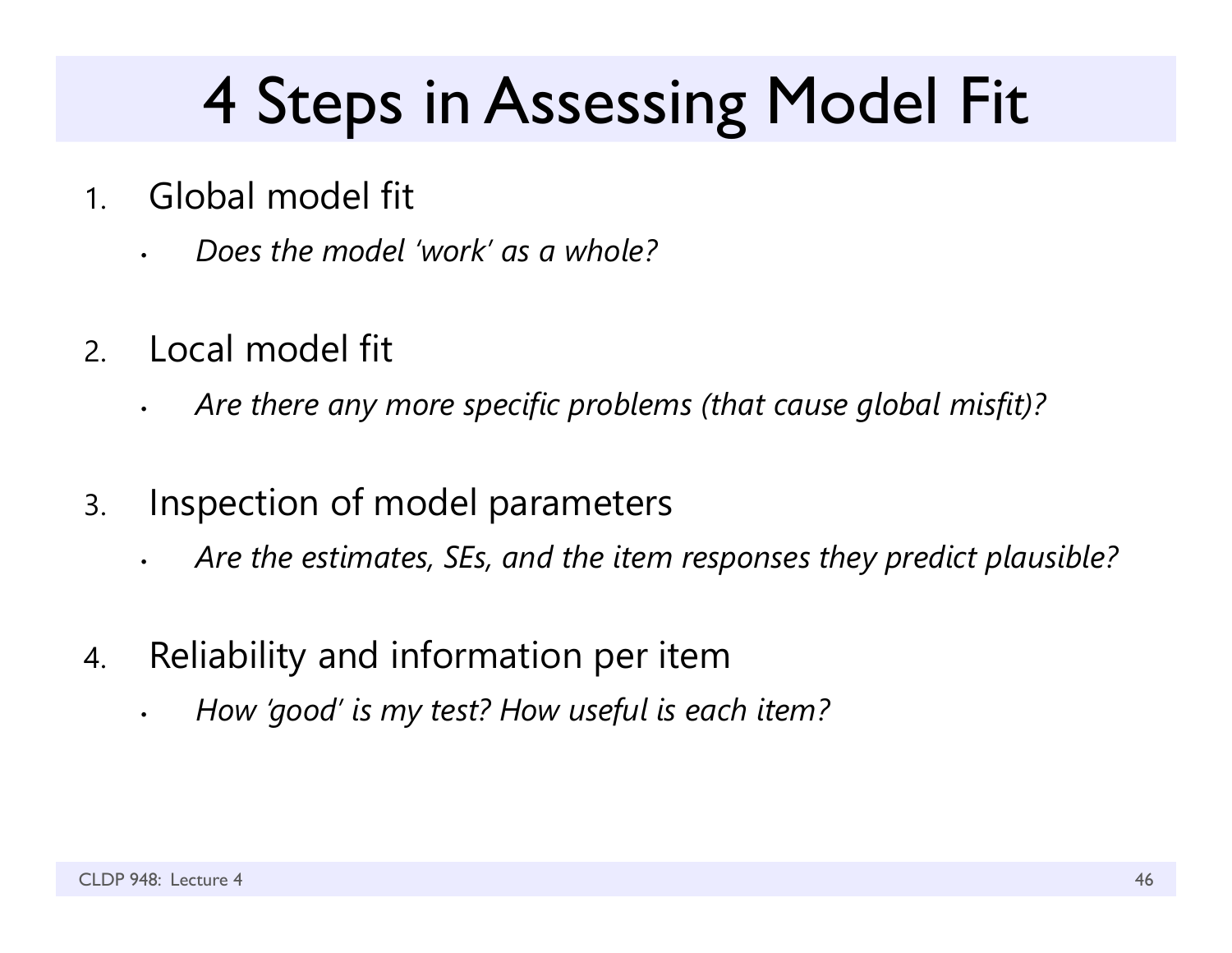- •• Primary fit index: obtained model  $\chi^2=2*N*N_{\rm ML}$ 
	- $\triangleright$   $\chi^2$  is evaluated based on model df (# parameters left over)
	- $\triangleright$  Tests null hypothesis that  $\boldsymbol{\Sigma} \, = \, \boldsymbol{S}$  (that model is perfect), so **significance is bad** (i.e., smaller χ 2, bigger *p*-value is better)
	- $\triangleright$  Just using  $\chi^2$  to index model fit is usually insufficient, however:
		- $\blacksquare$ • Obtained  $\chi^2$  depends largely on sample size (N)
		- Is unreasonable null hypothesis (perfect fit, really??)
		- Only possible given balanced data (as typical in CFA)
- • Because of these issues, alternative measures of fit are usually used in conjunction with the  $\chi^2$  test of model fit
	- $\triangleright$  Absolute Fit Indices (besides  $\chi^2$ )
	- Parsimony-Corrected; Comparative (Incremental) Fit Indices
	- Cite a textbook (e.g., Brown) for any cut-offs you use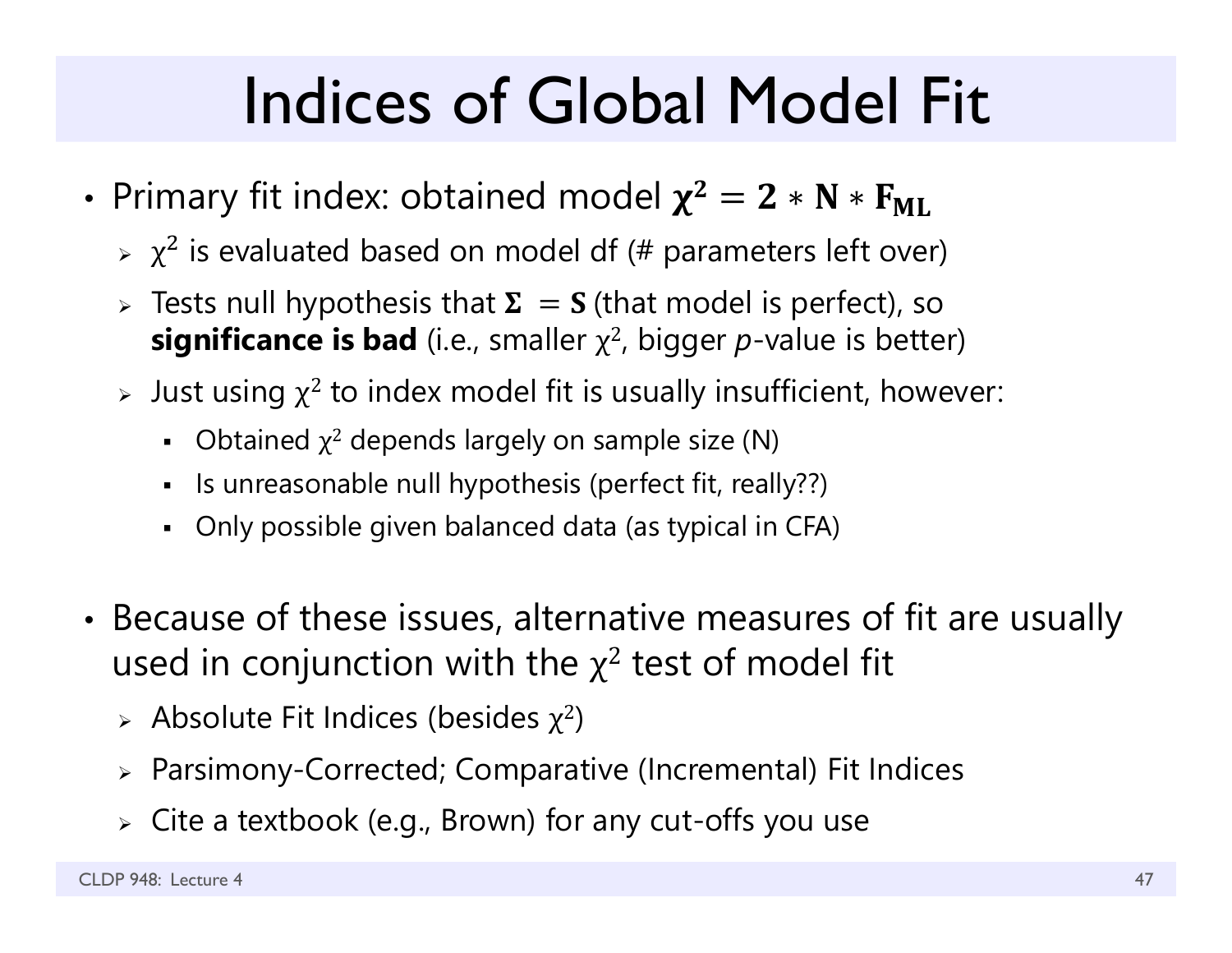- Absolute Fit:  $\chi^2$ 
	- > Don't use "ratio rules" like  $\chi^2/\mathrm{df} > 2$  or  $\chi^2/\mathrm{df} > 3$
- Absolute Fit: **SRMR**

### **Standardized Root Mean Square Residual**

- $\triangleright$  Get difference of standardized  $\Sigma$  and  $S \rightarrow$  residual matrix
- $\triangleright$  Sum the squared residuals of the correlation matrix across items, divide by number of residuals (i.e., matrix elements)
- $\triangleright$  Ranges from 0 to 1: smaller is better
- $\triangleright$   $\;\mathord{''}.08$  or less"  $\bm{\rightarrow}$  good fit

### • See also: **RMR** (**Root Mean Square Residual** )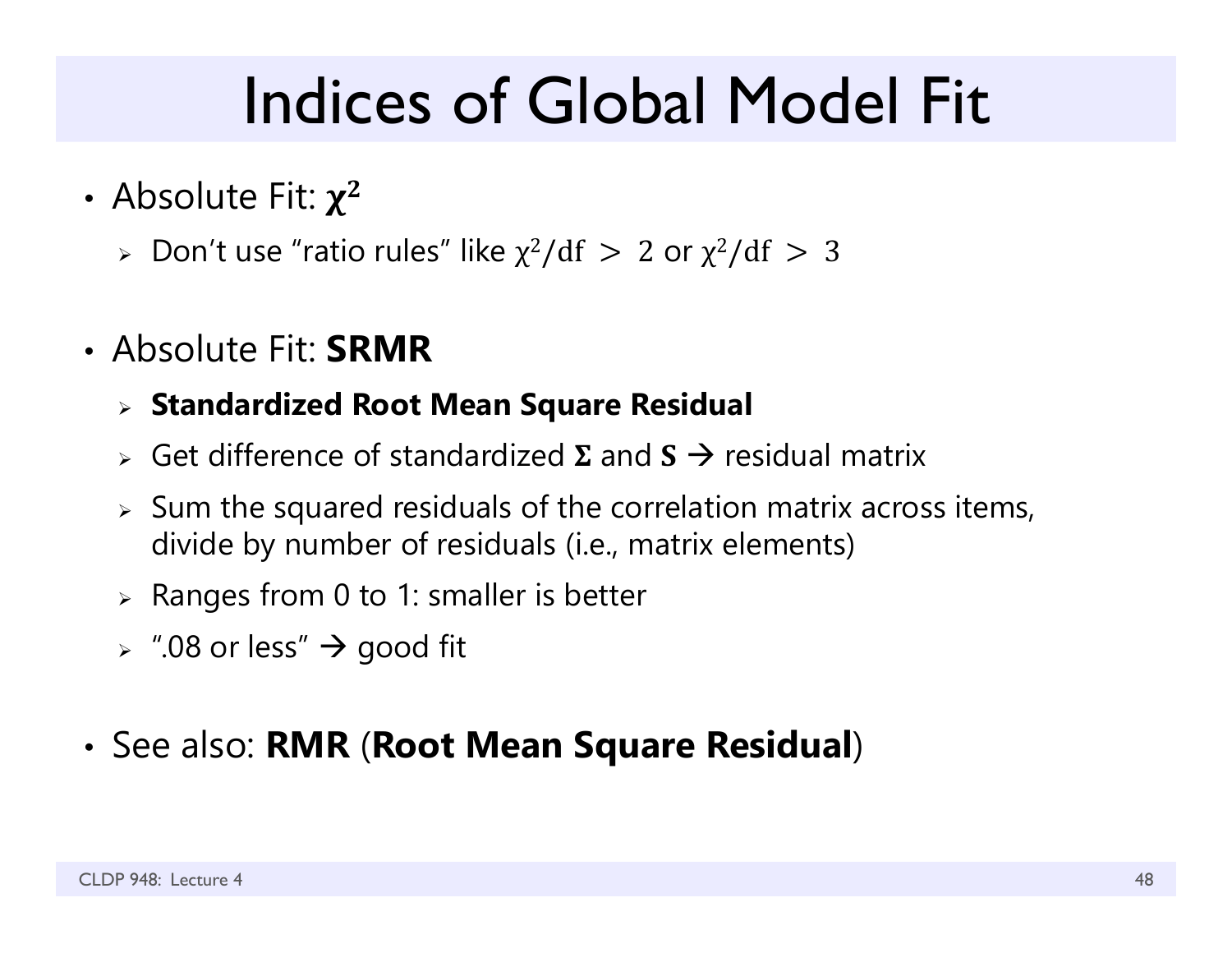## Parsimony-Corrected: **RMSEA**

- •**Root Mean Square Error of Approximation**
- •• Relies on a "non-centrality parameter" (NCP)
	- $\triangleright$  Indexes how far off your model is  $\rightarrow$   $\chi^2$  distribution shoved over
	- $\triangleright$  NCP  $\rightarrow$  d = ( $\chi^2$  df) / N Then, RMSEA =  $\sqrt{d/df}$
- • RMSEA ranges from 0 to 1; smaller is better
	- $>$  < .05 or .06 = "good", .05 to .08 = "acceptable", .08 to .10 = "mediocre", and  $> .10$  = "unacceptable"
	- $\triangleright$  In addition to point estimate, get 90% confidence interval
	- $\triangleright$  RMSEA penalizes for model complexity it's discrepancy in fit per df left in model (but not sensitive to N, although CI can be)
	- Test of "close fit": null hypothesis that RMSEA ≤ .05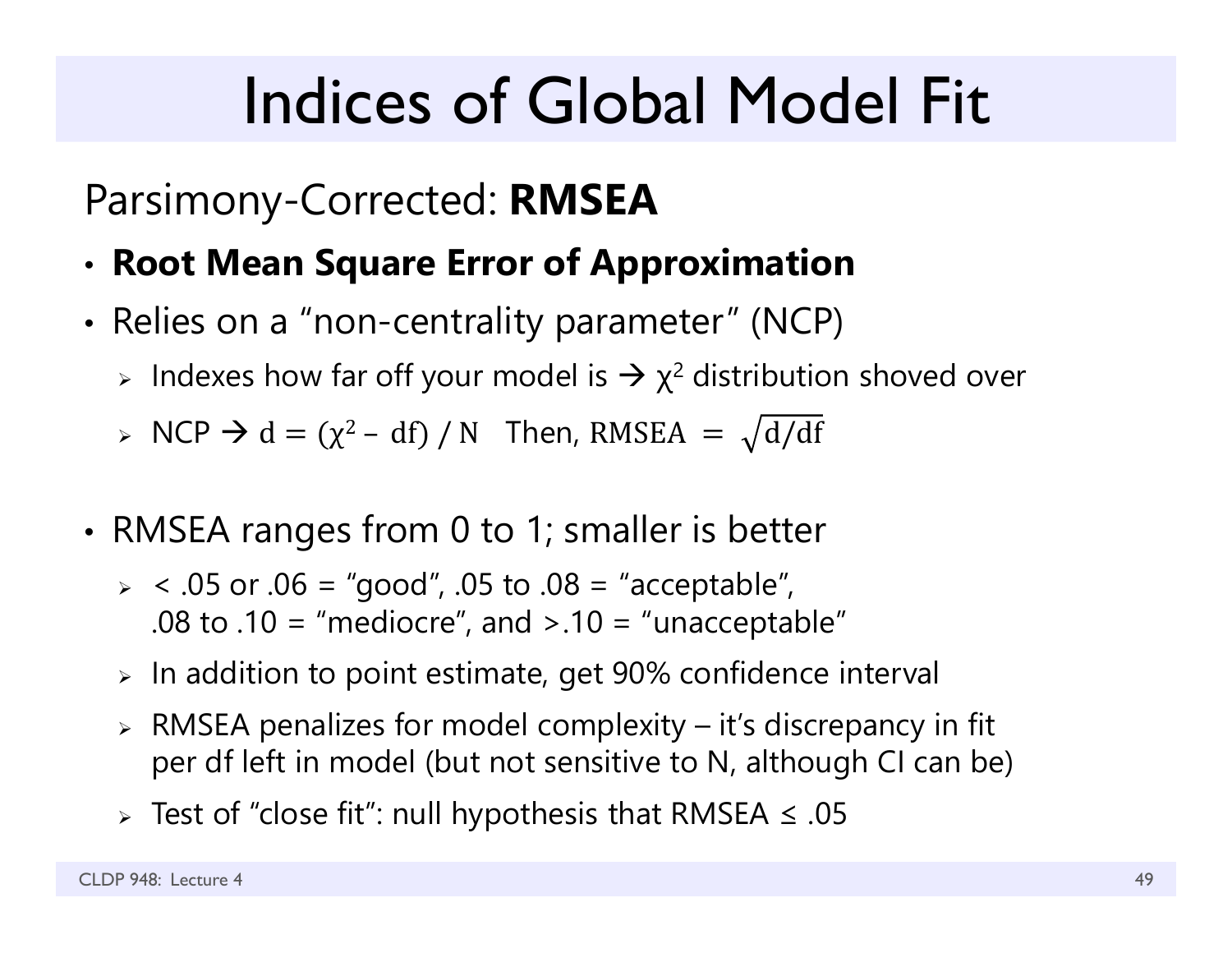## Comparative (Incremental) Fit Indices

- Fit evaluated relative to a 'null' or 'independence' model (of 0 covariances)
- Relative to that, your model fit should be great!

#### •**CFI: Comparative Fit Index**

> Also based on idea of NCP ( $\chi^2$  – df)

$$
\triangleright \text{ CFI} = 1 - \frac{\max\left[ (\chi^2 - df_T), 0 \right]}{\max\left[ (\chi^2 - df_T), (\chi^2 - df_N), 0 \right]} \quad T = \text{target model}
$$

 $\triangleright\;$  From 0 to 1: bigger is better,  $\triangleright\;$  .90 = "acceptable",  $\triangleright\;$  .95 = "good"

## • **TLI: Tucker-Lewis Index** (= **Non-Normed Fit Index** )

> TLI = 
$$
\frac{(\chi^2_N/df_N) - (\chi^2_T/df_T)}{(\chi^2_N/df_N) - 1}
$$

 $\triangleright$  From <0 to >1, bigger is better, >.95 = "good"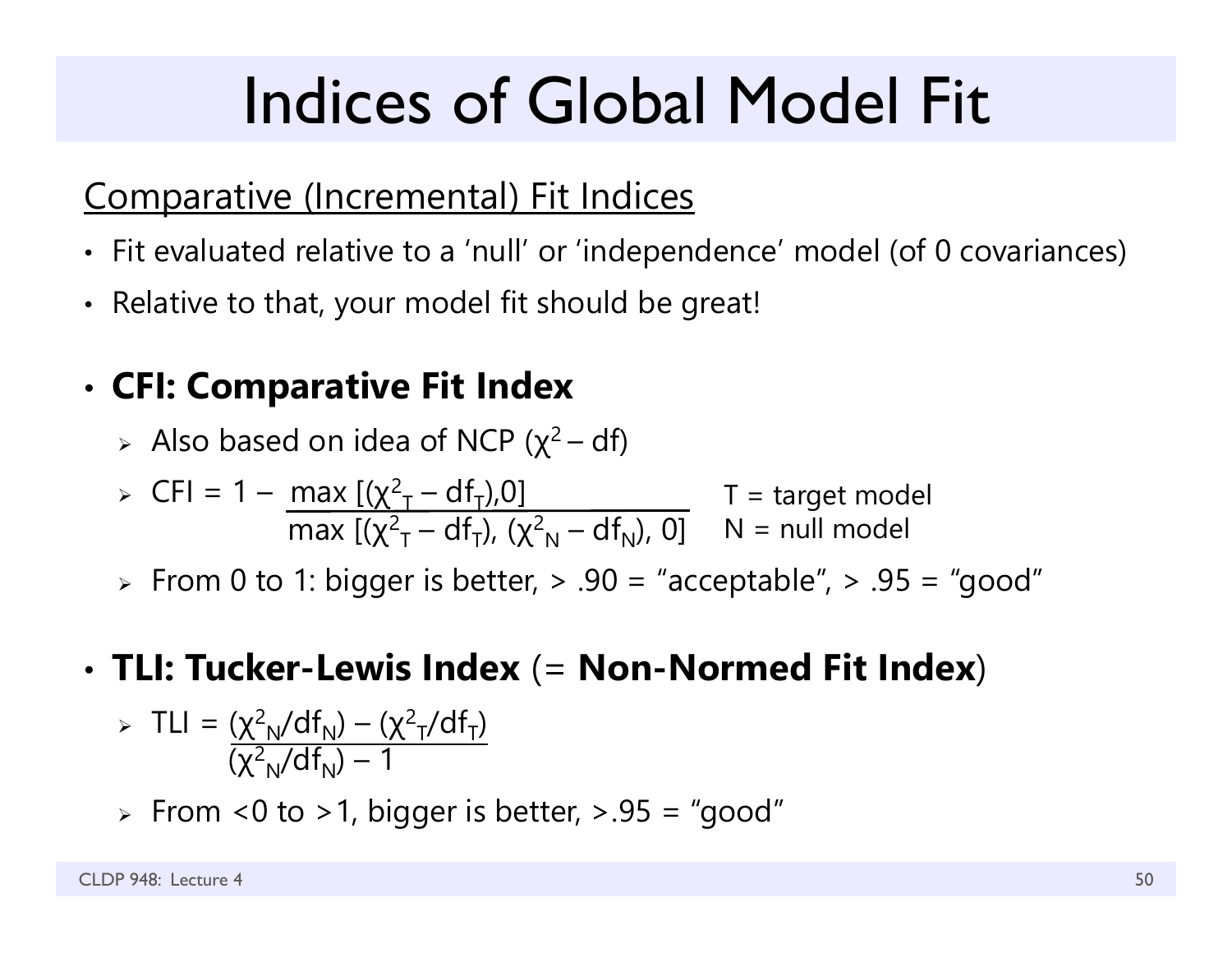## 4 Steps in Model Evaluation

#### **1.Assess global model fit**

- $\blacktriangleright$  Recall that item intercepts, factor means, and variances are just-identified *misfit comes from messed-up covariances*
- $\blacktriangleright$  $\chi^2$  is sensitive to large sample size
- $\blacktriangleright$  Pick at least one global fit index from each class; hope they agree (e.g., CFI, RMSEA)
- $\blacktriangleright$  If model fit is not good, you should NOT interpret the model estimates, because they will change as the model changes
- $\blacktriangleright$ If model fit is not good, it's your job to find out WHY
- $\blacktriangleright$  If model fit is good, it does not mean you are done, however… proceed to step 2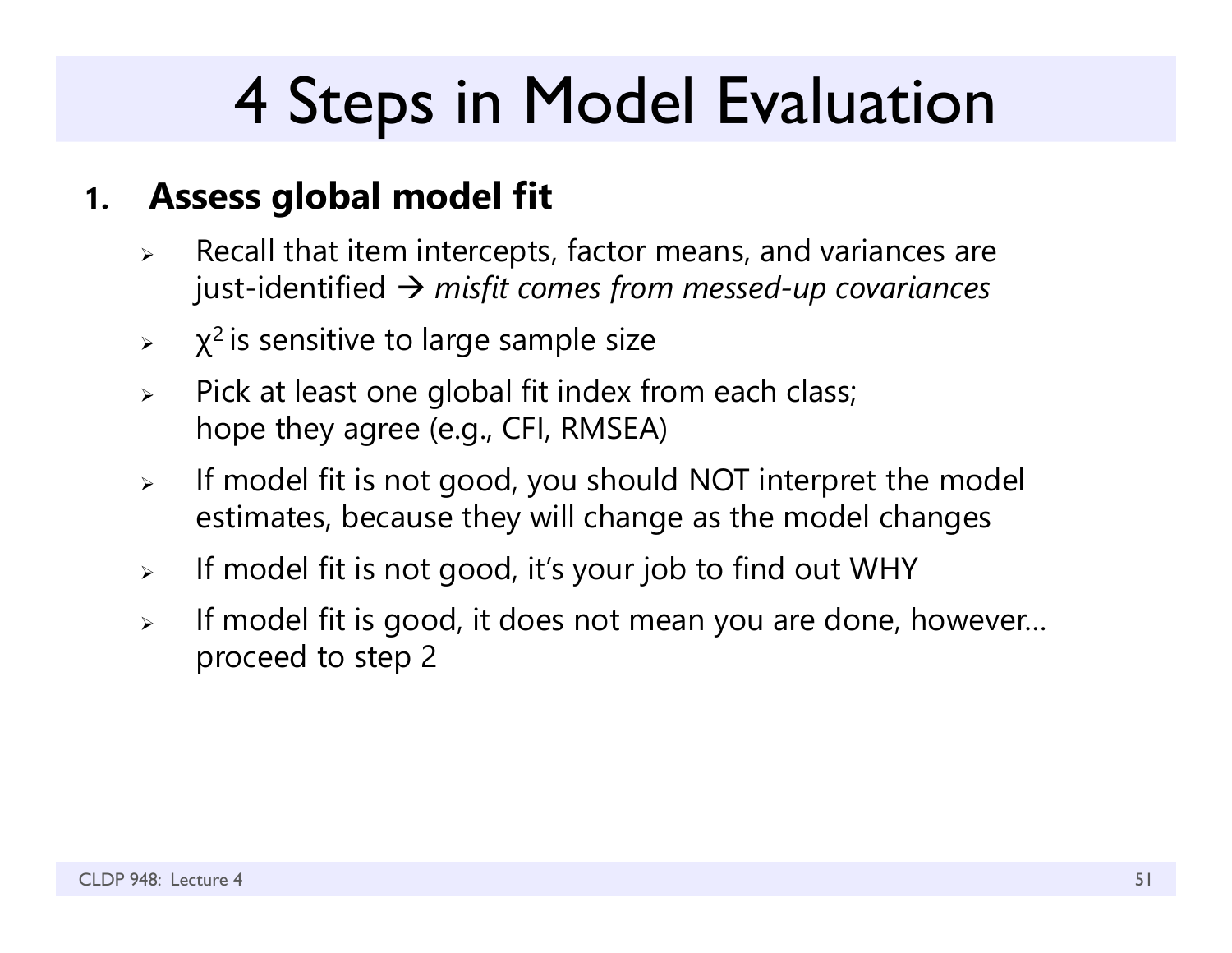## 4 Steps in Model Evaluation

#### **2.Identify localized model strain**

- $\blacktriangleright$  Global model fit means that the observed and predicted item covariance matrices aren't too far off on the whole… this says nothing about the specific covariances to be predicted
- $\blacktriangleright$  Should inspect **normalized model residuals** for that Local fit
	- $\blacksquare$ Available via **RESIDUAL** output option in Mplus
	- $\blacksquare$ ■ Normalized as residual/SE → works like a z-score
	- $\blacksquare$ Relatively large absolute values indicate "localized strain"
	- $\blacksquare$ **Positive** residual  $\rightarrow$  Items are **more** related than you predicted
		- More than just the factor creating a covariance
	- $\blacksquare$ **Negative** residual  $\rightarrow$  Items are less related than you predicted
		- Not as related as the model said they should be
- $\blacktriangleright$  **Evidence of localized strain tells you where the problems are, but not what to do about them…**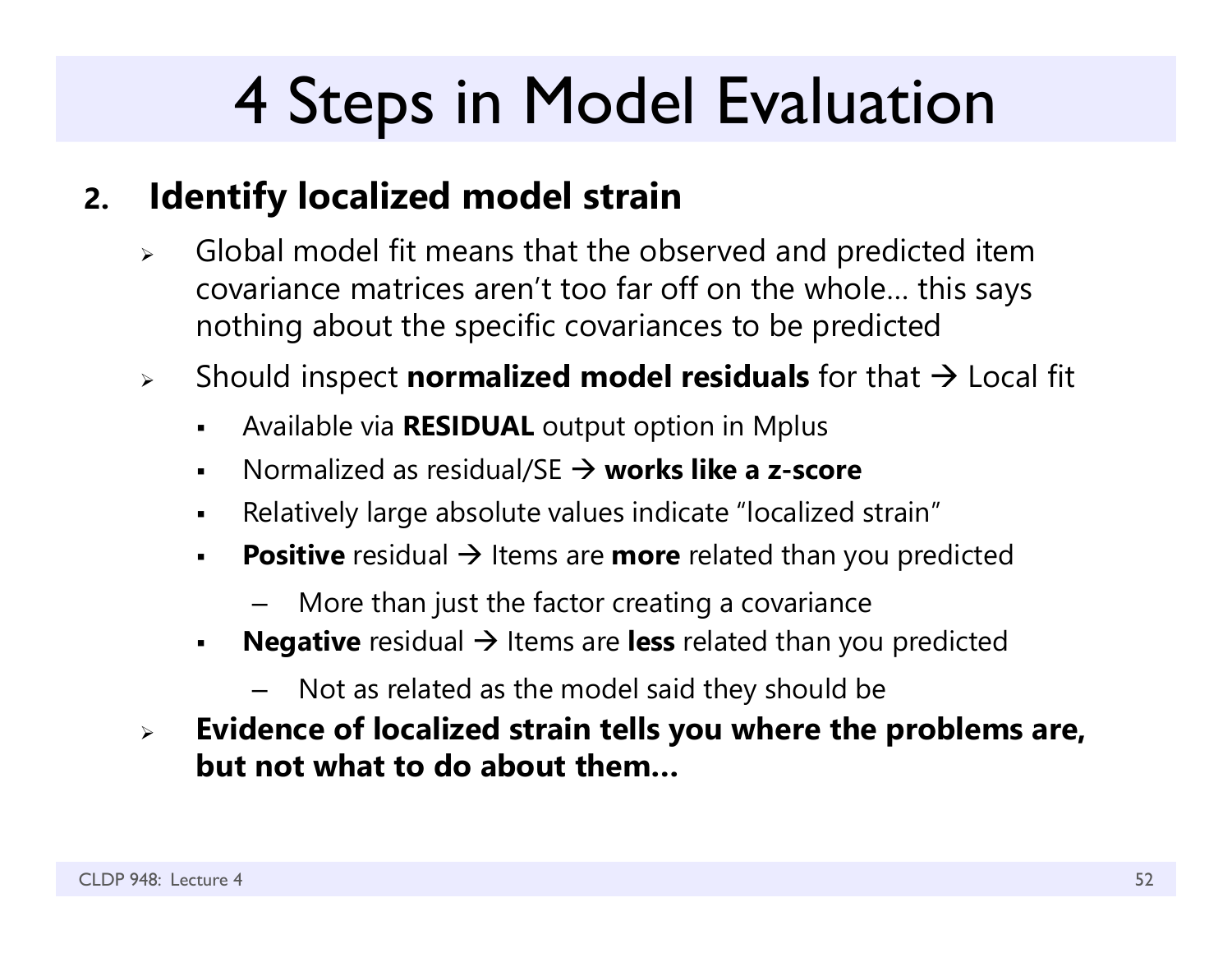# 4 Steps in Model Evaluation

- 2.Identify localized model strain, continued…
- • Parallel approach: **Modification Indices** (aka, voo-doo)
	- $\blacktriangleright$  $\triangleright$  LaGrange Multiplier: decrease in  $\chi^2$  by adding the listed model parameter (e.g., cross-loading, error covariance)
		- F Usually only pay attention if > 3.84 for df=1 (for *p* < .05)
		- Get expected parameter estimate for what's to be added – but only pay attention if its effect size is meaningful
		- F Also only pay attention if you can INTERPRET AND DEFEND IT
	- $\blacktriangleright$  Implement these ONE AT A TIME, because one addition to the model can alter the rest of the model substantially
- • Keep in mind that voo-doo indices can only try to repair your current model; they will never suggest a new model!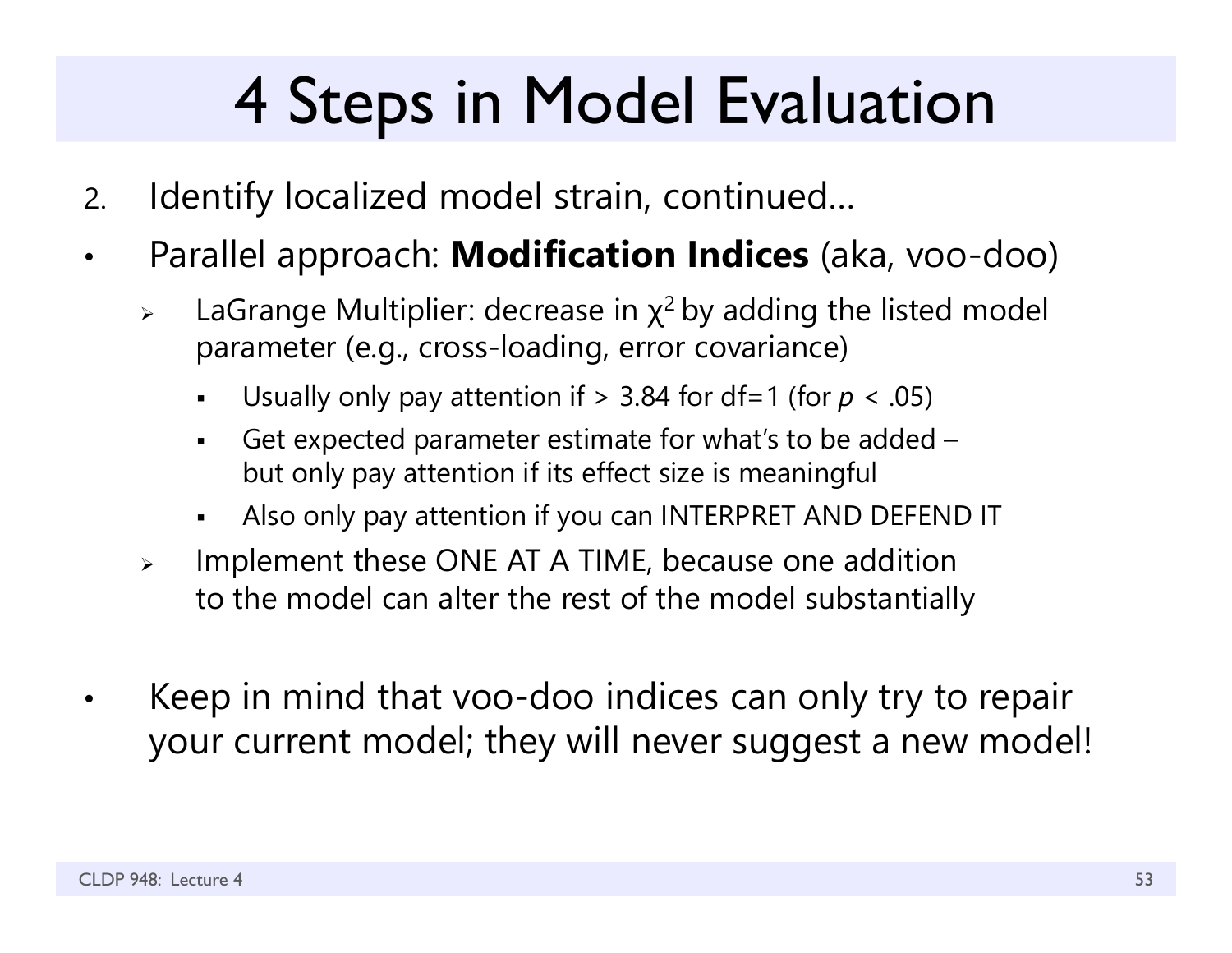## Testing Fixes to the Model

- • Most common approach for assessing whether adding or subtracting parameters changes model fit is the likelihood ratio test (aka, –2ΔLL deviance difference test)
	- > Implemented via direct difference in model  $\chi^2$  values most often, but this is only appropriate when using regular ML estimation
- • Variants of ML for non-normal data (like MLR) require a modified version of this —2ΔLL test (see Mplus website): http://www.statmodel.com/chidiff.shtml
	- $\triangleright$  Is called "rescaled likelihood ratio test"
	- $\triangleright$  Includes extra steps to incorporate scaling factors
	- $\triangleright\,$  I built you a spreadsheet for this…you're welcome  $\mathbb G$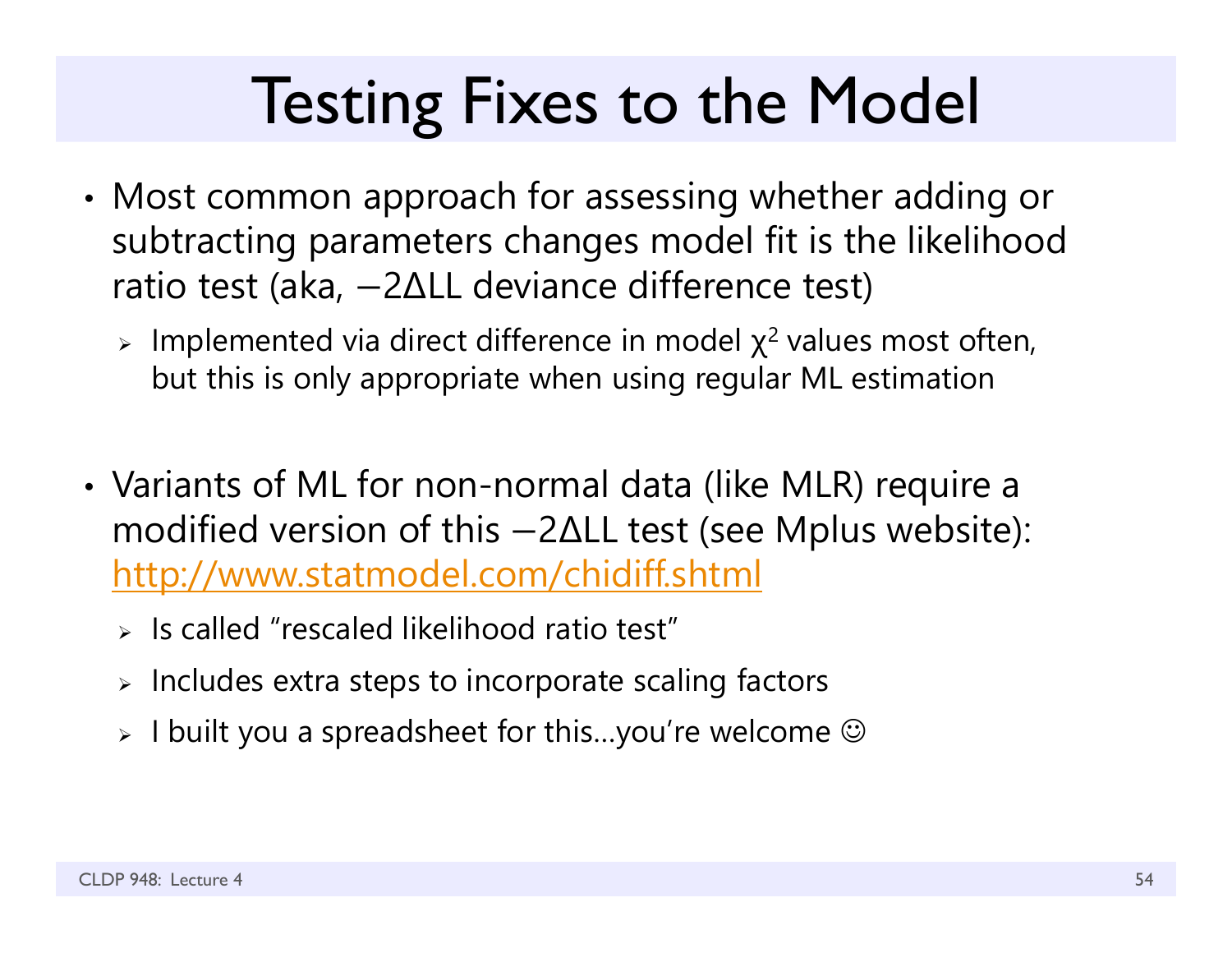## Testing Fixes to the Model: 2 ΔLL

- • $\bullet$  Comparing nested models via a "**likelihood ratio test**"  $\rightarrow$ െ**2ΔLL** (MLR rescaled version)
	- » 1. Calculate **-2ΔLL** = -2\*(LL<sub>fewer</sub> LL<sub>more</sub>)

Note: Your LL will always be listed as the **H0**(H1 is for the saturated, perfectly fitting model).

2. Calculate **difference scaling correction** =

 $(\text{\#params}_{\text{fewer}}^*$ scale $_{\text{fewer}}^*$ ) – ( $\text{\#params}_{\text{more}}^*$ scale $_{\text{more}}^*$ ) (#parms<sub>fewer</sub> – #parms<sub>more</sub>)

Fewer = simpler model More = more parameters

- 3. Calculate **rescaled difference** = −2ΔLL / scaling correction
- ► 4. Calculate **Δdf** = #parms<sub>more</sub> #parms<sub>fewer</sub>
- 5. **Compare rescaled difference to χ 2 with df = Δdf**
	- Add 1 parameter? LL<sub>diff</sub> > 3.84, add 2 parameters: LL<sub>diff</sub> > 5.99...
	- Absolute values of LL are meaningless (is relative fit only)
	- $\blacksquare$ Process generalizes to many other kinds of models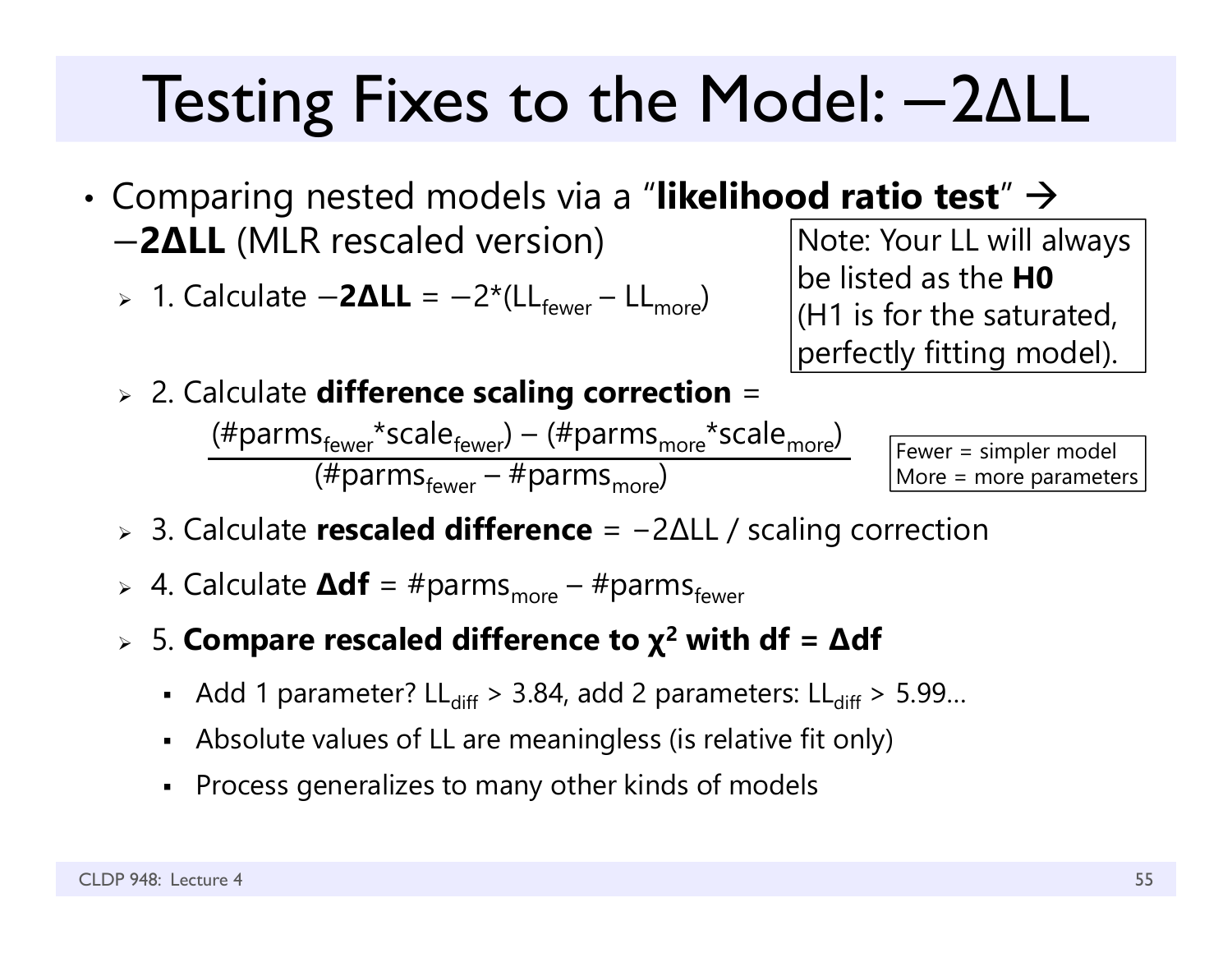## Testing Fixes to the Model: 2 ΔLL

- •• If **adding** a parameter, model fit can either get **better** OR stay the same ("not better"):
	- > Better = larger LL<sub>H0</sub> and smaller model  $\chi^2$
	- $\triangleright$  e.g., add another factor, add error covariance
- •• If **removing** a parameter, model fit can either get **worse** OR stay the same ("not worse")
	- > Worse = smaller LL<sub>H0</sub> and larger model  $\chi^2$
	- $\triangleright$  e.g., constrain items to have same loadings  $\rightarrow$  tau-equivalence
- • When testing parameters that have a boundary (e.g., factor correlation  $\neq$  1?), then this test will be conservative
	- Should use *p* < .10 instead of *p* < .05 (or mixture χ 2 distribution)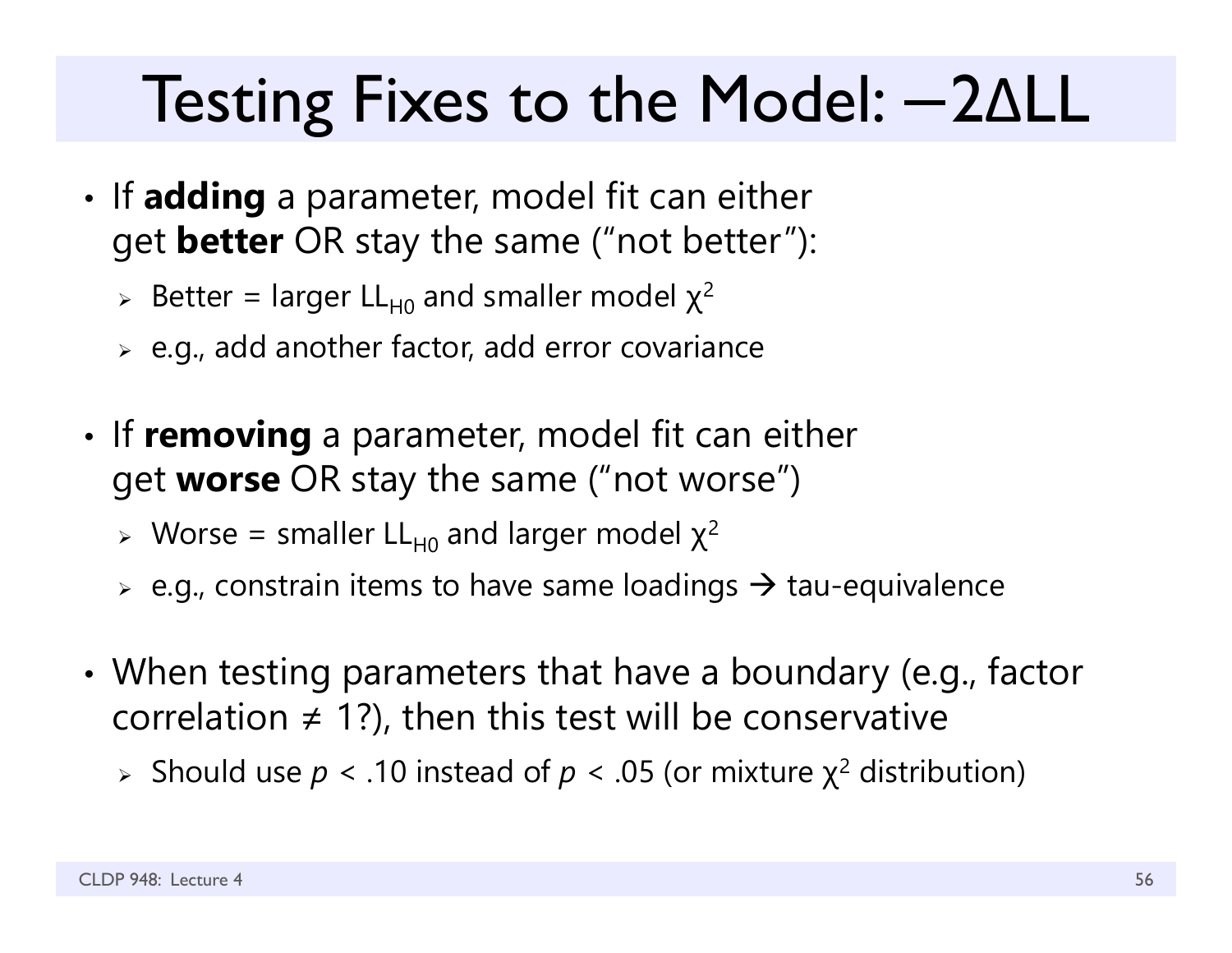## Testing Fixes to the Model, cont.

- • $\bullet\,$  For comparing  $\,$  non-nested  $\,$  models (e.g., should  $\,$ y $_1$  load on F2  $\,$ or F1 instead?), the  $-$ 2 $\Delta$ LL test is not applicable given same DF
- Use information criteria instead: **AIC** and **BIC**
	- > Akaike IC: AIC =  $-2LL + 2*$ #parameters
	- Bayesian (Schwartz) IC = െ2LL + log(N)\*#parameters
	- $\triangleright$  Are NOT significance tests, just "smaller is better", is "evidence"
	- **Still cannot be used on models with different items (outcomes)**
- •• For both nested or non-nested model comparisons, differences in other fit indices should be examined, too
	- $\triangleright\;$  No real critical values for changes in other fit indices, however
	- $\triangleright$  They may disagree (especially RMSEA, which likes parsimony)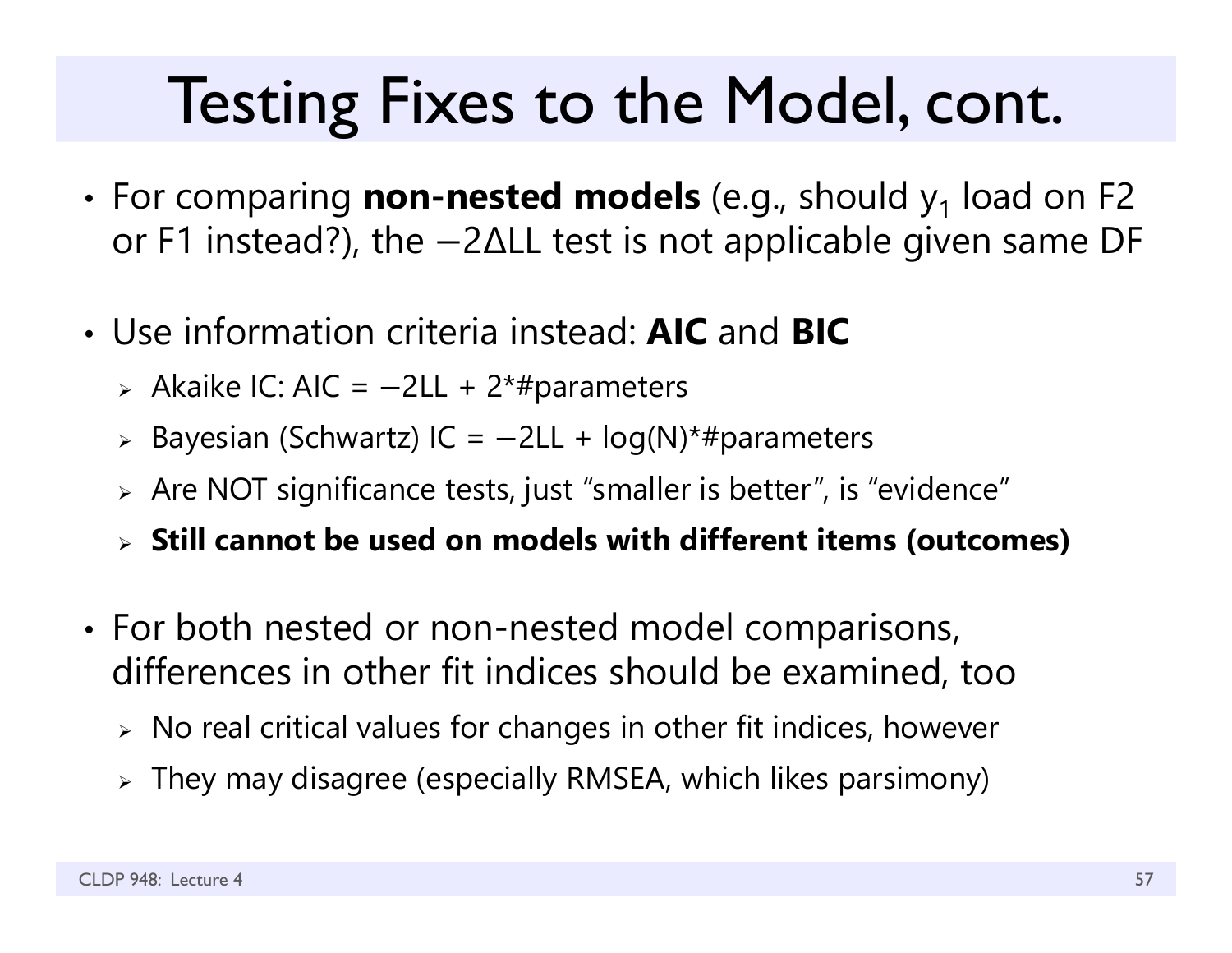# Fixing the Model by Expanding

- A common source of misfit is due to items that are too correlated after accounting for their common factor—some possible solutions:
	- Add **error covariance(s)** (i.e., as suggested by voo-doo indices)
		- $\mathbf{r}$  . Is additive:  $Cov(y_1, y_2)$  = cov due to Factor + cov due to error covariance, so the error covariance basically plugs the hole in the covariance matrix
		- In models that do not allow error covariances (e.g., IFA), you can do the same via a separate uncorrelated "**method factor**" (for positive covariance, fix both loadings = 1; for negative covariance, use 1 and  $-1$ )
		- **Either way, this means you have unaccounted for multi-dimensionality**  $\rightarrow$  Explicit acknowledgement that you have measured your latent factor + something else that those items have in common (e.g., stem, valence, specific content) of unknown origin, so you must be able to defend error covariances
	- Lots of problematic pairings? **Re-consider factor dimensionality**
		- I'd generally recommend against adding cross-loadings, because if the item measures more than one thing, it will complicate interpretation of factors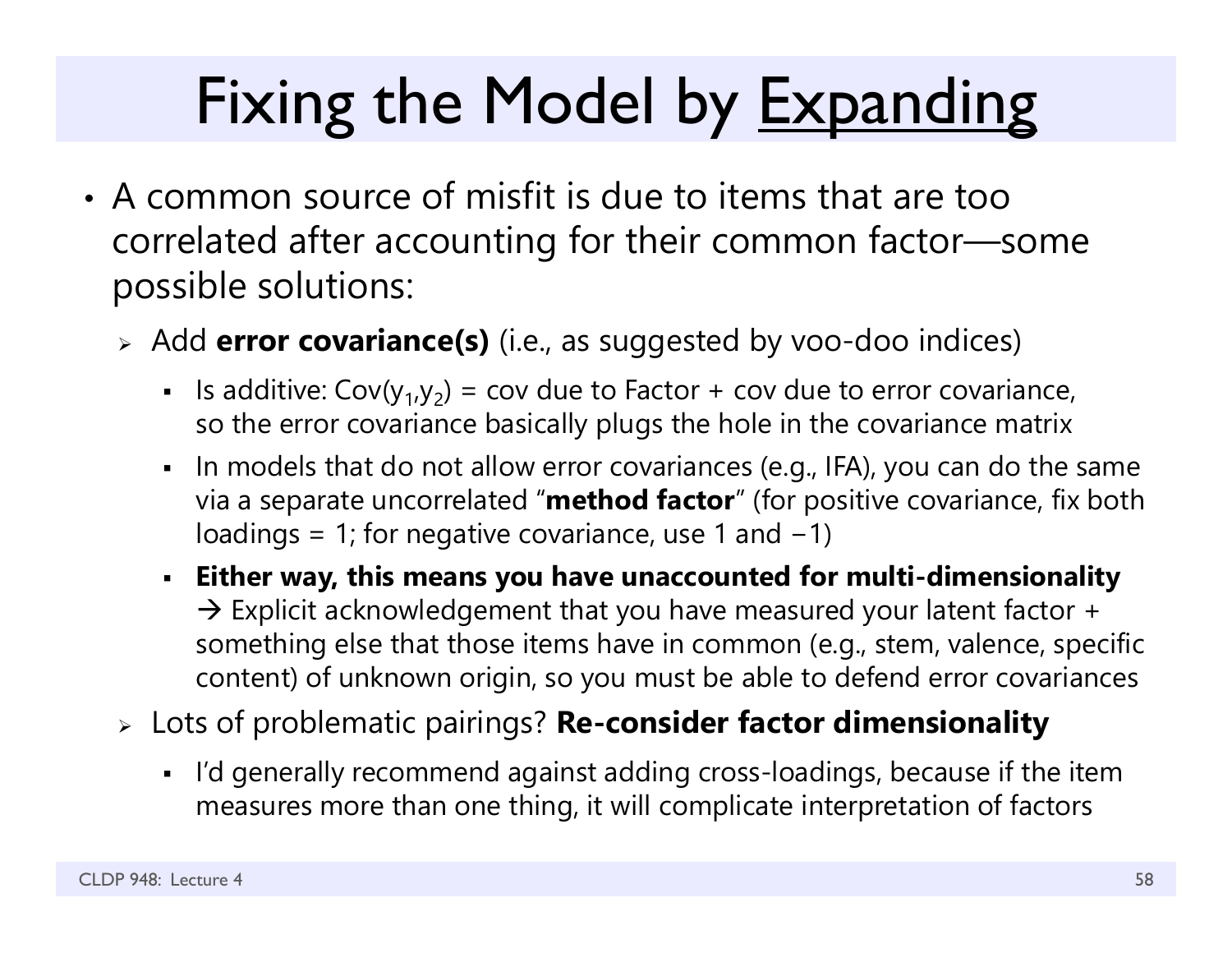## Equivalent Ways of Addressing Multidimensionality…





Here a general factor of "Social Interaction Anxiety" includes two items about public speaking specifically.

The extra relationship between the two public speaking items can be modeled in many different, yet statistically equivalent ways… error covariances really represent another factor (which is why you should be able to explain and predict them if you include them).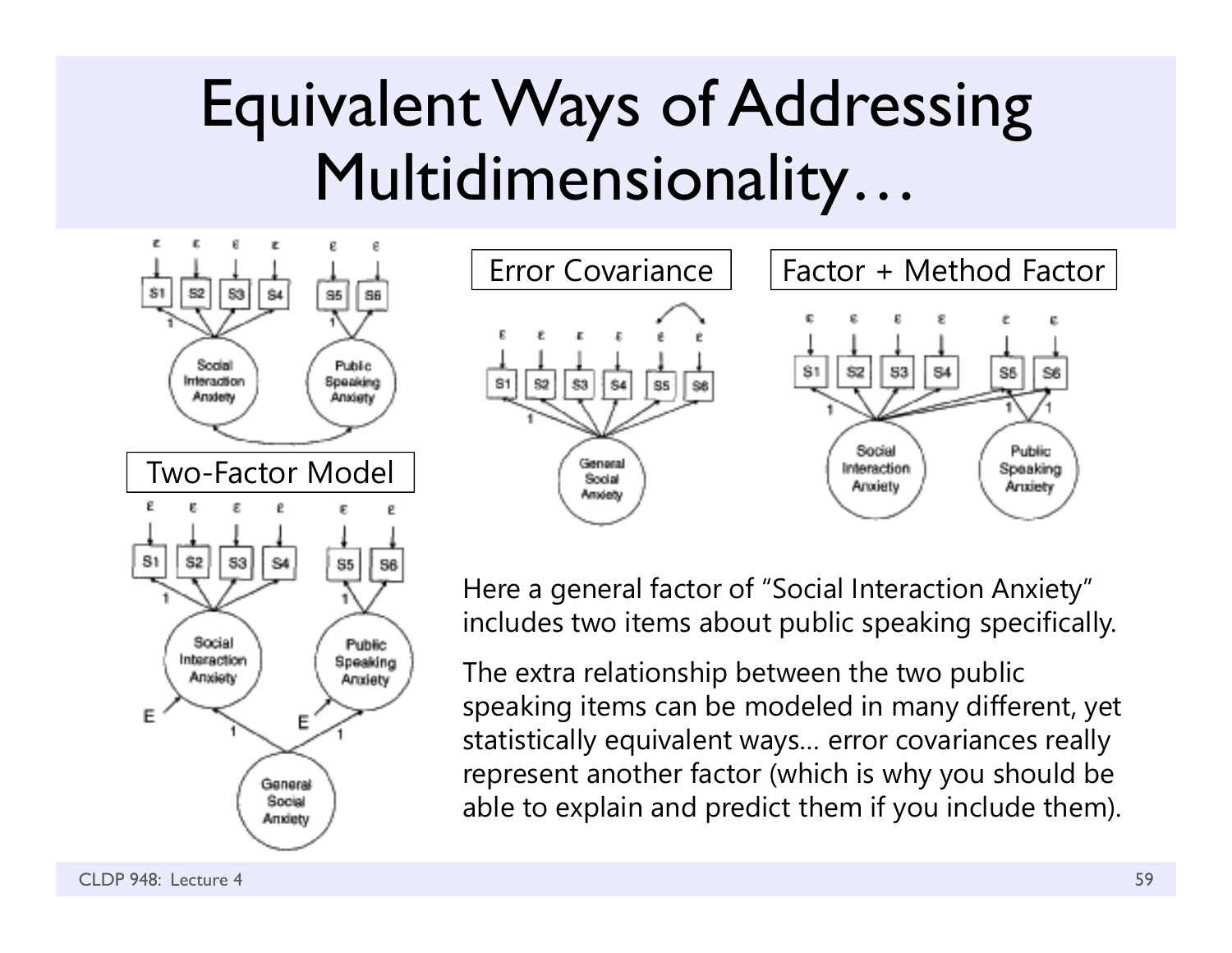# When to Simplify the Model

- Factors correlated > .85ish may suggest a simpler structure
	- Nested model comparison: fix factor variances to 1 so factor covariance becomes factor correlation, then test  $r \neq 1$  at  $p < .10$  (because  $r$  is bounded from  $-1$  to 1)
- When might you consider dropping an item?
	- $\triangleright$  Non-significant loadings: If the item isn't related, it isn't measuring the construct, and you most likely don't need it
	- Negative loadings: Make sure to reverse-coded as needed ahead of time otherwise, this indicates a big problem!
	- $\triangleright$  Problematic leftover positive covariances between two items such redundancy implies you may not need both (redundancy may indicate a "bloated specific")
	- $\triangleright$  If one item is responsible for many of the suggested error covariances, perhaps you might remove it (but be cautious, because often fewer items  $\boldsymbol{\rightarrow}$  less reliability)
- However **models with different items (outcomes) are NOT COMPARABLE AT ALL because their LL values are based on different data!**
	- $\triangleright$  No model comparisons of any kind (including  $-$  2LL, AIC, and BIC)
	- $\triangleright$  To do a true comparison, you'd need to leave the item in the model but set its loading  $= 0$  (which is the same as the original test of its loading)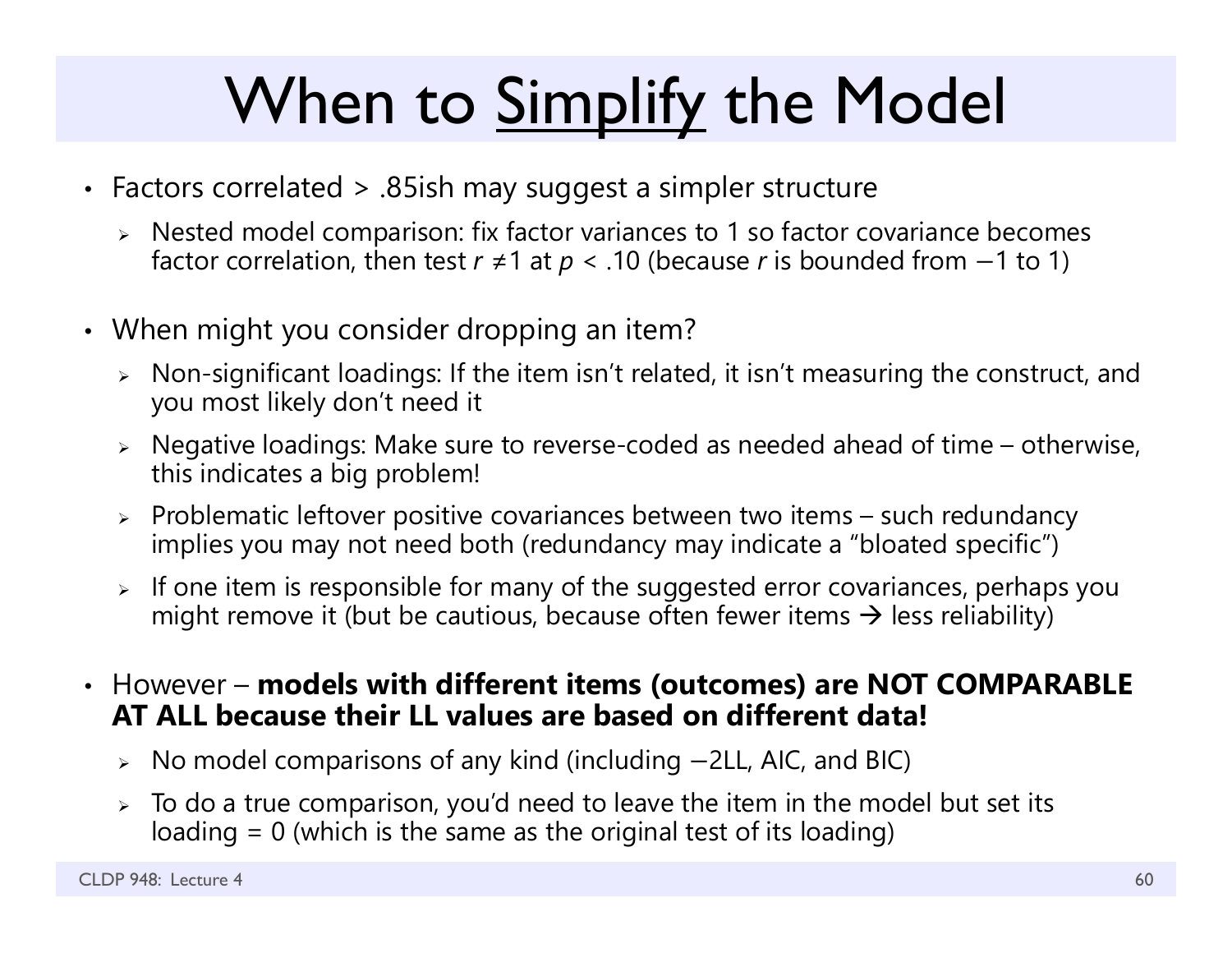## What else can go wrong?

- • Error message: "**non-positive definite (NPD)** "
	- $\triangleright\;$  Both **S** (data) and **Σ** (predicted) matrices must be positive definite
		- Because they get inverted in the LL formula (like matrix division)
	- $\triangleright$  Non-positive definite means that the determinant is  $\approx$  0, or that the matrix is singular (has redundant information)
		- Double-check that data are being read in correctly; otherwise you may need to drop items that are too highly correlated
		- **Non-positive definite means your model is broken and you can't keep it**

### • **Structural under-identification**

- Does every factor have a mean and variance and at least 3 items ?
- Does the marker item actually load on the factor???

#### •**Empirical under-identification**

 $\triangleright$  More likely with smaller sample sizes, fewer indicators per factor, and items with low communalities (R<sup>2</sup> values)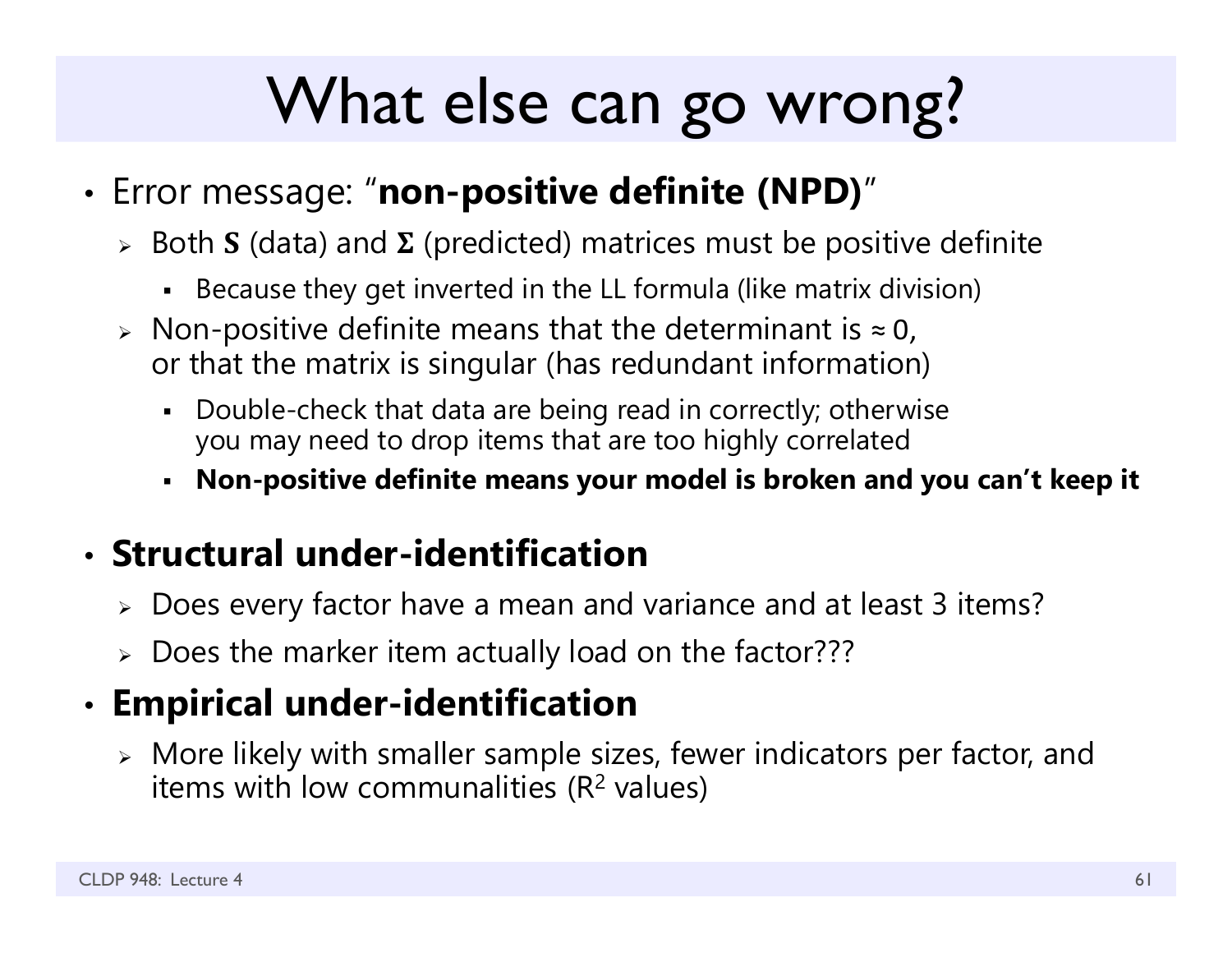## Open in case of emergency…

- •• If good model fit seems hopeless, you may need to go back to the drawing board… almost
	- $\triangleright$  Actual EFA uses weird constraints to identify the model, so don't use it
- • Brown suggests an "E/CFA" approach of estimating an exploratory-like model within a CFA framework:
	- $>$  Fix each factor variance to 1
	- $\triangleright$  Each factor gets one item that loads ONLY on it (loading fixed to 1)
	- $\triangleright$  Rest of items can load on all factors
	- $\triangleright$  Why bother? To get significance tests of factor loadings
	- $\triangleright$  May suggest a useful alternative structure, which should then ideally be replicated in an independent sample using CFA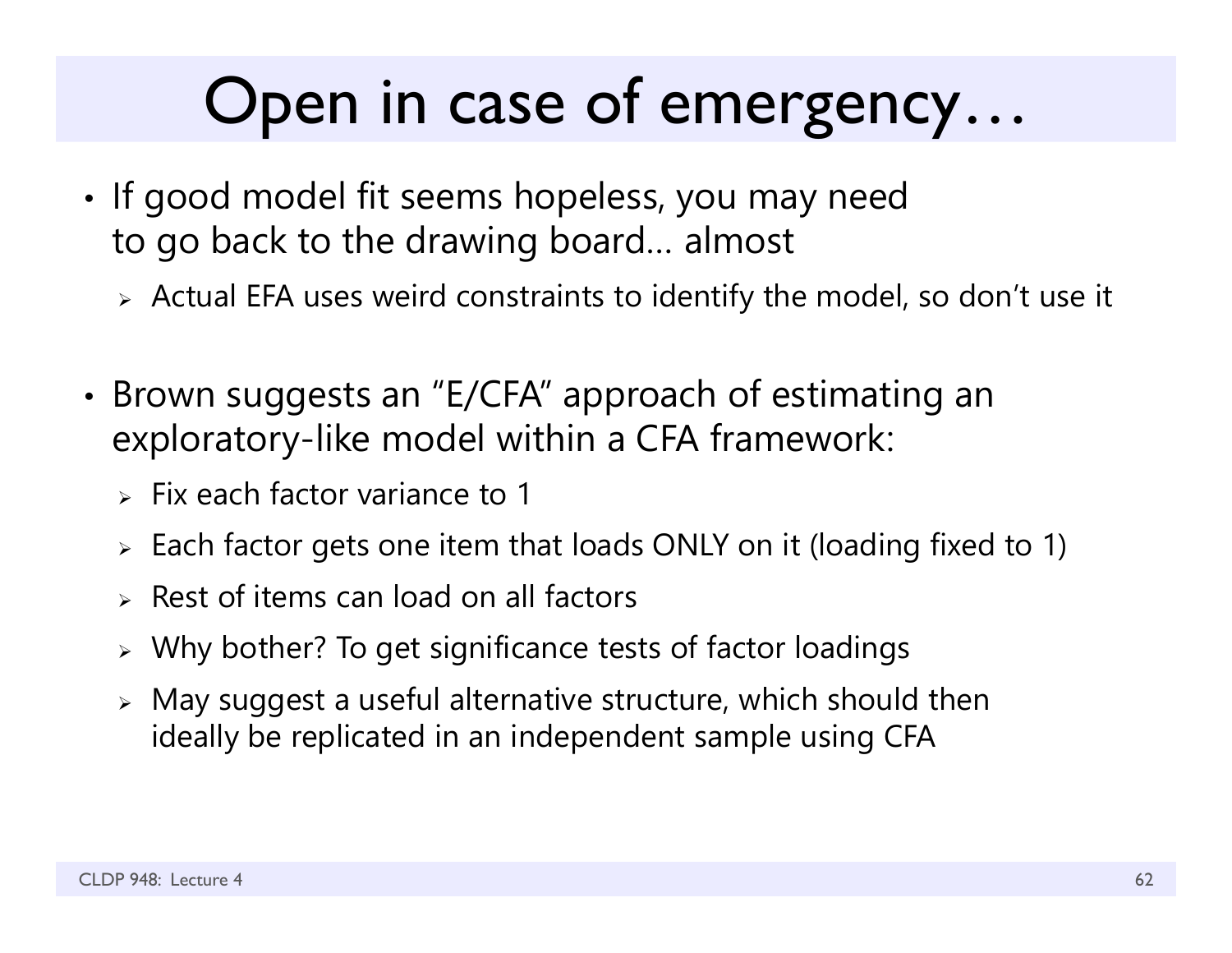## Summary: Model Evaluation Steps 1 and 2

#### **1.Assess global model fit**

- ➤ Recall that item intercepts, factor means, and variances are usually just-identified *so misfit comes from messed-up covariances*
- $\blacktriangleright$  $\chi^2$  is sensitive to large sample size, so pick at least one global fit index from each class (e.g., CFI, RMSEA); hope they agree

#### **2.Identify localized model strain**

- $\blacktriangleright$  Global model fit means that the observed and predicted covariance matrices aren't too far off on the whole… says nothing about the specific matrix elements (reproduction of each covariance)
- $\blacktriangleright$  Consider normalized residuals and modification indices to try and "fix" the model (add or remove factors, add or remove error covariances, etc.) – Has to be theoretically justifiable!!

### **Good global and local fit? Great, but we're not done yet…**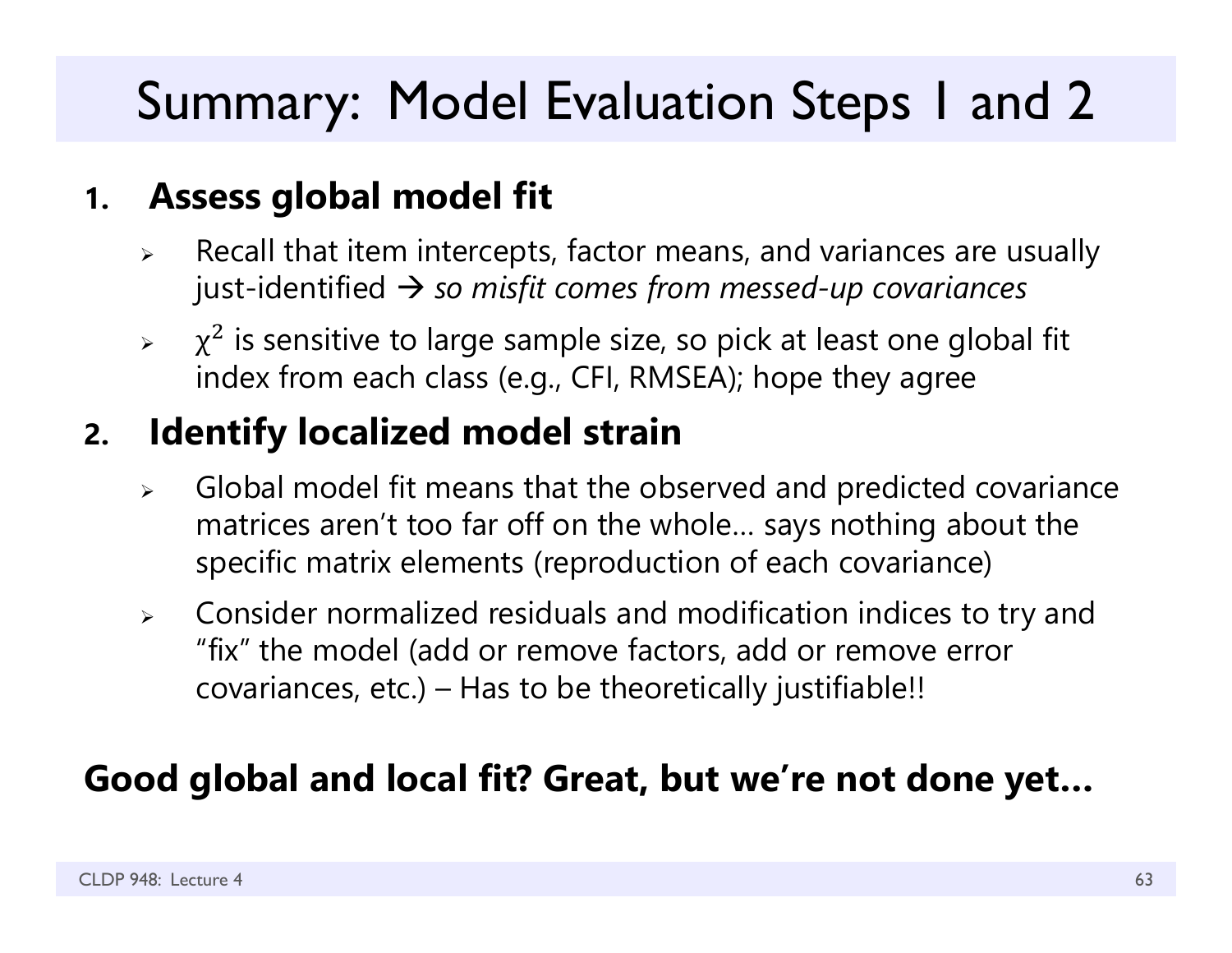- 3. Inspect **parameter effect sizes** and significance
	- $\blacktriangleright$ A 1-factor model will fit each of these correlation matrices perfectly:

|    | y1        | y2        | y3        | y4 |    | y1            | $y^2$             | y3                | y4 |
|----|-----------|-----------|-----------|----|----|---------------|-------------------|-------------------|----|
| y1 |           |           |           |    | y1 |               |                   |                   |    |
| y2 | $\cdot$ 1 |           |           |    | y2 | $\mathbf{.8}$ |                   |                   |    |
| y3 | $\cdot$ 1 | $\cdot$ 1 |           |    | y3 | $\mathbf{.8}$ | .8                |                   |    |
| y4 | $\cdot$ 1 | $\cdot$ 1 | $\cdot$ 1 |    | y4 | $\mathbf{8}$  | $\boldsymbol{.8}$ | $\boldsymbol{.8}$ |    |

- $\blacktriangleright$ **Good model fit does not guarantee a good model**
- $\blacktriangleright$ **A good model has meaningful factor loadings**
- $\blacktriangleright$ **If your items are not correlated, game over, regardless of fit**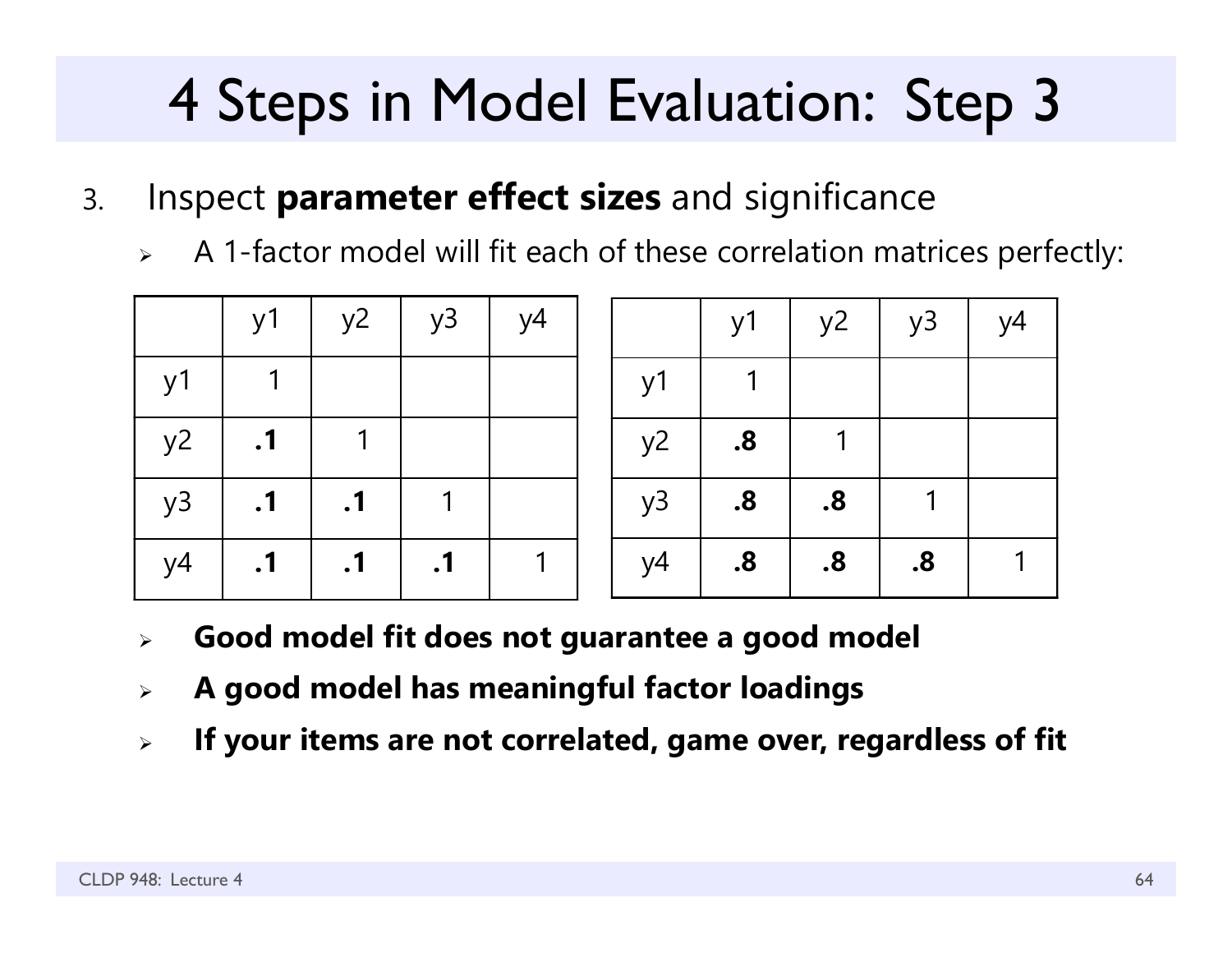- 3. Inspect **parameter effect sizes** and significance
	- $\blacktriangleright$  Model fit does not guarantee meaningful factor loadings
		- $\blacksquare$  Can reproduce lack of covariance quite well and still not have anything useful – e.g., factor loading of 0.2  $\rightarrow$  4% shared variance?!?
		- $\blacksquare$ **Effect size (R 2 of item variance from factor) is practical significance**
	- $\blacktriangleright$  Get SEs and *p*-values for unstandardized (and standardized) estimates (at least report SE from unstandardized)
		- $\blacksquare$  Marker items won't have significance tests for their unstandardized loadings because they are fixed at 1, but you'll still get standardized factor loadings for them (help to judge relative importance)
	- $\blacktriangleright$  Make sure all estimates are within bounds AND predicted item responses are plausible at expected latent factor values (±2 SD)
		- $\blacksquare$  No standardized factor loadings > 1 (unless the indicator has crossloadings, in which case this is actually possible)
		- $\blacksquare$ No negative factor variances or negative error variances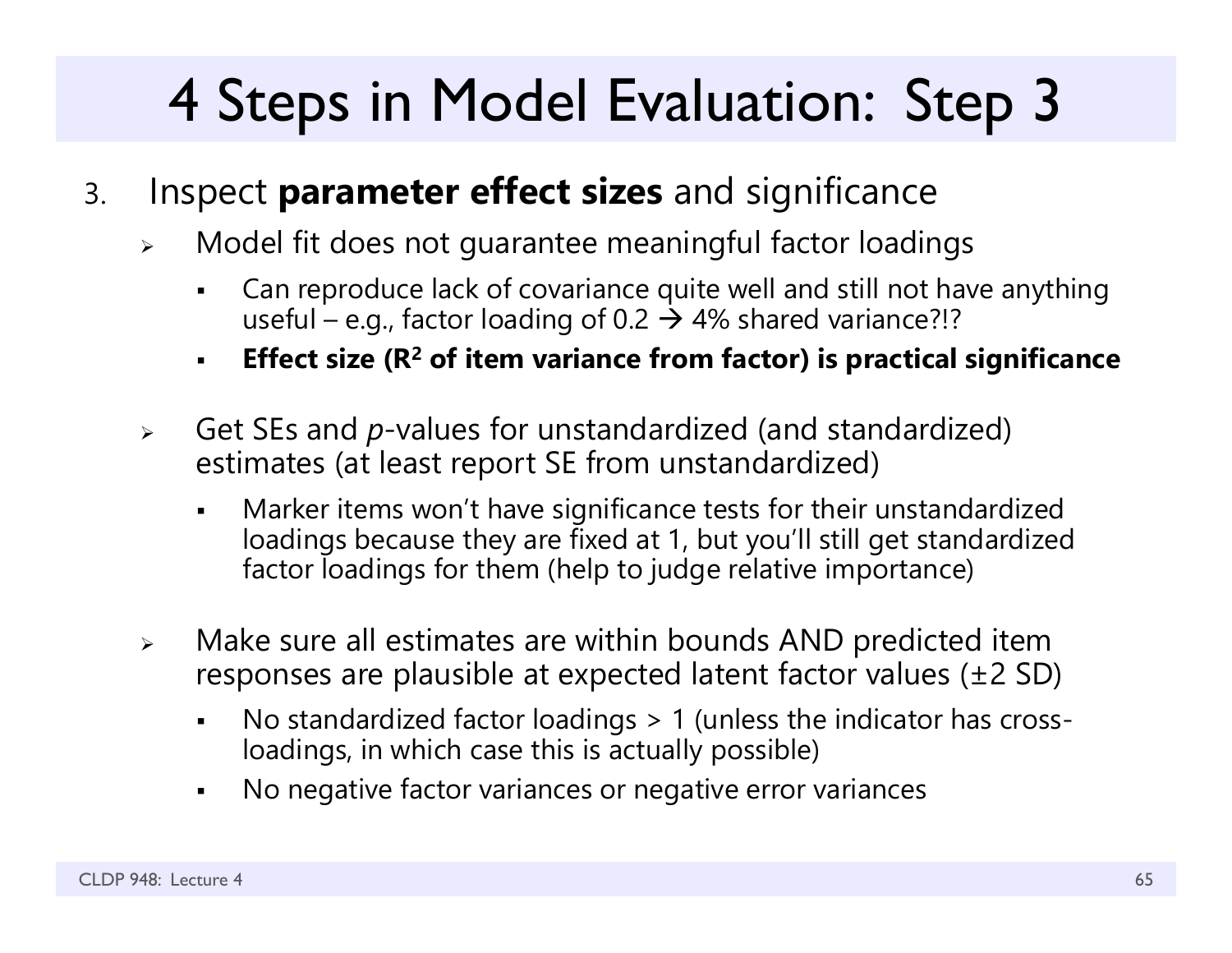



- CFA is a regression model, so you can plot the responses predicted from the unstandardized item intercepts and slopes (factor loadings) across factor values
- • If the predicted responses exceed the possible range within  $\pm 2$  SD, then the linear CFA may not be appropriate (responses are not "normal enough" for CFA)
- • Log-transforming the item response is a potential solution for positively skewed items (creates an exponential curve)
- • Choosing an IFA/IRT model for ordinal responses instead is another option (stay tuned)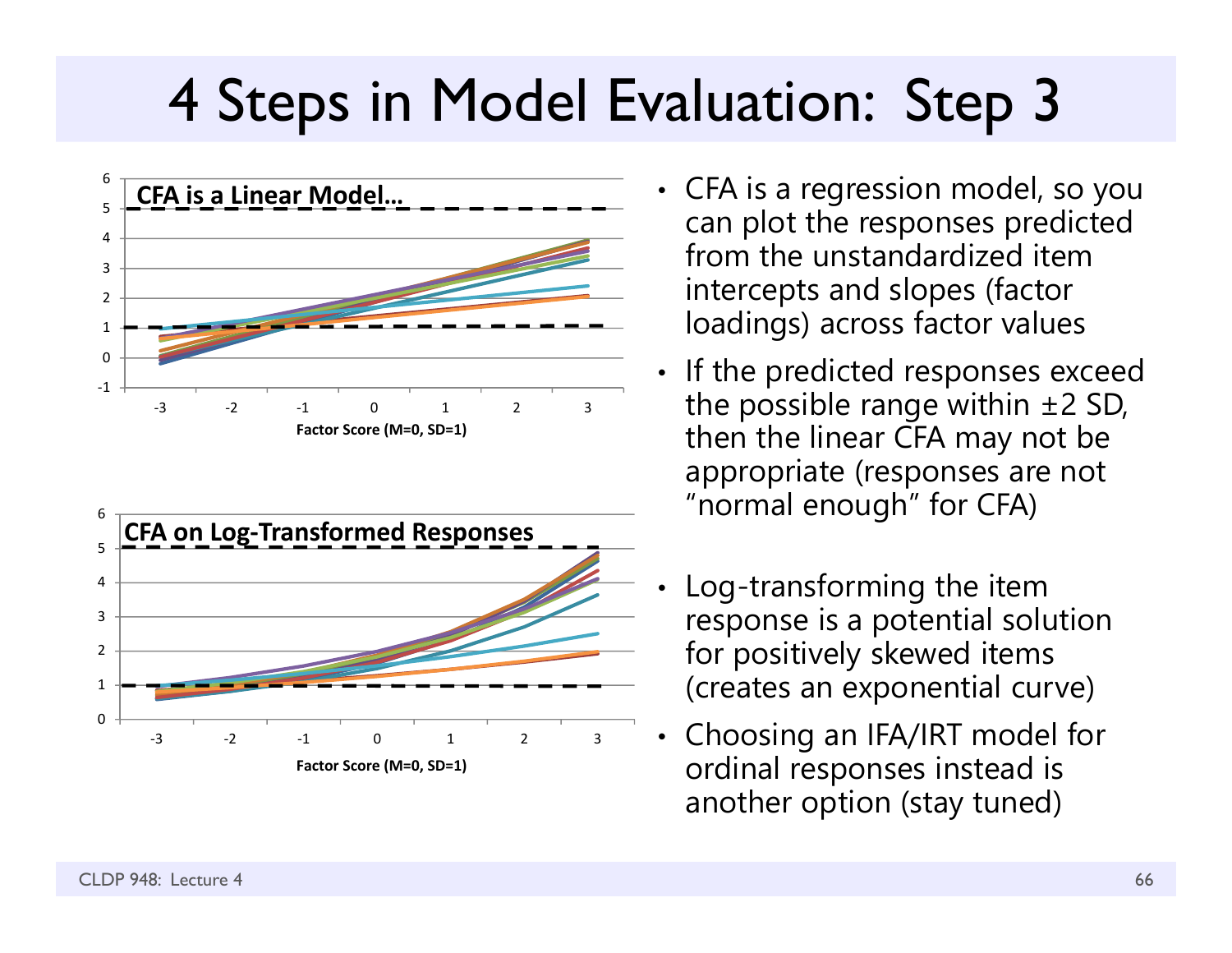- 4. Calculate item information and model-based reliability
	- $\blacktriangleright$  $\triangleright$  **Item Information =** (unstandardized  $\lambda$ )<sup>2</sup> / Var(e)
		- $\rightarrow$  What proportion of item variance is "true" relative to error?
		- $\blacksquare$  Size of unstandardized loadings by themselves is not enough, as their relative contribution depends on size of error varianc e
		- $\blacksquare$  The standardized loadings will give you the same rank order in terms of item information, which is why information is not often used within CFA (but stay tuned for item and test information in IRT)

#### $\blacktriangleright$ **"Omega" Sum Score Reliability =**  $\frac{\text{Var}(F) * (\Sigma \lambda)^2}{[\text{Var}(F) * (\Sigma \lambda)^2] + \Sigma \text{Var}(e) + 2\Sigma(e \text{ cov})}$

- $\rightarrow$ Factor variance \* squared sum of unstandardized factor loadings, over that + summed error variances + 2\*summed error covariances
- $\blacksquare$  Although Omega should be calculated using unstandardized loadings, Omega can differ slightly across methods of model identification
- $\blacksquare$  **Omega is calculated PER FACTOR because it assumes unidimensionality (which should have been tested already)**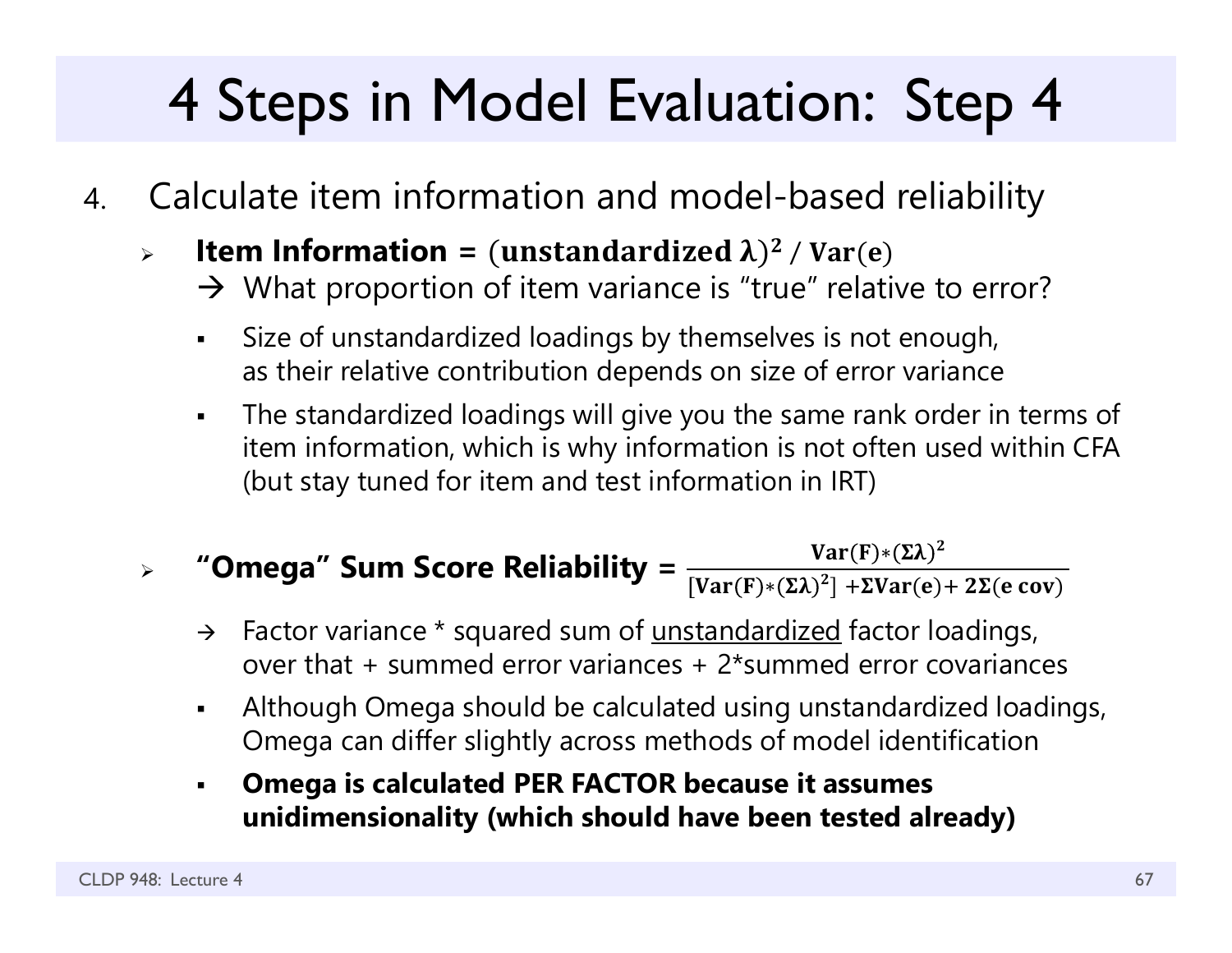# CFA Model Evaluation: Summary

- • The primary advantage of working in a CFA framework is obtaining indices of global and local model fit
	- $\rightarrow$   $\chi^2$  and model fit indices indicate how well the model-predicted covariance matrix matches the data-observed covariance matrix…
		- .. But normalized residuals should still be examined for evidence of local misfit (e.g., mis-predicted covariances between certain items)
	- Nested model comparisons via rescaled െ2ΔLL can be conducted in order to compare the fit of augmented or simplified models…
		- … But be careful relying too blindly on modification indices to do so
	- $\triangleright$  Effect size and significance of model parameters matters, too
		- … How well are your latent factors really defined anyway? Effect size!
		- Watch out for out-of-bound estimates – this means something is wrong
		- Watch for unreasonable predicted responses this means you shouldn't be using a linear slope CFA model (so you need a nonlinear slope model)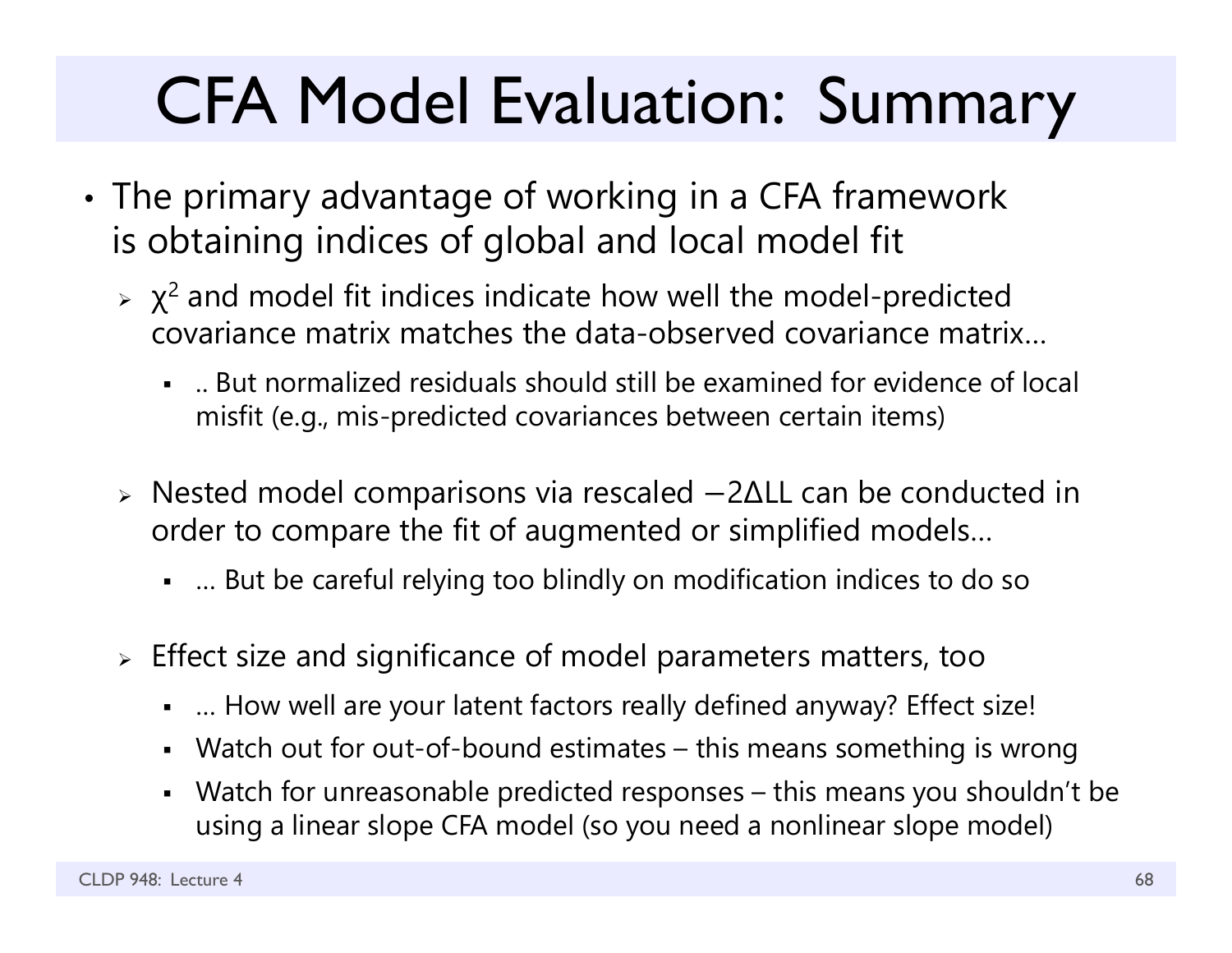# Testing CTT Assumptions in CFA

- **Alpha sum-score reliability** assuming three things:
	- $\triangleright\;$  The items measure a single, unidimensional latent factor
	- All factor loadings (discriminations) are equal, or that items are "true-score equivalent" or "**tau-equivalent** "
	- **Local independence** (errors are uncorrelated)
- After assessing unidimensionality of each latent factor, we can then test<br>the assumption of **tau-equivalence** via a —2ΔLL comparison against a the assumption of **tau-equivalence** via a —2ΔLL comparison against a<br>model in which the factor loadings are constrained to be equal
	- $\triangleright$  If model fit gets worse, the loadings are not equal; items differ in discrimination
	- If so, don't use alpha use model-based reliability (omega) instead. Omega assumes unidimensionality, but not tau-equivalence
- The assumption of **parallel items** is then testable by constraining The assumption of **parallel items** is then testable by constraining item error variances to be equal, too – does model fit get worse ?
	- $\triangleright$  Parallel items is needed to use Spearman-Brown formulas to predict reliability
	- $\triangleright$  Parallel items will hardly ever hold in real data
	- $\triangleright$   $\,$  Note that if tau-equivalence doesn't hold, then neither does parallel items